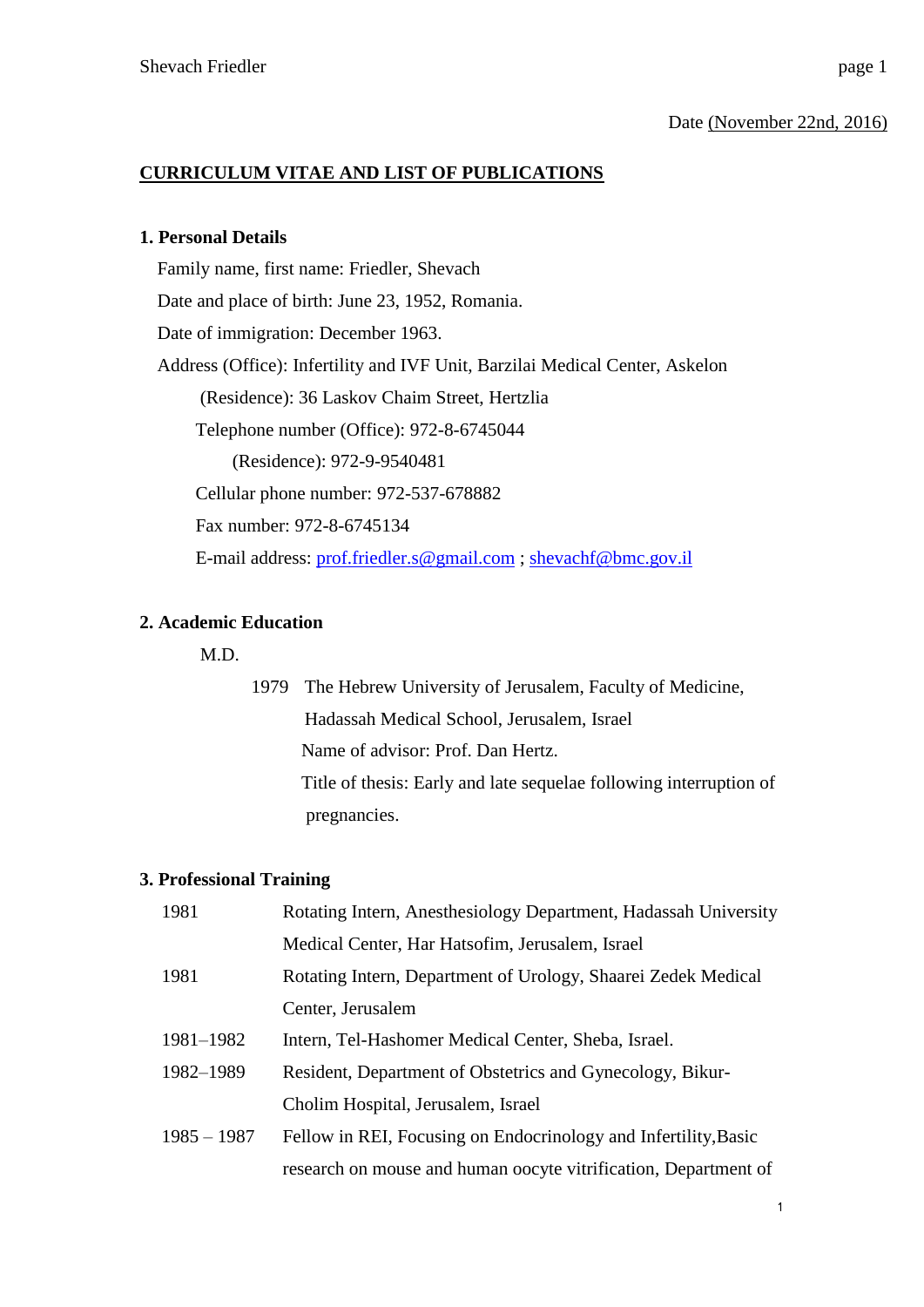|           | Obstetrics and Gynecology, Stanford University Medical Center    |
|-----------|------------------------------------------------------------------|
|           | CA, USA                                                          |
| 1986-1987 | Fellow in REI, member of IVF team, Stanford University Medical   |
|           | Center, Department of Obstetrics and Gynecology, CA, USA.        |
| 1989      | Visiting fellow, Centre de Fecondation In Vitro, Hopital Antoine |
|           | Beclert, France. (with Prof. J. Testart Clamart).                |
| 1989      | Visiting fellow, Centre of Reproductive Medicine,                |
|           | Translaparoscopic-ZIFT, Academish Ziekenhuis Vrije Universiteit  |
|           | Brussels.                                                        |
| 1989      | Visiting fellow, Institute for the Study of Andrology, Fertility |
|           | Serlin Maternity Hospital, Tel-Aviv, Israel (with Prof. Z.       |
|           | Hommonai).                                                       |
| 1995      | Visiting fellow, Department of Obstetrics and Gynecology, Oocyte |
|           | maturation IVF unit, Shalgrenska Sjukhuser, Goteborgs            |
|           | Universiteit, Sweden (with Prof. L. Hamberger).                  |

# **4. Board Certification**

Board Specialty in Obstetrics and Gynecology 1989

# **5. Professional Licensing**

| Medical License #1-16148         | 1982 |
|----------------------------------|------|
| Specialty License #22-10518 1989 |      |

# **6. Employment History**

| 1989–1993 | Responsible for the Outpatient hysteroscopy service, Department of |
|-----------|--------------------------------------------------------------------|
|           | Obstetrics and Gynecology, Bikur-Cholim Hospital, Jerusalem,       |
|           | Israel.                                                            |

- 1989–1993 Staff physician, IVF-Infertility, Department of Obstetrics and Gynecology, Bikur-Cholim Hospital, Jerusalem, Israel.
- 1993–1996 Attending physician, IVF-Infertility Unit, Department of Obstetrics and Gynecology, Hadassah Univesity Medical Center, Jerusalem, Israel.
- 1996–2013 Attending physician, IVF-Infertility Unit, Department of Obstetrics and Gynecology, Assaf Harofeh Medical Center, Tsrifin, Israel.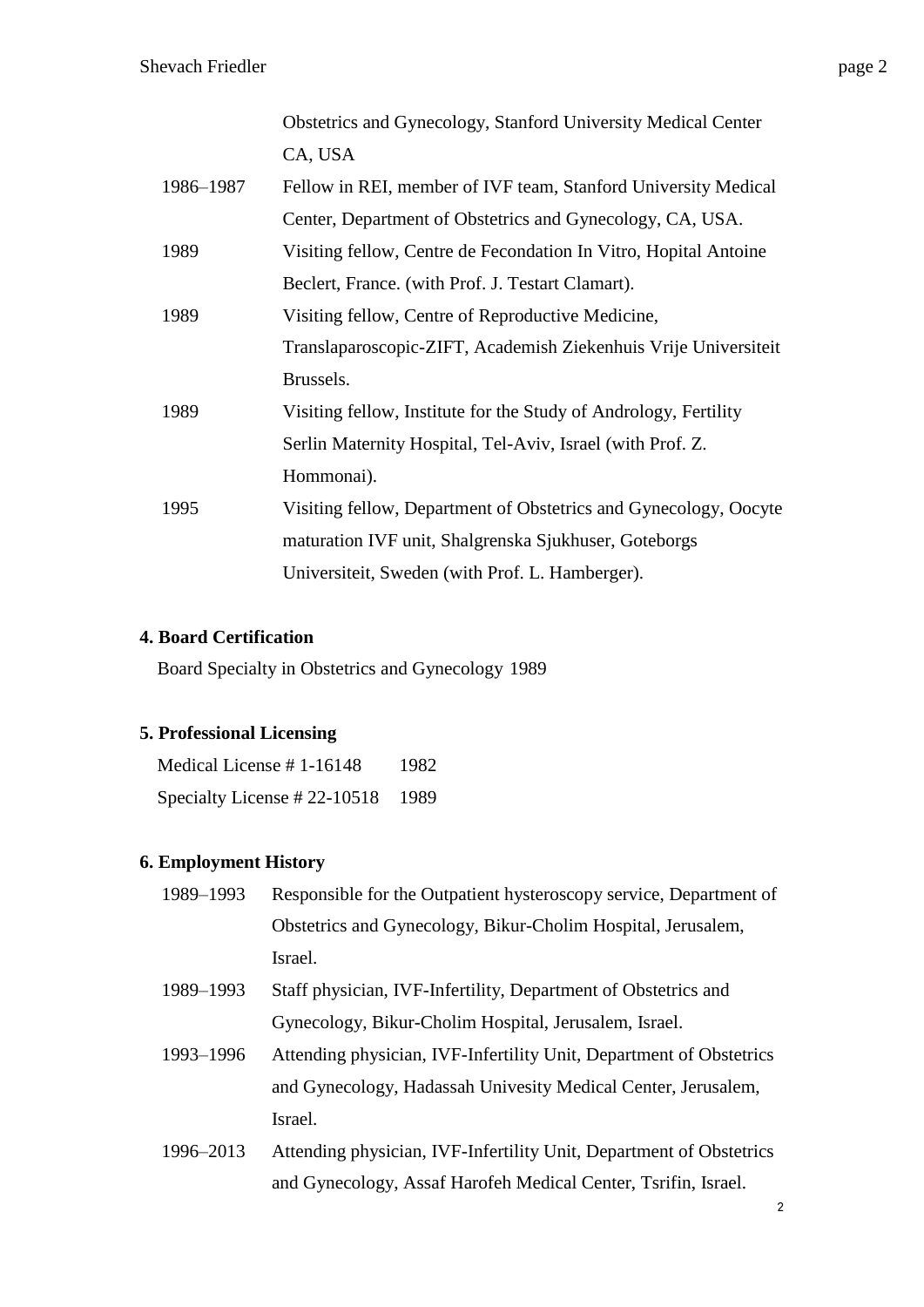- 2002–present Head, Female and Tel-Aviv Main Branch, and Male Infertility Clinic, Kupat Cholim Meuchedet, Israel.
- 2013–present Head, Infertility and IVF Unit, Obstetrics and Gynecology Department, Barzilai Medical Center, Ashkelon, Israel.
- 2014–present Head, Sperm Bank, Obstetrics and Gynecology Department, Barzilai Medical Center, Ashkelon, Israel.

# **7. Academic Appointments**

| 1996-2003    | Lecturer, Sackler Medical School, Tel Aviv University, Israel.    |
|--------------|-------------------------------------------------------------------|
| 2003-2007    | Senior lecturer, Sackler Medical School, Tel Aviv University,     |
|              | Israel.                                                           |
| 2007-2013    | Associate professor (clinical), Sackler Medical School, Tel Aviv  |
|              | University, Israel.                                               |
| 2013-2015    | Associate Professor, Faculty of Health Sciences, Ben Gurion       |
|              | University of the Negev, Beer Sheva, Israel.                      |
| 2015-present | Full Professor, Faculty of Health Sciences, Ben Gurion University |
|              | of the Negev, Beer Sheva, Israel.                                 |

# **8. Editor or Member of Editoral Board or Reviewer of Scientific or Professional Journal**

| <b>InTech Books</b>                            | Editor   | $(2012 - 2013)$ |
|------------------------------------------------|----------|-----------------|
| Human Reproduction                             | Reviewer | $(1998-2017)$   |
| <b>Human Reproduction Update</b>               | Reviewer | (2014)          |
| <b>Fertility Sterility</b>                     | Reviewer | $(1998-2012)$   |
| European Journal of Endocrinology              | Reviewer | $(2003 - 2013)$ |
| First View literature service, Excerpta Medica | Reviewer | $(2004 - 2011)$ |
| RBMOnline, International Journal of Andrology  | Reviewer | $(2006-2011)$   |
| Archives of Gynecology and Obstetrics          | Reviewer | $(2006 - 2016)$ |
| Reproductive Biology and Endocrinology         | Reviewer | $(2008-2016)$   |
| Asian Journal of Andrology                     | Reviewer | $(2005 - 2012)$ |
| Journal of Assisted Reproduction and Genetics  | Reviewer | $(2007 - 2017)$ |
| Ultrasound in Obstetrics and Gynecology        | Reviewer | (2017)          |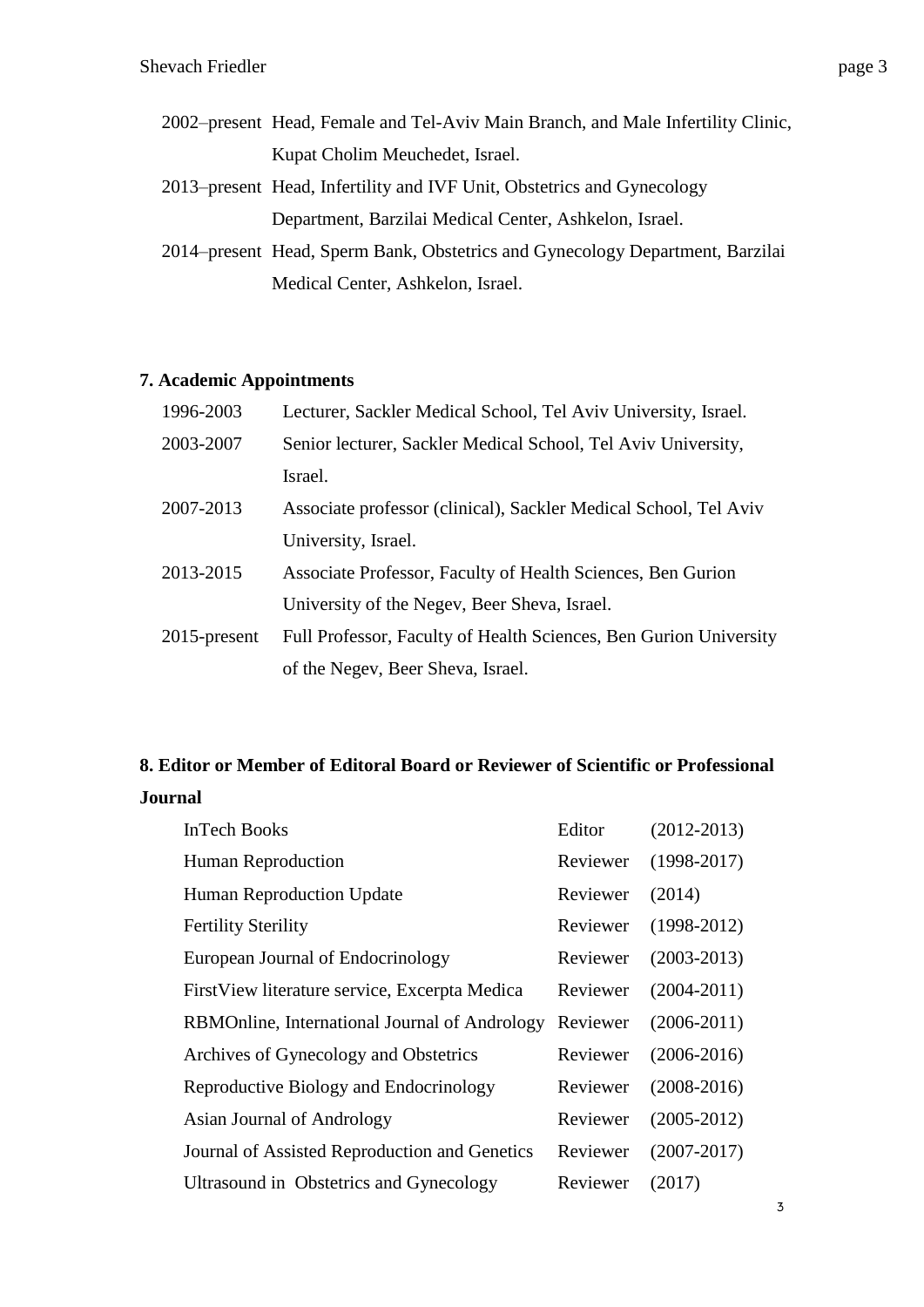# **9. Membership in Professional/Scientific Societies**

- 1983 present The Israel Society of Obstetrics and Gynecology. Israel.
- 1985 present The American Fertility Society. USA.
- 1986 present The Israel Fertility Association. Israel.
- 1987 present The European Society of Human Reproduction and Embryology.

#### **10. Educational Activities**

#### **Courses taught**

| 1996-1999 | Lecturer, Obstetrics and Gynecology Course, $6th$ year medical                   |
|-----------|----------------------------------------------------------------------------------|
|           | students, Sackler Medical School. Tel-Aviv, Israel.                              |
| 2007-2014 | Lecturer, School of continues education, Obstetrics and                          |
|           | Gynecology Department, Sackler School of Medicine, Tel Aviv                      |
|           | University, Israel.                                                              |
| 2007-2013 | Lecturer, 3 <sup>rd</sup> year medical students, Sackler School of Medicine,     |
|           | Tel Aviv University, Israel.                                                     |
| 2007-2013 | Lecturer, 5 <sup>th</sup> year medical students, Sackler School of Medicine,     |
|           | Tel Aviv University, Israel.                                                     |
|           | 2013-present Lecturer, $5th$ year medical students, Ben Gurion University of the |
|           | Negev, Beer Sheva, Israel.                                                       |
|           | 2013-present Lecturer, continues education for residents, Obstetrics and         |
|           | Gynecology Department, Barzilay Medical Center, Ashkelon,                        |
|           | Israel.                                                                          |

#### **Research students**

| 2004 | Gilboa S., Basic sciences, Luteal phase characteristics following<br>GnRH antagonist or agonist treatment: a randomized comparative<br>study, Tel-Aviv University, Sackler School of Medicine. |
|------|------------------------------------------------------------------------------------------------------------------------------------------------------------------------------------------------|
| 2013 | Marchek E, Basic sciences, Influence of sperm concentration on the<br>oucome of ICSI, Israeli Medical Association.                                                                             |
| 2014 | Gera A., Basic Sciences, Comparison of teeth development in<br>conceptions after in vitro fertilization versus natural conceptions,                                                            |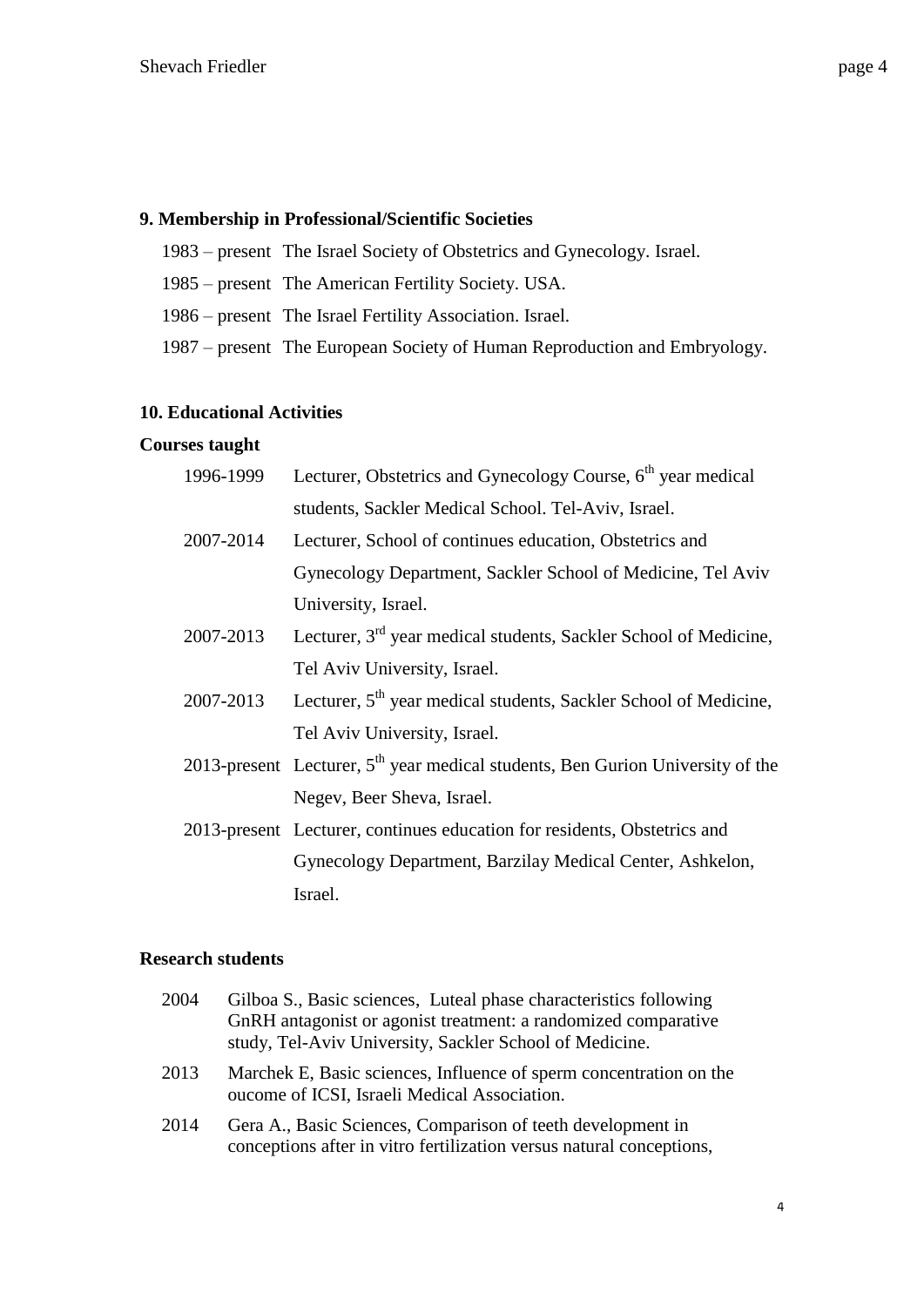Faculty of Health Sciences, Ben Gurion University of the Negev, Beer-Sheva, Israel.

2014 Indursy A., Basic Sciences, Early serum β-human chorionic gonadotropinlevels in pregnancies after frozen-thawed embryo transfer. Faculty of Health Sciences, Ben Gurion University of the Negev, Beer-Sheva, Israel.

# **11. Additional Functions**

# **Others**

| 1993         | Member, Organizing Committee, ESHRE Campus Workshop on<br>Reproductive Medicine, Tel Aviv, Israel                                                                                                                 |
|--------------|-------------------------------------------------------------------------------------------------------------------------------------------------------------------------------------------------------------------|
| 1996         | Member, Organizing Committee, ESHRE Campus Symposium, Tel<br>Aviv, Israel                                                                                                                                         |
| 1998         | Member, Organizing Committee, ESHRE Campus Symposium, Tel<br>Aviv, Israel                                                                                                                                         |
| 2000         | Member, Organizing Committee, ESHRE Campus Symposium, Tel<br>Aviv, Israel                                                                                                                                         |
| 2003-2005    | Head, the Clinical Prize Committee, the Israeli Society for the Study<br>of Fertility.                                                                                                                            |
| 2003-2005    | Member, the Poster Prize Committee, the Israeli Society for the<br>Study of Fertility.                                                                                                                            |
| 2004-present | Member and head of commitee, Unit of Disciplinary procedures,<br>Israeli Ministry of Health, Jerusalem, Israel                                                                                                    |
| 2006         | Member, Organizing Committee, The Annual Meeting of the Israel<br>Fertility Association, Tel-Aviv, Israel.                                                                                                        |
| 2006         | Member, the Commitee of Syllabus for Gynecological Clarkship for<br>Medical Students, Sakler School of Medicine, Tel Avivi University,<br>Israel.                                                                 |
| 2006-2008    | Member (elected), the Commitee of the Israeli Society of Fertility.                                                                                                                                               |
| 2006-2013    | Member, the Commitee of Basic Science Research for Residents in<br>Obstetrics and Gynecology, Scientific Committee, Israeli Medical<br>Association and Sakler School of Medicine, Tel Aviv University,<br>Israel. |
| 2007         | Member, Organizing Committee, The Annual Meeting of the Israel<br>Fertility Association, Tel-Aviv, Israel.                                                                                                        |
| 2010         | Member, Organizing Committee, Mediterranean Society of<br>Reproductive Medicine - International meeting, Tel Aviv, Israel                                                                                         |
| 2014         | Head, the Poster Prize Committee, the Israeli Society for the Study<br>of Fertility.                                                                                                                              |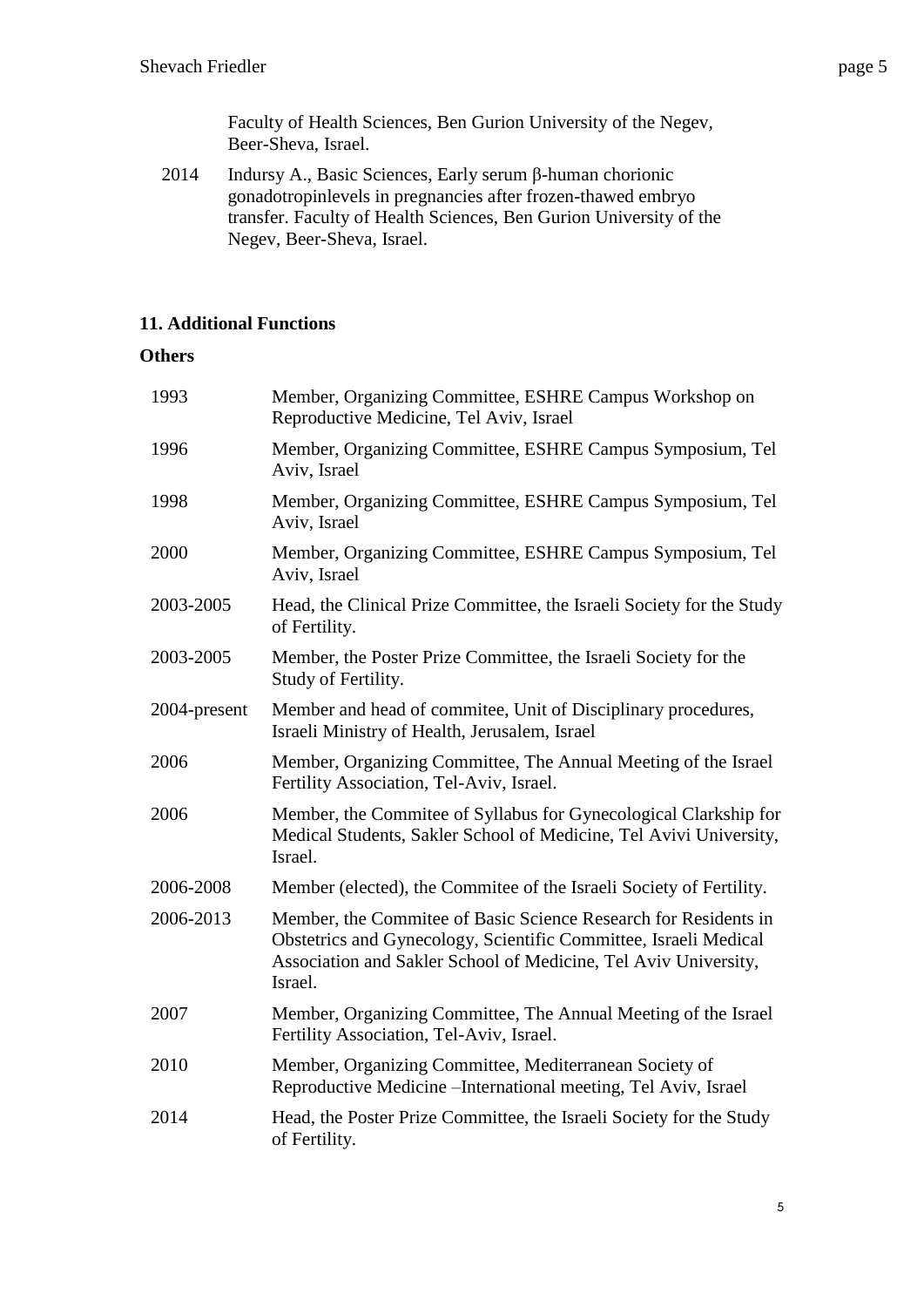| 2015            | Head, the Clinical Study Prize Committee, the Israeli Society for the<br>Study of Fertility. |
|-----------------|----------------------------------------------------------------------------------------------|
| $2015$ -present | Member, Committee for academic issues, Barzilai Medical Center,<br>Askelon, Israel.          |
| $2015$ -present | Member, Ethical Committee, the Israeli Fertility Association, Tel-<br>Aviv, Israel.          |

# **12. Awards, Citations, Honors, Competitive Fellowships**

| 1979 | Hebrew University of Jerusalem, Study scholarship in sixth year of<br>faculty of medicine, for excellence in studies. |
|------|-----------------------------------------------------------------------------------------------------------------------|
| 1980 | Medical faculty prize for excellence in research work on M.D. thesis.                                                 |
| 1990 | The 46th annual meeting of the American Fertility Society, Second<br>prize for poster presentation.                   |
| 1990 | The Israel Fertility Association, Establishment of the Israeli Registry<br>for deliveries after IVF-ET.               |
| 2013 | Magli Foudation, Research on the effect of medical clowning on the<br>outcome of IVF-ET.                              |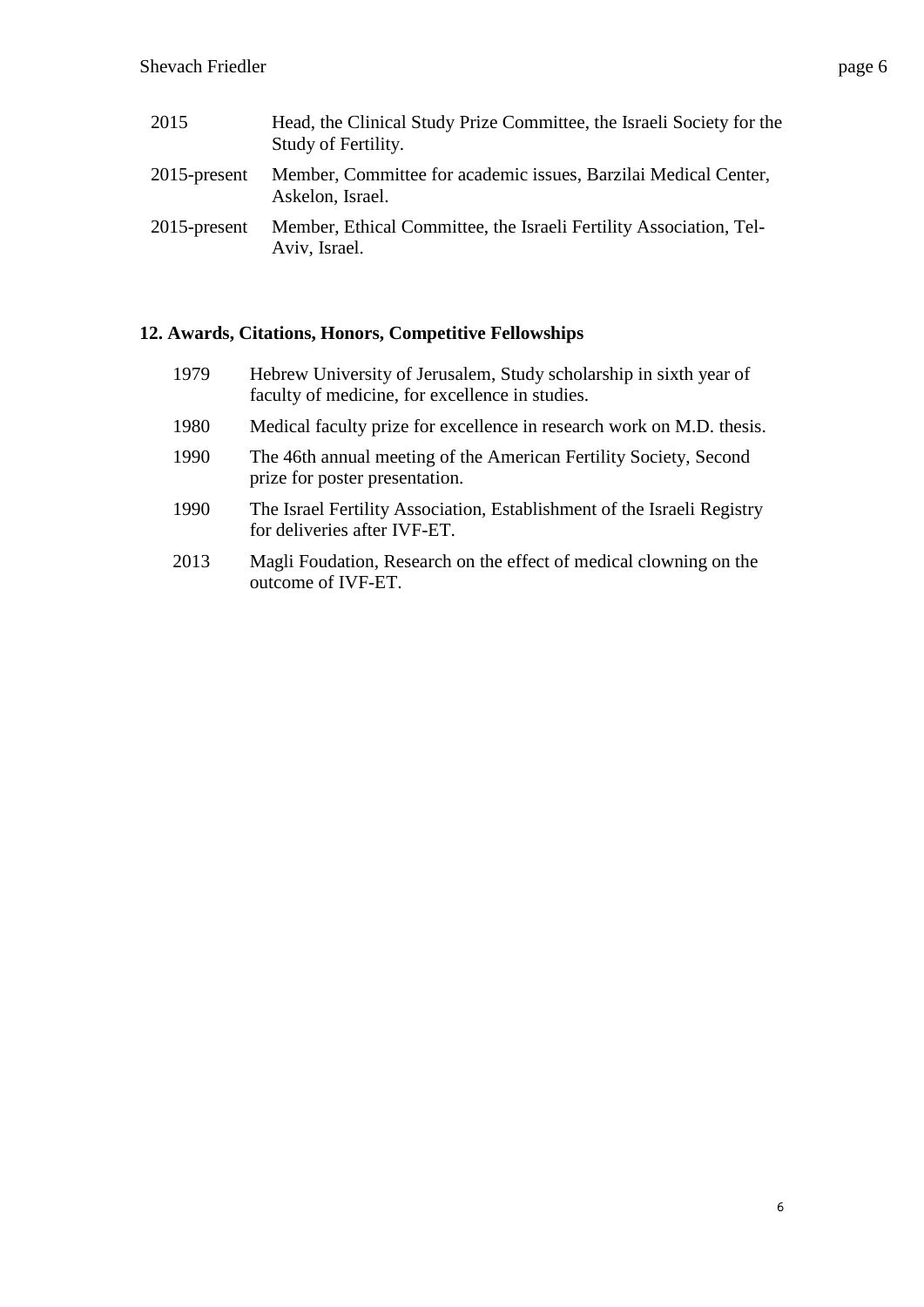| $H$ -Index: 32                               |      |
|----------------------------------------------|------|
| Number of citations of all articles          | 3041 |
| Number of citations excluding self citations | 2971 |

# **Refereed articles in scientific journals**

- 1. Friedler  $S<sup>PI</sup>$ , Diamant YZ<sup>PI</sup>. Induction of ovulation by pulsatile human menopausal gonadotropin (hMG) administration. Eur. J. Obstet. Gynecol. Reprod. Biol. 25:303-313, 1987. (IF 1.843; JR 34/78; Q2).
- 2. Friedler  $S<sup>PI</sup>$ , Shen E, Lamb EJ<sup>PI</sup>. Cryopreservation of mouse 2-cell embryos and ova by vitrification:methodologic studies. Fertil Steril 48:306-314, 1987. (IF 4.174; JR 4/28; Q1) (CI 5)
- 3. Lamb EJ<sup>PI</sup>, Polansky F, Milki A, Giudice LC, Friedler S, Wu T, Shen E, Turner K, Ho  $L^{PI}$ . Clinical results of Stanford University's In Vitro Fertilization and Embryo Transfer Program. J In Vitro Fert Embryo Transfer 1987;4:3. (IF 1.823; JR 38/78; Q2)
- 4. Friedler SPI, Paz G, , Yogev L, Shullman A, Yavetz H, Hommonai ZT, Lessing JB, Amit A, Barak Y, Yovel I<sup>PI</sup>. Sperm Freezing test to predict fertilizability in IVF program. Assisted Reproductive Technology Andrology - ARTA 2:1-8, 1991.
- 5. Friedler  $S<sup>PI</sup>$ , Mashiach S, Laufer N<sup>PI</sup>. Births in Israel resulting from in vitro fertilization/embryo transfer, 1982-1989: National Registry of the Israeli Association for Fertility Research. Hum Reprod 7:1159-1163, 1992. (IF 4.670; JR 2/28;Q1) (CI 62)
- 6. Friedler S<sup>PI</sup>, Mor-Yosef S, Mashiach S, Laufer N<sup>PI</sup>. Perinatal outcome of pregnancies resulting from assisted conception, an Israeli Nationwide study. Isr J Obstet Gynecol 3:6-9, 1992.
- 7. Friedler  $S<sup>PI</sup>$ , Margalioth EJ, Kafka I, Yaffe H<sup>PI</sup>. Incidence of post abortion intrauterine adhesions evaluated by hysteroscopy - a prospective study. Hum Reprod 8:442-444, 1993. (IF 4.670; JR 2/28;Q1) (CI 55)
- 8. Friedler  $S<sup>PI</sup>$ , Margalioth EJ, Kafka I, Yaffe H<sup>PI</sup>. Treatable uterine cause for in vitro fertilisation failures. The Lancet 1993; 341;May 8:1213. (IF 39.060, JR 2/155; Q1) (CI 5)
- 9. Reubinoff BE<sup>PI</sup>, Simon A, Friedler S, Schenker GJ, Lewin A<sup>PI</sup>. Defective oocytes as a possible cause of infertility in a beta-thalassaemia patient. Hum Reprod. 9:1143-1145, 1994. (IF 4.670; JR 2/28;Q1) (CI 3)
- 10. Friedler  $S<sup>PI</sup>$ , Mordel N, Lipitz S, Mashiach S, Glezermann M, Laufer N<sup>PI</sup>. Perinatal outcome of triplet pregnancies following assisted reproduction. J Assisted Rep and Genetics 11(9):459-62, 1995. (IF 1.823; JR 38/78; Q2) (CI 9)
- 11.Lewin API, Schenker JG, Safran A, Zigelman N, Avrech O, Abramov Y, Friedler  $S$ , Reubinoff BE<sup>PI</sup>. Embryo growth rate in vitro as an indicator of embryo quality in IVF cycles. J Assisted Rep and Genetics 11(10):500-03, 1995. (IF 1.823; JR 38/78; Q2) (CI 20)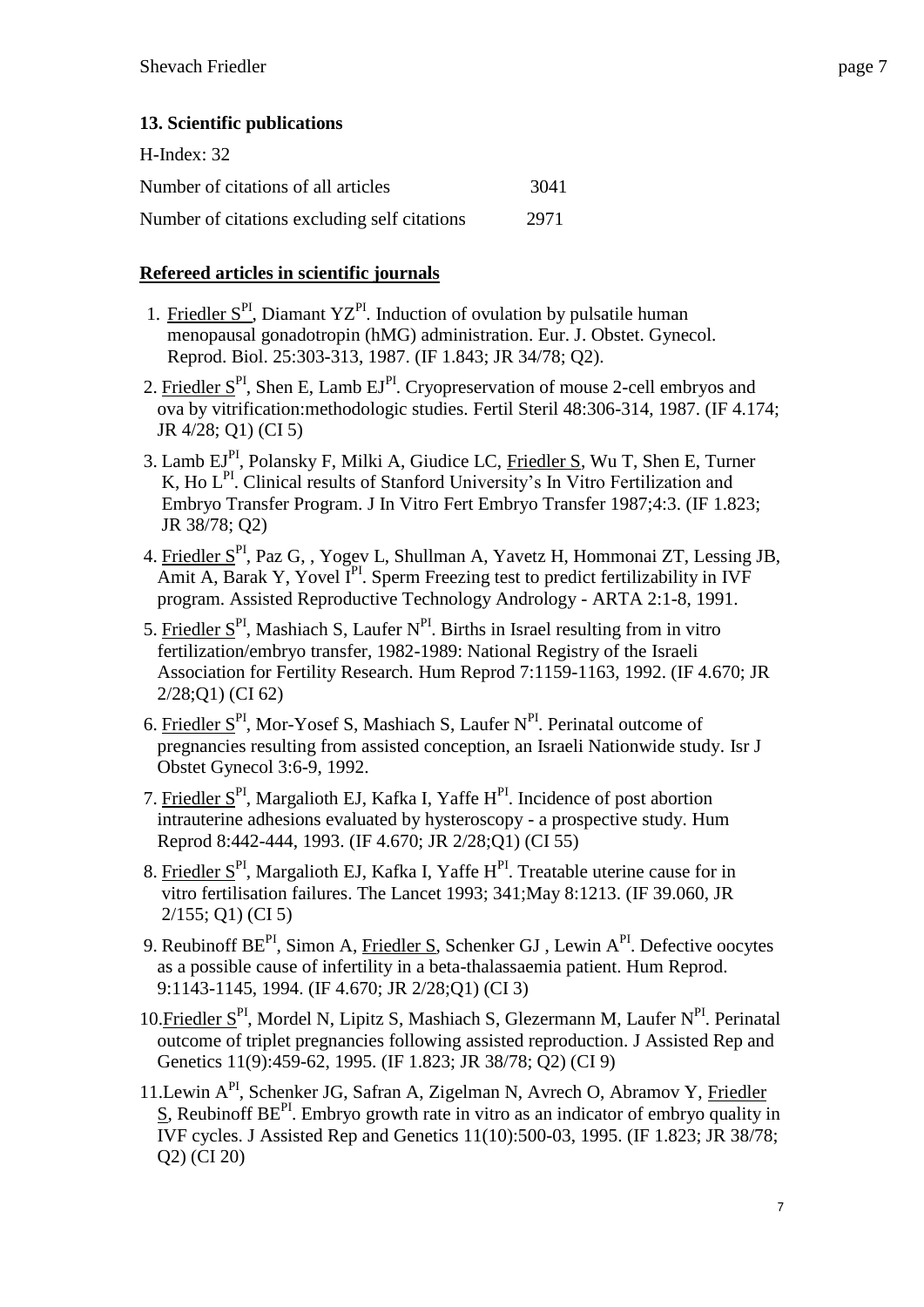- 12. Tanos V<sup>PI</sup>, Friedler S, Shushan A, Strauss N, Hetsroni I, Lewin A<sup>PI</sup>. Comparison between Nafarelin Acetate and D-Trp6-LHRH for temporary pituitary suppression in IVF patients - a prospective double cross study. J Assisted Rep and Genetics 12(10):715-19, 1995. (IF 1.823; JR 38/78; Q2) (CI 6)
- 13.Abramov Y<sup>PI</sup>, Schenker GJ, Lewin A, Friedler S, Nisman B, Barak V<sup>PI</sup>. Plasma inflammatory cytokines correlate to the ovarian hyperstimulation syndrome. Hum Reprod 11:1381-1386, 1996. (IF 4.670; JR 2/28;Q1) (CI 91)
- 14. Reubinoff BE<sup>PI</sup>, Har-El R, Friedler S, Tanos V, Lewin A, Chevion M<sup>PI</sup>. Increased levels of redox active iron in follicular fluid as a possible cause of free radical mediated infertility in beta-thalassaemia major. Am J Obstet Gynecol 174:914-918, 1996. (IF 3.877; JR 6/78; Q1) (CI 10)
- 15. Tanos  $V^{PI}$ , Friedler S, Zajicek G, Neiger M, Lewin A, Schenker GJ $^{PI}$ . The impact of endometrial preparation on implantation following cryopreserved thawed embryo transfer. Gynecol Obstet Invest 41(4): 227-31, 1996. (IF 1.103; JR 61/78; Q4) (CI 8).
- 16. Lewin  $A^{PI}$ , Schenker JG., Avrech O., Shapira S., Safran A., Friedler  $S^{PI}$ . The role of uterine straightening by passive bladder distention before embryo transfer in IVF cycles. J Assisted Rep and Genetics 14: 32-34, 1997. (IF 1.823; JR 38/78; Q2).
- 17. Ron-EL R<sup>PI</sup>, Stassburger D., Friedler S., Komarovsky D., Bern O., Soffer Y., Bukovsky I., Raziel A<sup>PI</sup>. Extended sperm preparation (ESP) may save testicular sperm extraction (TESE) from the testis in non-obstructive azoospermia. Hum Reprod 12(6):1222-26, 1997. (IF 4.670; JR 2/28;Q1) (CI 63).
- 18. Friedler S<sup>PI</sup>, Raziel A., Strassburger D., Soffer Y., Komarovsky D., Ron-El R<sup>PI</sup>. Testicular sperm retrieval by percutaneous fine needle sperm aspiration (TEFNA) compared with testicular sperm extraction by open biopsy (TESE) in men with nonobstructive azoospermia. Hum. Reprod. 12(7):1488-1493, 1997. (IF 4.670; JR 2/28;Q1).
- 19. Reubinoff BE<sup>PI</sup>, Samueloff A., Ben-Haim M., Friedler S., Schenker JG., Lewin  $A<sup>PI</sup>$ . Is the obstetric outcome of in vitro fertilized singleton gestations different from natural ones? A controlled study. Fertil Steril 67:1077-83, 1997. (IF 4.174; JR 4/28; Q1) (CI 94).
- 20. Friedler S<sup>PI</sup>, Raziel A., Soffer Y., Strassburger D., Komarovsky D., Ron-El R<sup>PI</sup>. Intracytoplasmic injection of fresh and cryopreserved testicular spermatozoa in patients with non-obstructive azoospermia - a comparative study. Fertil. Steril. 68 (5):892-897, 1997. (IF 4.174; JR 4/28; Q1) (CI 107).
- 21. Soffer Y<sup>PI</sup>, [Kaufman S,](http://www.scopus.com/authid/detail.url?authorId=14419995000&eid=2-s2.0-33748276306) [Razie A,](http://www.scopus.com/authid/detail.url?authorId=14420551700&eid=2-s2.0-33748276306) [Friedler S,](http://www.scopus.com/authid/detail.url?authorId=7003413385&eid=2-s2.0-33748276306) [Herman A,](http://www.scopus.com/authid/detail.url?authorId=7202683978&eid=2-s2.0-33748276306) [Bukovski I,](http://www.scopus.com/authid/detail.url?authorId=6507265648&eid=2-s2.0-33748276306) [Ron-E R](http://www.scopus.com/authid/detail.url?authorId=14420361400&eid=2-s2.0-33748276306)<sup>PI</sup>. Place et valeur du test postcoital dans l'investigation du facteur masculin des couples admis en procreation medicalement assistee. [Andrologie](http://www.scopus.com/source/sourceInfo.url?sourceId=27113&origin=recordpage) 7:1, 100-101, 1997. (IF 1.748, JR 5/6, Q 4) .
- 22[.Soffer Y](http://www.scopus.com/authid/detail.url?authorId=7006628268&eid=2-s2.0-33748267122)<sup>PI</sup>, [Friedler S,](http://www.scopus.com/authid/detail.url?authorId=7003413385&eid=2-s2.0-33748267122) [Raziel A,](http://www.scopus.com/authid/detail.url?authorId=55405874200&eid=2-s2.0-33748267122) [Strassburger D,](http://www.scopus.com/authid/detail.url?authorId=7003800047&eid=2-s2.0-33748267122) [Kaufman S,](http://www.scopus.com/authid/detail.url?authorId=14419995000&eid=2-s2.0-33748267122) [Komarovski D,](http://www.scopus.com/authid/detail.url?authorId=6504277358&eid=2-s2.0-33748267122) [Bern](http://www.scopus.com/authid/detail.url?authorId=6602422532&eid=2-s2.0-33748267122) O, [Bukovski I,](http://www.scopus.com/authid/detail.url?authorId=6507265648&eid=2-s2.0-33748267122) Ron-El  $R<sup>PI</sup>$ . La cryo-preservation des spermatozoïdes preleves sur les testicules dans les azoospermies non-obstructives. [Andrologie](http://www.scopus.com/source/sourceInfo.url?sourceId=27113&origin=recordpage) 7: 1, 115-116, 1997. (IF 1.748, JR 5/6, Q 4) .
- 23[.Soffer Y](http://www.scopus.com/authid/detail.url?authorId=7006628268&eid=2-s2.0-33748281204)<sup>PI</sup>, [Strassburger D,](http://www.scopus.com/authid/detail.url?authorId=7003800047&eid=2-s2.0-33748281204) [Kaufman S,](http://www.scopus.com/authid/detail.url?authorId=14419995000&eid=2-s2.0-33748281204) [Raziel A,](http://www.scopus.com/authid/detail.url?authorId=55405874200&eid=2-s2.0-33748281204) <u>Friedler S</u>, [Komarovski D,](http://www.scopus.com/authid/detail.url?authorId=6504277358&eid=2-s2.0-33748281204) [Bem](http://www.scopus.com/authid/detail.url?authorId=14419834200&eid=2-s2.0-33748281204) [O.](http://www.scopus.com/authid/detail.url?authorId=14419834200&eid=2-s2.0-33748281204) [Bukovski I,](http://www.scopus.com/authid/detail.url?authorId=6507265648&eid=2-s2.0-33748281204) Ron-El  $R^{PI}$ . La recherche in extremis de spermatozoïdes dans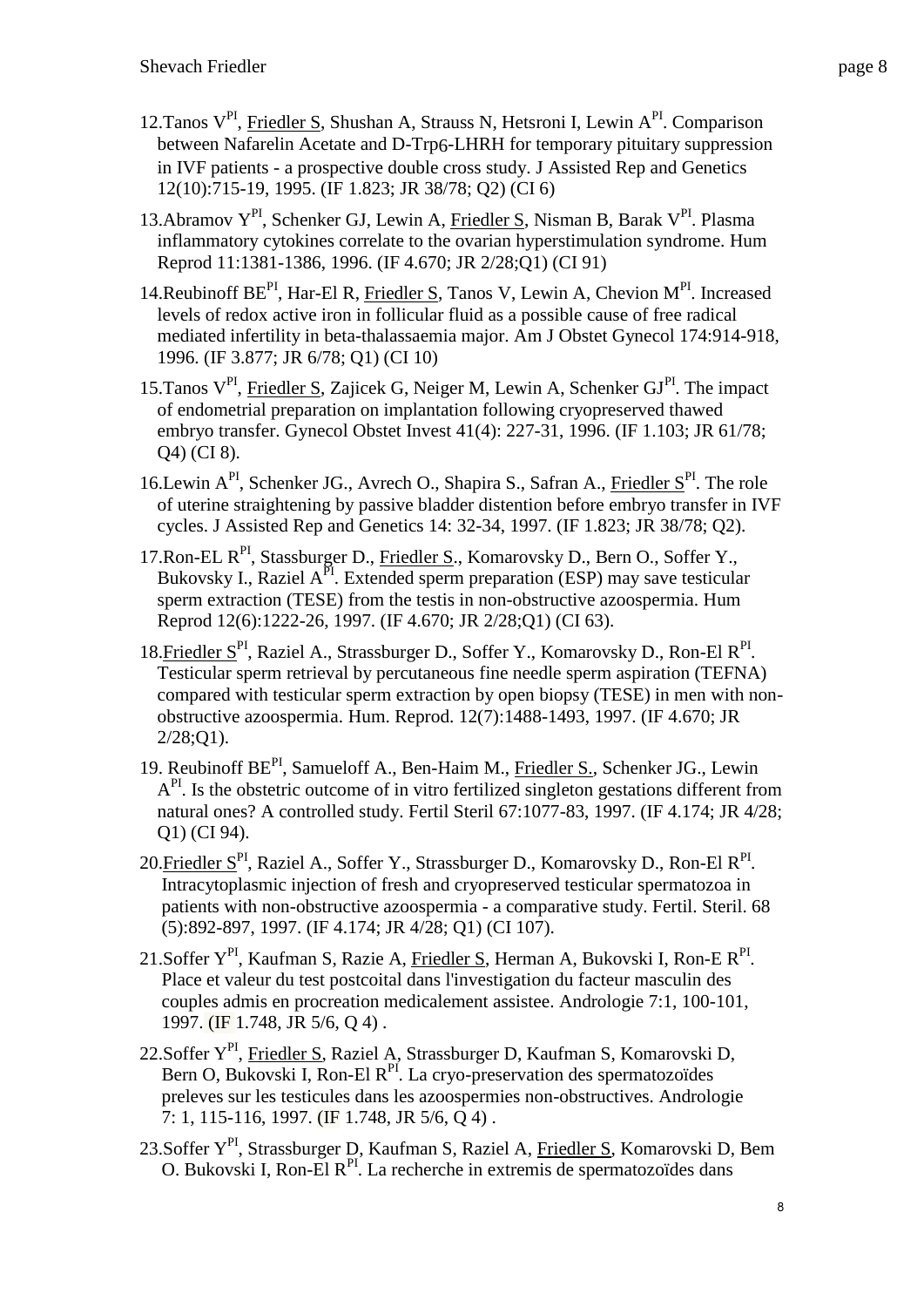l'ejaculat permet-elle d'eviter, dans les azoospermies non-obstructives, un prelevement testiculaire de sperme pour la fertilisation assistee? [Andrologie](http://www.scopus.com/source/sourceInfo.url?sourceId=27113&origin=recordpage) 7: 1, 114-115, 1997. (IF 1.748, JR ANDROLOGY 5/6, Q 4)

- 24. Ron-El R<sup>PI</sup>, Strassburger D., Friedler S., Komarovsky D., Bern O., Raziel A<sup>PI</sup>. Repetitive ejaculation before intracytoplasmic sperm injection in patients with absolute immotile sperm. Hum. Reprod. 13(3):630-603, 1998. (IF 4.670; JR 2/28;Q1) (CI 15).
- 25. Friedler S<sup>PI</sup>, Raziel A., Soffer Y., Strassburger D., Komarovsky D., Ron-El R<sup>PI</sup>. The outcome of intracytoplasmic injection of fresh and cryopreserved epididymal spermatozoa in patients with obstructive azoospermia - a comparative study. Hum. Reprod. 13(7):1872-1877, 1998. (IF 4.670; JR 2/28;Q1) (CI 44)
- 26. Safran A<sup>PI</sup>, Reubinoff BE., Porat-Katz A., Werner M., *Friedler S.*, Lewin A<sup>PI</sup>. Intracytoplasmic sperm injection allows fertilization and development of a chromosomally balanced embryo from a binovular zona pellucida. Hum Reprod 13 (9): 2575-2578, 1998. (IF 4.670; JR 2/28;Q1) (CI 8)
- 27. Ron-El R<sup>PI</sup>; Strauss S; Friedler S., Schachter M; Raziel A<sup>PI</sup>. Serial sonography and colour Doppler flow imaging following testicular and epididymal sperm extraction. Hum Reprod 7 : 3390-3393, 1998. (IF 4.670; JR 2/28;Q1) (CI 51)
- 28.Soffer Y<sup>PI</sup>; Raziel A; Friedler S., Kauffman S; Strassburger D; Herman A; Ron-El  $R<sup>PI</sup>$ . Sperm-mucus interaction tests in male infertility work-up Place des tests d'interaction sperm-mucous dans le bilan masculin de l'infecondite. Andrologia 8:1; 36-46; 1998. (IF 1.748; JR Andrology 5/6; Q4) (CI 1)
- 29. <u>Friedler S<sup>PI</sup>,</u> Raziel A., Shachter M., Strassburger D., Bukovsky I., Ron-El R<sup>PI</sup>. Luteal support with micronized progesterone following in-vitro fertilization using a down-regulation protocol with gonadotropin- releasing hormone agonist: a comparative study between vaginal and oral administration. Hum Reprod 14:1944- 48, 1999. (IF 4.670; JR 2/28;Q1) (CI 32)
- 30. Lahat E<sup>PI</sup>, Raziel A., Friedler S., Schieber-Kazir M., Ron-El R<sup>PI</sup>. Long-term follow-up of children born after inadvertent administration of a gonadotropinreleasing hormone agonist in early pregnancy. Hum Reprod 14:2656-60, 1999. (IF 4.670; JR 2/28;Q1) (CI 13)
- 31[.Soffer Y](http://www.scopus.com/authid/detail.url?authorId=7006628268&eid=2-s2.0-33748263807)<sup>PI</sup>, [Strassburger D,](http://www.scopus.com/authid/detail.url?authorId=7003800047&eid=2-s2.0-33748263807) [Raziel A,](http://www.scopus.com/authid/detail.url?authorId=7005896011&eid=2-s2.0-33748263807) [Friedler](http://www.scopus.com/authid/detail.url?authorId=7003413385&eid=2-s2.0-33748263807) S, [Kaufman SI,](http://www.scopus.com/authid/detail.url?authorId=14419995000&eid=2-s2.0-33748263807) [Komarovsky D,](http://www.scopus.com/authid/detail.url?authorId=6506725415&eid=2-s2.0-33748263807) [Bern O,](http://www.scopus.com/authid/detail.url?authorId=6602422532&eid=2-s2.0-33748263807) [Omanski A,](http://www.scopus.com/authid/detail.url?authorId=6506048582&eid=2-s2.0-33748263807) [Karstenstein E,](http://www.scopus.com/authid/detail.url?authorId=14419997600&eid=2-s2.0-33748263807) [Schachter M,](http://www.scopus.com/authid/detail.url?authorId=7103231411&eid=2-s2.0-33748263807) [Ron-El R](http://www.scopus.com/authid/detail.url?authorId=7006484548&eid=2-s2.0-33748263807)<sup>PI</sup>. La fecondation assistee avec sperme immobile frais ou decongele. [Andrologie](http://www.scopus.com/source/sourceInfo.url?sourceId=27113&origin=recordpage) 9: 1, 139-140, 1999. (IF 1.748, JR 5/6, Q 4) .
- 32. Friedler S<sup>PI</sup>, [Soffer Y,](http://www.scopus.com/authid/detail.url?authorId=7006628268&eid=2-s2.0-33748261652) [Raziel Aschahter](http://www.scopus.com/authid/detail.url?authorId=14420404200&eid=2-s2.0-33748261652) M, [Strassburper D,](http://www.scopus.com/authid/detail.url?authorId=14420496200&eid=2-s2.0-33748261652) [Kaufman](http://www.scopus.com/authid/detail.url?authorId=14419995000&eid=2-s2.0-33748261652) SI, [Komarowski](http://www.scopus.com/authid/detail.url?authorId=14420127200&eid=2-s2.0-33748261652) D, [Omanski AI,](http://www.scopus.com/authid/detail.url?authorId=6506048582&eid=2-s2.0-33748261652) [Kasterstein E,](http://www.scopus.com/authid/detail.url?authorId=12805898800&eid=2-s2.0-33748261652) [Bern O,](http://www.scopus.com/authid/detail.url?authorId=6602422532&eid=2-s2.0-33748261652) [Ron-El R](http://www.scopus.com/authid/detail.url?authorId=7006484548&eid=2-s2.0-33748261652)<sup>PI</sup>. La féco90ndation assistee avec sperme, frais ou congele dans les azoospermies excrétoires et sécrétoires. [Andrologie](http://www.scopus.com/source/sourceInfo.url?sourceId=27113&origin=recordpage) 9: 1: 138-139, 1999. (IF 1.748, JR ANDROLOGY 5/6, Q 4) .
- 33[.Soffer Y](http://www.scopus.com/authid/detail.url?authorId=7006628268&eid=2-s2.0-0032704381)<sup>PI</sup>, [Strassburger D,](http://www.scopus.com/authid/detail.url?authorId=7003800047&eid=2-s2.0-0032704381) [Friedler S,](http://www.scopus.com/authid/detail.url?authorId=7003413385&eid=2-s2.0-0032704381) [Kaufman S,](http://www.scopus.com/authid/detail.url?authorId=14419995000&eid=2-s2.0-0032704381) [Umanski A,](http://www.scopus.com/authid/detail.url?authorId=8091299800&eid=2-s2.0-0032704381) [Raziel A,](http://www.scopus.com/authid/detail.url?authorId=55405874200&eid=2-s2.0-0032704381) [Ron-El](http://www.scopus.com/authid/detail.url?authorId=7006484548&eid=2-s2.0-0032704381) [R](http://www.scopus.com/authid/detail.url?authorId=7006484548&eid=2-s2.0-0032704381)<sup>PI</sup>. Immobile fresh or frozen-thawed spermatozoa in assisted fertilization. [Les spermatozoides immobiles frais ou decongeles en fecondation assistee]. [Andrologie](http://www.scopus.com/source/sourceInfo.url?sourceId=27113&origin=recordpage) 9:3; 411-419, 1999. (IF 1.748, JR 5/6, Q 4)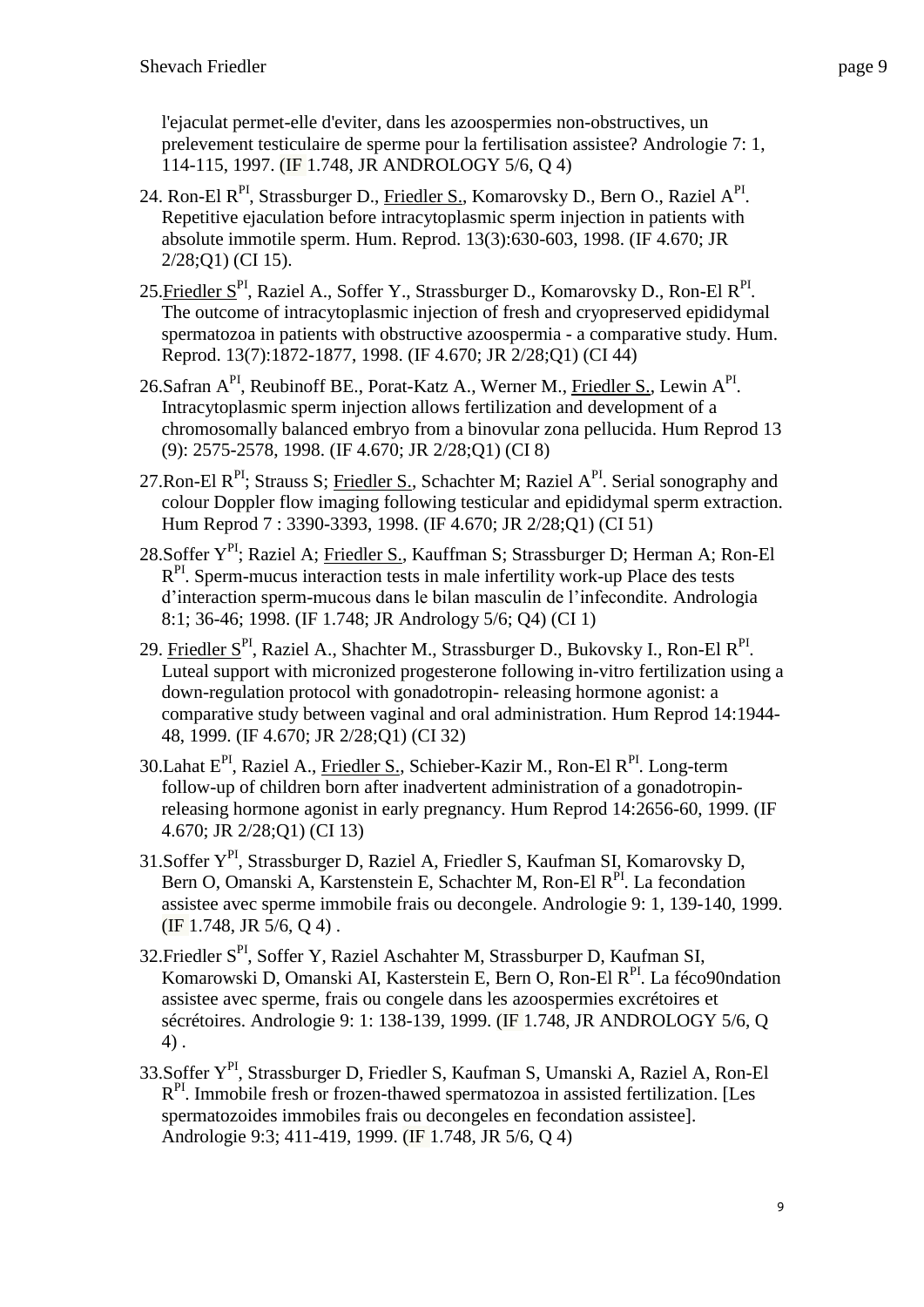- 34.Raziel A<sup>PI</sup>; Friedler S., Schachter M ; Soffer Y; Strassburger D; Bukovsky I; Ron -El R<sup>PI</sup>. Reproductive performance of patients undergoing ICSI with 100% implantation rate. J of Assist Reprod Genet 17 (7): 375-80; 2000. (IF 1.823; JR 38/78; Q2) .
- 35.Strassburger D<sup>PI</sup>, Friedler S., Raziel A; Schechter M ; Komarovsky D; Ron El R<sup>PI</sup>. Very low sperm count affects the result of intracytoplasmic sperm injection. J of Assist Reprod Genet 17(8): 427-432; 2000. (IF 1.823; JR 38/78; Q2) (CI 26).
- 36. Ron-El R<sup>PI</sup>, Raziel A; Strassburger D, Schachter M, Kasterstein E, Friedler S<sup>PI</sup>. Outcome of assisted reproductive technology in women over the age of 41. Fertil Steril 74: 471-5; 2000. (IF 4.174; JR 4/28; O1) (CI 59).
- 37. Raziel A<sup>PI</sup>; Kornberg Y; Friedler S., Sela BA; Soffer Y; Ron-El R<sup>PI</sup>. Hypercoagulable thrombophilic defects and hyperhomocysteinemia in patients with reccurent pregnancy loss. Am J Reprod Immunol 2001 Feb; 45(2): 65-71. (IF 3.317; JR 7/28; Q2) (CI 68).
- 38.Schachter M<sup>PI</sup>, Friedler S., Raziel A., Strassburger D., Bern O., Ron-El R<sup>PI</sup>. Improvement of IVF outcome in poor responders by discontinuation of GnRH analogue during the gonadotropin stimulation phase – a function of improved embryo quality. J Assist Reprod Genet 2001, 18:197-204. (IF 1.823; JR 38/78; Q2) (CI 18).
- 39.Out HPI, David I., Ron-El R., Friedler S., Shalev E., Geslevich J., Dor J., Shulman A., Ben-Rafael Z., Fisch B., Direnfeld  $M<sup>PI</sup>$ . A randomized, double blind clinical trial using fixed daily doses of 100 or 200 IU of recombinant FSH in ICSI cycles. Hum Reprod 2001 16 (6):1104-1109. (IF 4.670; JR 2/28;Q1) (CI 43).
- 40. Friedler S<sup>PI</sup>, Raziel A., Strassburger D, Schachter M., Bern O., Ron-El R<sup>PI</sup>. Outcome of ICSI using fresh and cryopreserved-thawed testicular spermatozoa in patients with non-mosaic Klinelfelter's syndrome. Hum Reprod. 2001 Dec;16(12):2616-20. (IF 4.670; JR 2/28;Q1) (CI 69)
- 41.Raziel A<sup>PI</sup>; Friedler S<sup>PI</sup>; Schachter M<sup>c</sup>; Kaufman S<sup>T</sup>; Omanski A<sup>T</sup>; Soffer Y<sup>C</sup>; Ron-El  $R<sup>PI</sup>$ . The influence of a short or long abstinence period on semen parameters in the ejaculate of cryptozoospermic patients. Fertil Steril 76:485-490, 2001. (IF 4.174; JR 4/28; Q1) (CI 9)
- 42.Schachter M<sup>PI</sup>, Raziel A., Friedler S., Strassburger D., Bern O., Ron-El R<sup>PI</sup>. Monozygotic twinning after assisted reproductive techniques: a phenomenon independent of micromanipulation. Hum. Reprod. 16:1264-1269, 2001. (IF 4.670; JR 2/28;Q1) (CI 127).
- 43. Friedler S<sup>PI</sup>, Raziel A., Schachter M., Strassburger D., Bern O, and Ron-El R<sup>PI</sup>. Outcome of first and repeated testicular sperm extraction and intracytoplasmic injection in patients with non-obstructive azoospermia. Hum Reprod 2002 17(9): 2356-61. (IF 4.670; JR 2/28;Q1) (CI 24)
- 44. Friedler S<sup>PI</sup>, Raziel A., Strassburger D. Schachter M., Soffer Y, Ron-El R<sup>PI</sup>. Factors inflencing the outcome of ICSI in patients with obstructive and nonobstructive azoospermia: a comparative study. Hum. Reprod. 17: 3114-3121, 2002. (IF 4.670; JR 2/28;Q1) (CI 37).
- 45. Raziel A<sup>PI</sup>, Friedler S<sup>PI</sup>, Schachter M<sup>C</sup>, Kasterstein E<sup>T</sup>, Strassburger D<sup>T</sup>, Ron-El  $R<sup>PI</sup>$ . Increased frequency of female partner chromosomal abnormalities in patients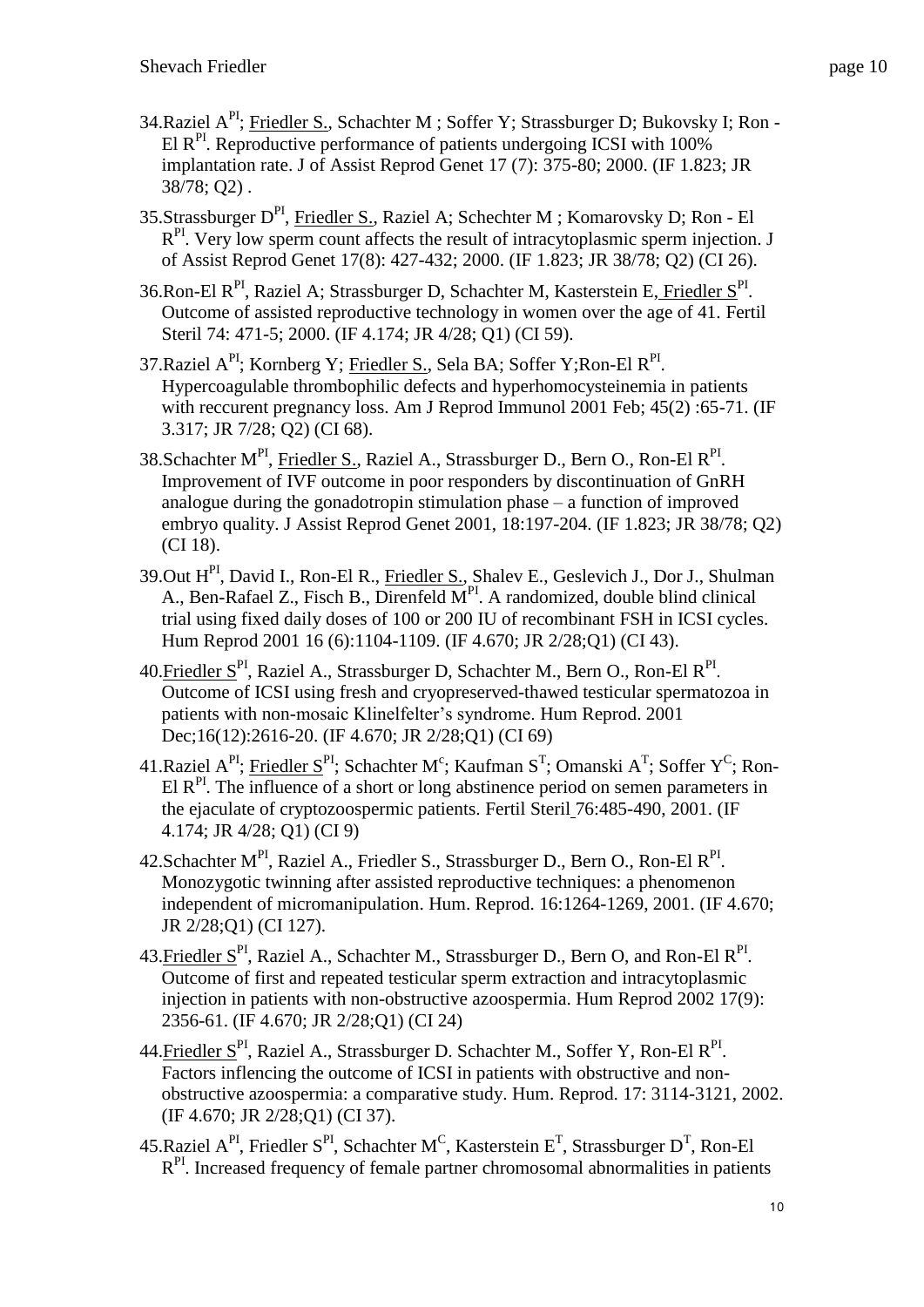with high-order implantation failure after in vitro fertilization. Fertil Steril 78:515- 519, 2002. (IF 4.174; JR 4/28; Q1) (CI 25)

- 46. Schachter M<sup>PI</sup>., Tovbin Y<sup>PI</sup>, Arieli S<sup>C</sup>, Friedler S<sup>C</sup>, Ron-El R<sup>C</sup>, Sherman D<sup>PI</sup>. In vitro fertilization is a risk factor for vasa previa. Fertil Steril. 2002 Sep;78(3):642- 3. (IF 4.174; JR 4/28; Q1) (CI 33).
- 47.Raziel A<sup>PI</sup>; Friedler S<sup>PI</sup>; Schachter M<sup>C</sup>; Strassburger D<sup>T</sup>, Mordechai E<sup>C</sup>, Ron-El  $R<sup>PI</sup>$ . Increased early pregnancy loss in IVF patients with severe ovarian hyperstimulation syndrome. Hum Reprod 17: 107-110,2002 (IF 4.670; JR 2/28;Q1) (CI 38)
- 48.Schachter M<sup>PI</sup>, Raziel A<sup>PI</sup>, Friedler S<sup>C</sup>, Strassburger D<sup>T</sup>, Bern O<sup>T</sup>, Ron-El R<sup>PI</sup>. Insulin resistance in patients with polycystic ovary syndrome is associated with elevated plasma homocysteine. Hum Reprod 18:721-727; 2003. (IF 4.670; JR 2/28;Q1) (CI 104)
- 49.Raziel A<sup>PI</sup>; Mordechai E<sup>PI</sup>; Schachter M<sup>C</sup>; Friedler S<sup>C</sup>; Panski M<sup>C</sup>; Ron-El R<sup>PI</sup>. A comparison of the incidence, presentation and management of ovarian pregnancies between two periods of time. J Am Assoc Gynecol Laparoscop 2: 121-125, 2004. (IF 1.843, JR 21/59) (CI 11).
- 50.Raziel  $A^{PI}$ , Schachter M<sup>PI</sup>, Mordechai E<sup>C</sup>, Friedler S<sup>C</sup>, Pansky M<sup>C</sup>, Ron-El R<sup>PI</sup>. Ovarian pregnancy- a 12 year experience of 19 cases in one institution. European J of Obstet and Gynecol and Reprod Biol 114:92-96; 2004. (IF 1.843; JR 34/78; Q2) (CI 32)
- 51.Strassburger D<sup>PI</sup>, Friedler S<sup>PI</sup>, Raziel A<sup>C</sup>, Kasterstein E<sup>T</sup>, Schachter M<sup>C</sup>, Ron-El  $R<sup>PI</sup>$ . The outcome of intracytoplasmic sperm injection of immature MI oocytes and rescue in-vitro matured MII oocytes. Hum Reprod 19:1587-1590, 2004. (IF 4.670; JR 2/28;Q1) (CI 32).
- 52. Friedler  $S<sup>PI</sup>$ , Zimerman A<sup>PI</sup>, Schachter M<sup>C</sup>, Raziel A<sup>C</sup>, Strassburger D, Ron-El R<sup>PI</sup>. The mid-luteal decline in serum estradiol levels is drastic but not deleterious for implantation after in-vitro fertilization and embryo transfer in patients with normal or high response. Fertil Steril 2005:83(1):54-60. (IF 4.174; JR 4/28; Q1) (CI 15)
- 53.Raziel  $A^{PI}$ ; Schachter M<sup>PI</sup>, Strassburger D<sup>T</sup>, Bern O<sup>T</sup>, Ron-El R<sup>C</sup>, Friedler S<sup>PI</sup>. Eight year experience with an IVF surrogacy program. Reproductive BioMedicine Online 2005; 11: 254-258. (IF 3.206, JR 5/24) (CI 8).
- 54. Nogueira D<sup>PI</sup>, Ron-El R<sup>PI</sup>, Raziel A<sup>C</sup>, Friedler S<sup>C</sup>, Schachter M<sup>C</sup>, Corturidt R<sup>T</sup>, Smith  $J<sup>PI</sup>$ . Meiotic arrest in vitro by phosphodiesterase 3-inhibitor enhances maturation capacity of human oocytes and allows subsequent embryonic development. Biol Reprod. 2006 Jan;74(1):177-84. (IF 3.498, JR Reprod. Biol. 3/24) (CI 42).
- 55. Nogueira D<sup>PI</sup>, Friedler S<sup>PI</sup>, Kasterstein E<sup>T</sup>, Schachter M<sup>C</sup>, Raziel A<sup>C</sup>, Ron-El R<sup>C</sup>, Smitz J<sup>PI</sup>. Oocyte maturity and pre-implantation development in relation to follicle diameter in gonadotropin-releasing hormone (GnRH) agonist or antagonist treatments. Fertil Steril. 2006 Mar;85(3):578-83. (IF 4.174; JR 4/28; Q1) (CI 13)
- 56. Friedler  $S^{PI}$ , Gilboa  $S^{PI}$ , Schachter M<sup>C</sup>, Raziel A<sup>C</sup>, Strassburger D<sup>T</sup>, Ron-El R<sup>PI</sup>, Luteal phase characteristics following GnRH anatagonist or agonist treatment – a comparative study. Reprod Biomed Online. 2006 Jan;12(1):27-32. (IF 3.206, JR 5/24) (CI 16)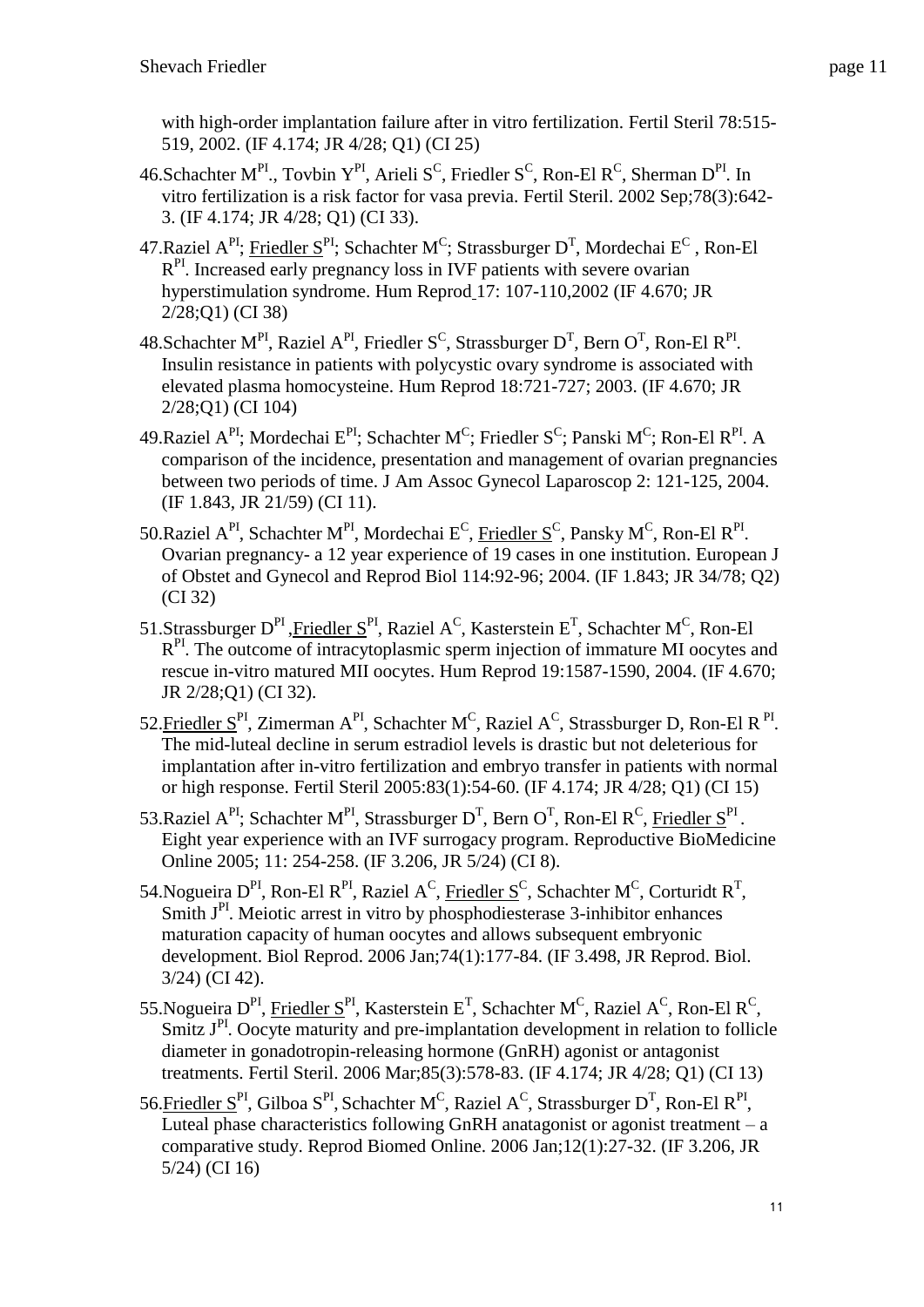- 57.\* Raziel A<sup>PI</sup>; Schachter M<sup>PI</sup>, Strassburger D<sup>T</sup>, Kasterstein E<sup>T</sup>, Ron-El R<sup>C</sup>, Friedler  $S<sup>PI</sup>$ . In-vivo maturation of oocytes by extending the interval between human chorionic gonadotropin administration and oocyte retrieval. Fertil Steril. 2006 Sep;86(3):583-7. (IF 4.174; JR 4/28; Q1) (CI 9)
- 58.\* Strassburger D<sup>PI</sup>, Reichart M, Kaufman S, Rosensaft J, Friedler S, Schachter M, Kasterstein E<sup>T</sup>, Komarovsky D<sup>T</sup>, Bern O<sup>T</sup>, Ron-El R<sup>C</sup>, Raziel A<sup>PI</sup>. Morphology assessment and fluorescence in situ hybridization of the same spermatozoon using a computerized cell-scanning system. Hum Reprod. 2007 Jan;22(1):201-9. (IF 4.670; JR 2/28;Q1) (CI 14)
- 59.\* Raziel A<sup>PI</sup>; Schachter M, Strassburger D, Bern O, Ron-El R, Friedler S<sup>PI</sup>. Favorable influence of local injury to the endometrium in IVF patients with highorder implantation failure. Fertil Steril. 2007 Jan;87(1):198-201. (IF 4.174; JR 4/28; Q1) (CI 51).
- 60.\* Ben-Ami IPI, Freimann S, Armon L, Dantes A Strassburger D, Friedler S, Raziel A, Seger R, Ron-El R<sup>PI</sup>. Amsterdam. PGE2 up-regulates EGF-like growth factor biosynthesis in human granulosa cells: new insights into the coordination between PGE2 and LH in ovulation. Mol Hum Reprod. 2006 Oct;12(10):593-9. (IF 4.542; JR 3/28; Q1) (CI 31)
- 61.\* Schachter M<sup>PI</sup>, Raziel A, Strassburger D, Rotem C, Ron-El R, Friedler  $S<sup>P1</sup>$ . Prospective, randomized trial of metformin and vitamins for the reduction of plasma homocysteine in insulin-resistant polycystic ovary syndrome. Fertil Steril. 2007 88(1): 227-230. (IF 4.174; JR 4/28; Q1) (CI 6).
- 62.\* Schachter M<sup>PI</sup>, Friedler S, Zimmerman A., Strassburger D, Bern O, Ron-El R, Raziel A<sup>PI</sup>. Can pregnancy rate be improved in GnRH antagonist cycles by administering GnRH agonist before oocyte retrieval? – a prospective randomized study. Fertil Steril. 2008 Oct;90(4):1087-93. (IF 4.174; JR 4/28; Q1) (CI 7)
- 63.\* Friedler S<sup>PI</sup>, Schachter M StrassburgerD, Kasterstein E, Ron El R, Raziel A<sup>PI</sup>. A Randomized Clinical Trial comparing recombinant hyaluronan/recombinant albumin versus Human Tubal Fluid for cleavage stage ET, in patients with multiple IVF-ET failure. Hum Reprod. 2007 Sep;22(9):2444-8. (IF 4.670; JR 2/28;Q1) (CI 20)
- 64.\* Pappo IPI, Lerner-Geva L, Halevy A, Olmer L, Friedler S, , Raziel A Schachter M, Ron-El  $R<sup>PI</sup>$ . The possible association between IVF and breast cancer incidence. Ann Surg Oncol. 2008 Apr;15(4):1048-55. (IF 4.120; JR Oncology 51/197; Q2) (CI 26)
- 65.\* Raziel  $A^{PI}$ , Schachter M, Friedler S, , Ron-El R. Outcom of IVF pregnancies following OHSS. Reprod Biomed Online 2009; 19 (1): 61-5. (IF 3.206, JR 5/24) (CI 16).
- 66.\* Strassburger D<sup>PI</sup>, Goldstein A, Friedler S, Raziel A, Kasterstein E, Mashevich M, Schachter M, Ron-El R, Reish  $O<sup>PI</sup>$ . The cytogenetic constitution of embryos derived from immature [\(metaphase I\) oocytes obtained after ovarian](http://www.ncbi.nlm.nih.gov/pubmed/19505687)  [hyperstimulation.](http://www.ncbi.nlm.nih.gov/pubmed/19505687) Fertil Steril. 2010 Aug;94(3):971-8. (IF 4.174; JR 4/28; Q1) (CI 7).
- 67.\* Raziel  $A^{PI}$ , Friedler S, Strassburger D, Kaufman S, Umansky A, Ron-El  $R^{PI}$ . [Using sperm posthumously: national guidelines versus practice.](http://www.ncbi.nlm.nih.gov/pubmed/19962140) Fertil Steril. 2010 Aug;94(3):1154-6. (IF 4.174; JR 4/28; Q1) (CI 1).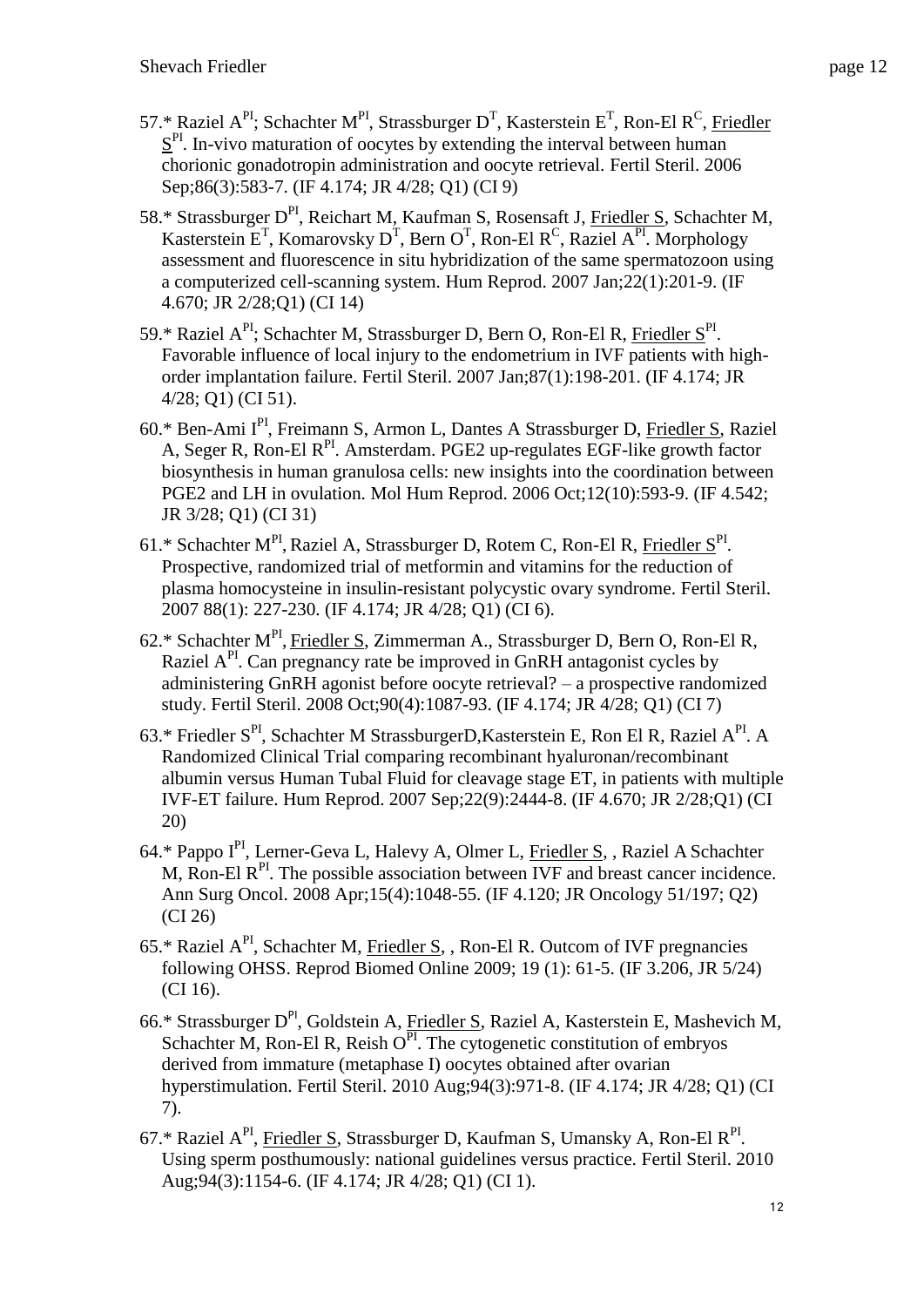- 68.\* Raziel A<sup>PI</sup>, Friedler S, Gidoni Y, Ben-ami I, Strassburger D, Ron-El R<sup>PI</sup>. In vitro [fertilization surrogacy in rare coexisting Mayer-Rokitansky-Kuster-Hauser](http://www.ncbi.nlm.nih.gov/pubmed/21144508) [syndrome and triple X karyotype.](http://www.ncbi.nlm.nih.gov/pubmed/21144508) Fertil Steril. 2011 Apr;95(5):1788.e11-3. (IF 4.174; JR 4/28; Q1) (CI 1)
- 69.\* Friedler S<sup>PI</sup>, Glasser S, Azani L, Freedman LS, Raziel A, Strassburger D, Ron-El  $R$ , Lerner-Geva  $L<sup>PI</sup>$ . The effect of medical clowning on pregnancy rates after in vitro [fertilization and embryo](http://www.ncbi.nlm.nih.gov/pubmed/21211796) transfer. Fertil Steril. 2011 May;95(6):2127-30. (IF 4.174; JR 4/28; Q1) (CI 7)
- 70.\* Komsky API, Huleihel M, Ganaiem M, Kasterstein E, Komorovsky D, Bern O, Raziel A, Friedler S, Ron-El R, Strassburger D<sup>PI</sup>. Presence of IL-18 in testicular [tissue of fertile and infertile men.](http://www.ncbi.nlm.nih.gov/pubmed/21615452) Andrologia. 2012 Feb;44(1):1-8. (IF 1.748; JR Andrology 5/6; Q4) (CI 2)
- 71.\* Raziel A<sup>PI</sup>, Friedler S, Strassburger D, Kaufman S, Umansky A, Ron-El R<sup>PI</sup>. [Nationwide use of postmortem retrieved sperm in Israel: a follow-up](http://www.ncbi.nlm.nih.gov/pubmed/21620393) report. Fertil Steril. 2011 Jun 30;95(8):2693-5. (IF 4.174; JR 4/28; Q1) (CI 3)
- 72.\* Raziel A<sup>PI</sup>, Friedler S, Gidoni Y, Ben Ami I, Strassburger D, Ron-El R<sup>PI</sup>. [Surrogate in vitro fertilization outcome in typical and atypical forms of Mayer-](http://www.ncbi.nlm.nih.gov/pubmed/22052385)[Rokitansky-Kuster-Hauser syndrome.](http://www.ncbi.nlm.nih.gov/pubmed/22052385) Hum Reprod. 2012 Jan;27(1):126-30. (IF 4.670; JR 2/28;Q1) (CI 3)
- 73.\* Friedler  $S<sup>p1</sup>$ , Koc O, Gidoni Y, Raziel A, Ron-El R<sup>PI</sup>. Ovarian response to [stimulation for fertility preservation in women with malignant disease: a](http://www.ncbi.nlm.nih.gov/pubmed/22078784)  [systematic review and meta-analysis.](http://www.ncbi.nlm.nih.gov/pubmed/22078784) Fertil Steril. 2012 Jan;97(1):125-33. (IF 4.174; JR 4/28; Q1) (CI 21)
- 74.\* Strassburger D<sup>PI</sup>, Komsky-Elbaz A, Reichart M, Raziel A, Kasterstein E, Komarovsky D, Bern O, Friedler S, Ron-El R<sup>PI</sup>. Computerized cell-scanning system for evaluating human [spermatogenesis in non-obstructive](http://www.ncbi.nlm.nih.gov/pubmed/22133909) azoospermic [patients.](http://www.ncbi.nlm.nih.gov/pubmed/22133909) Reprod Biomed Online. 2012 Jan;24(1):101-8. (IF 2.675; JR 12/28; Q2)
- 75.\* Komsky-Elbaz API, Raziel A, Friedler S, Strassburger D, Kasterstein E, Komarovsky D, Ron-El R, Ben-Ami  $I^{PI}$ . Conventional IVF versus ICSI in sibling [oocytes from couples with endometriosis and](http://www.ncbi.nlm.nih.gov/pubmed/23271211) normozoospermic semen. J Assist Reprod Genet 2013, 30:251–257. (IF 1.823; JR 38/78; Q2)
- 76.\* Ben-Ami I<sup>PI</sup>, Raziel A, Strassburger D, Komarovsky D, Ron-El, R; Friedler S<sup>PI</sup>. ICSI outcome of ejaculated versus extracted testicular spermatozoa in cryptozoospermic men. Fertil Steril. 2013 Jun;99(7):1867-71. (IF 4.174; JR 4/28;  $Q1$
- 77.\* Friedler SPI, Ben-Ami I, Gidoni Y, Strassburger D, Kasterstein E, Maslansky B, Komarovsy D, Bern O, Ron-El R, Raziel  $A^{PI}$ . Effect of seminal plasma application to the vaginal vault in in vitro fertilization or intracytoplasmic sperm injection treatment cycles—a double-blind, placebo-controlled, randomized study. J Assist Reprod Genet 2013 (30), 7: 907-911. (IF 1.823; JR 38/78; Q2) .
- 78.\* Kasterstein EPI, Strassburger D, Komarovsky D, Bern O, Komsky A, Raziel A, Friedler S, Ron-El  $R<sup>PI</sup>$ . The effect of two distinct levels of oxygen concentration on embryo [development in a sibling oocyte study.](http://www.ncbi.nlm.nih.gov.assafh-ez.medlcp.tau.ac.il/pubmed/23835722) J Assist Reprod Genet. 2013 Aug;30(8):1073-9. (IF 1.823; JR 38/78; Q2)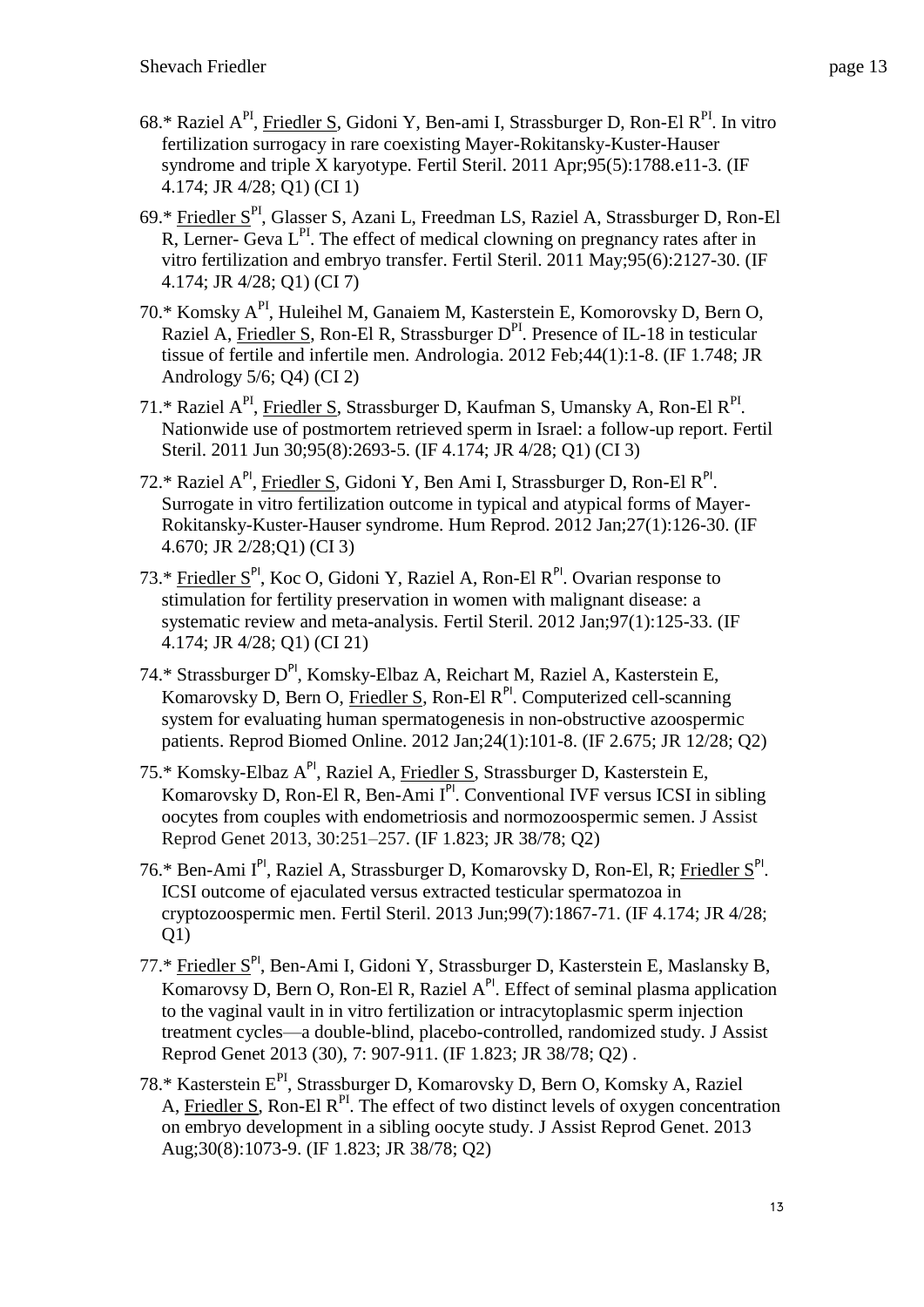- 79.\* Liberty G<sup>PI</sup>, Hyman J, Friedler S, Anteby EY, Margalioth EJ<sup>PI</sup>. High rates of abnormalities in hysterodsalpingography in couples with male factor infertility. Clin Exp Obstet Gynecol. 2014;41(4):415-8. (IF 0.379; JR 76/78; Q4)
- 80.\* Chuderland D<sup>PI</sup>, Ben-Ami I, Friedler S, Hasky N, Ninio-Many L, Goldberg K, Bar-Joseph H, Grossman H, Shalgi R<sup>PI</sup>. Hormonal regulation of pigment epithelium-derived factor (PEDF) expression in the endometrium. Mol Cell Endocrinol. 2014 Apr 24;390(1-2):85-92. (IF 4.039; JR ENDOCRINOLOGY & METABOLISM 33/122; Q2)
- 81. Friedler S, Cohen O, Liberty G, Saar-Ryss B, Latzer T and Meltzer S. The Influence of Sperm Concentration in the Ejaculate Used for ICSI on the Outcome of the ART Cycle. Andrology open access, (Los Angel) 2015, 4:2
- 82.Lazer T, Meltzer S, Saar-Ryss B, Liberty G, Rabinson Y, Friedler S. [The place](http://www.ncbi.nlm.nih.gov.assafh-ez.medlcp.tau.ac.il/pubmed/26732603)  [of selective hysterosalpingography and tubal canalization among sub-fertile](http://www.ncbi.nlm.nih.gov.assafh-ez.medlcp.tau.ac.il/pubmed/26732603)  [patients diagnosed with proximal tubal occlusion.](http://www.ncbi.nlm.nih.gov.assafh-ez.medlcp.tau.ac.il/pubmed/26732603) Arch Gynecol Obstet. 2016 May;293(5):1107-11. doi: 10.1007/s00404-015-3998-1.
- 83. Friedler S, Glasser S, Levitan G, Hadar D, Sasi BE, Lerner-Geva L. [Patients'](http://www.ncbi.nlm.nih.gov.assafh-ez.medlcp.tau.ac.il/pubmed/26869229)  [Evaluation of Intervention by a Medical Clown Visit or by Viewing a](http://www.ncbi.nlm.nih.gov.assafh-ez.medlcp.tau.ac.il/pubmed/26869229)  [Humorous Film Following In Vitro Fertilization and Embryo Transfer.](http://www.ncbi.nlm.nih.gov.assafh-ez.medlcp.tau.ac.il/pubmed/26869229) J Evid Based Complementary Altern Med. 2016 Feb 10. pii: 2156587216629041. [Epub ahead of print]
- 84.Friedler S, Grin L, Liberti G, Saar-Ryss B, Rabinson Y, Meltzer S. [The](http://www.ncbi.nlm.nih.gov.assafh-ez.medlcp.tau.ac.il/pubmed/26626805)  [reproductive potential of patients with Mayer-Rokitansky-Küster-Hauser](http://www.ncbi.nlm.nih.gov.assafh-ez.medlcp.tau.ac.il/pubmed/26626805)  [syndrome using gestational surrogacy: a systematic review.](http://www.ncbi.nlm.nih.gov.assafh-ez.medlcp.tau.ac.il/pubmed/26626805) Reprod Biomed Online. 2016 Jan;32(1):54-61. doi: 10.1016/j.rbmo.2015.09.006. Epub 2015 Sep 25.
- 85.Girsh E, Meltzer S, Saar-Ryss B, Liberty G, Rabinson Y, and Friedler S. Infertility: Clinical aspects of intrauterine insemination. Harefuah, 2016; 8:498- 500.
- 86.Friedler S, Meltzer S, Saar-Ryss B, Rabinson J, Lazer T, Liberty G.An upper limit of gonadotropin dose in patients undergoing ART should be advocated. Gynecol Endocrinol. 2016 Jun 26:1-5.
- 87.Friedler S. Is there medicine in medical clowning? Humor, online- a scientific journal of humour research. 2016: vol 5(1) 8-18.

# **Case reports.**

- 1. Friedler  $S<sup>PI</sup>$ , Hornstein E, Diamant YZ<sup>PI</sup>. Hydatid cyst of Morgagni, clinical aspects. Harefuah, CVIII, January 1st, 20-21. 1985.
- 2. Friedler S<sup>PI</sup>, Ben-Shachar I, Abramov Y, Schenker GJ, Lewin A<sup>PI</sup>. Ruptured tuboovarian abscess complicating transcervical cryopreserved embryo transfer. Fertil Steril. 65:1065-66, 1996. (IF 4.174; JR 4/28; Q1) (CI 14).
- 3. Lewin API, Weiss DB, Friedler S, Ben-Shachar I, Porat-Katz A, Meirow D, Schenker JG, Safran  $A^{PI}$ . Delivery following intracytoplasmatic injection of mature sperm cells recovered by testicular fine needle aspiration in a case of hypergonadotropic azoospermia with maturation arrest. Hum Reprod 4:769- 771, 1996. (IF 4.670; JR 2/28;Q1) (CI 40)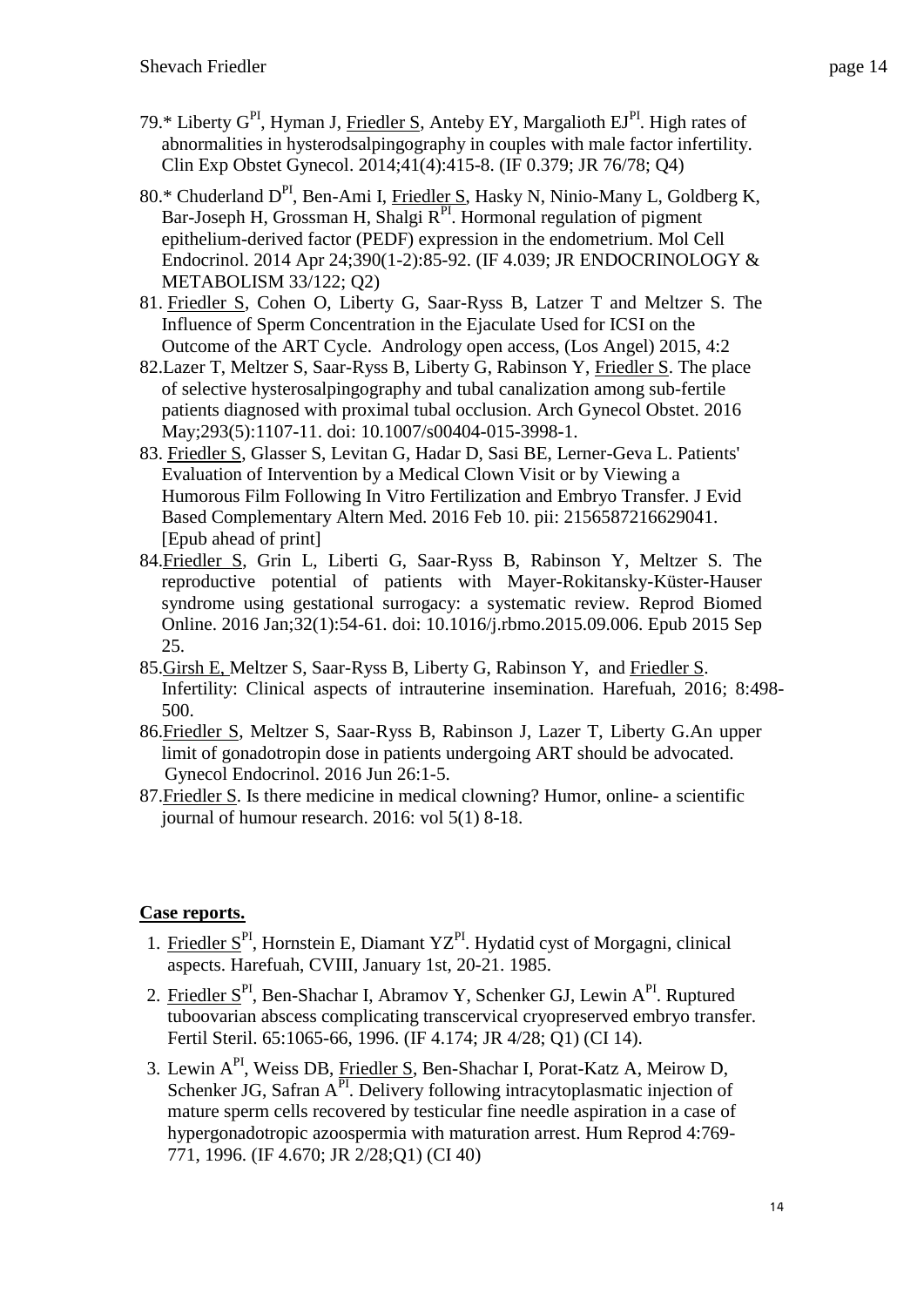- 4. Raziel A<sup>PI</sup>, <u>Friedler S</u>, Herman A, Strassburger D, Maymon R, Ron-El R<sup>PI</sup>. Recurrent heterotopic pregnancy in the same patient with repeated in vitro fertilization treatment. Hum. Reprod. 12(8):1810-1812,1997. (IF 4.670; JR 2/28;Q1) (CI 19)
- 5. Friedler S<sup>PI</sup>, Rachstein A, Raziel A, Bukovsky I, Ron-El R<sup>PI</sup>. Unilateral hydrothorax as an only and recurrent manifestation of ovarian hyperstimulation syndrome following in vitro fertilization. Hum. Reprod. 13(4):859-861,1998. (IF 4.670; JR 2/28;Q1) (CI 14)
- 6. Raziel A<sup>PI</sup>, Friedler S, Schachter M, Soffer Y, Strassburger D, Bukovsky I, Ron-El R<sup>PI</sup>. Transvaginal drainage of ascites as an alternative to abdominal paracentesis in cases of ovarian hyperstimulation syndrome, obesity and generalized edema. Fertil. Steril. 69 (4):780-783, 1998. (IF 4.174; JR 4/28; Q1) (CI 11)
- 7. Raziel A<sup>PI</sup>; Mordechai E, Friedler S, Schachter M, Pansky M, Ron-El R<sup>PI</sup>. Isolated recurrent torsion of the fallopian tube. Hum Reprod 14:3000-1; 1999. (IF 4.670; JR 2/28;Q1) (CI 27).
- 8. Ron-El R<sup>PI</sup>, Friedler S, Strassburger D, Komarovsky D, Schachter M, Raziel A<sup>PI</sup>. Birth of a healthy neonate following the intracytoplasmic injection of testicular spermatozoa from a patient with Kleinfelter's syndrome. Hum. Reprod. 14(2):368-370, 1999. (IF 4.670; JR 2/28;Q1) (CI 40)
- 9. Ron-El R<sup>PI</sup>, Raziel A, Strassburger D, Schachter M, Bern O, <u>Friedler S</u><sup>PI</sup>. Birth of a healthy male twins after intracytoplasmic sperm injection of frozen-thawed testicular spermatozoa from a patient with non-mosaic Kleinfelter syndrome. Fertil Steril. 74(4):832-33, 2000. (IF 4.174; JR 4/28; Q1) (CI 23)
- 10.Ron-El RPI; Strassburger D; Gelman-Kohan S; Friedler S, Raziel A, Appelman  $Z<sup>PI</sup>$ . A 47, XXY fetus conceived after ICSI of spermatozoa from a patient with non-mosaic Kleinfelter syndrome. Human Reprod 15: 1804-06, 2000. . (IF 4.670; JR 2/28;Q1) (CI 75)
- 11. Raziel A<sup>PI</sup>, Friedler S, Schachter M, Strassburger D, Ron-El R<sup>PI</sup>. Successful pregnancy after 24 consecutive fetal losses: lessons learned from surrogacy. Fertil Steril 74: 104-106, 2000. (IF 4.174; JR 4/28; Q1) (CI 8)
- 12. Raziel A<sup>PI</sup>, Friedler S, Schachter M, Strassburger D, Orna B, Ron-El R<sup>PI</sup>. Birth of healthy twins resulting from donated oocytes and posthumous use of frozenthawed spermatozoa obtained prior to chemotherapy. J of Assisted Reprod and Genetics 20 (9):381-383; 2003. (IF 1.823; JR 38/78; Q2) (CI 5).
- 13. Raziel A<sup>PI</sup>, Vaknin Z, Schachter M, Strassburger D, Herman A, Ron-El R, Friedler  $S<sup>PI</sup>$ . Ultrasonographic-guided percutaneous transabdominal puncture for oocyte retrieval in a rare patient with Rokitansky syndrome in an in vitro fertilization surrogacy program. Fertil Steril. 2006 Oct 27; (IF 4.174; JR 4/28; Q1) (CI 8)

# **Editorials and invited reviews and other reviews**

1. Friedler  $S<sup>PI</sup>$ , Giudice LC, Lamb  $EJ<sup>PI</sup>$ . Cryopreservation of embryos and ova. Fertil Steril 49;743-764, 1988. (IF 4.174; JR 4/28; Q1) (CI 96)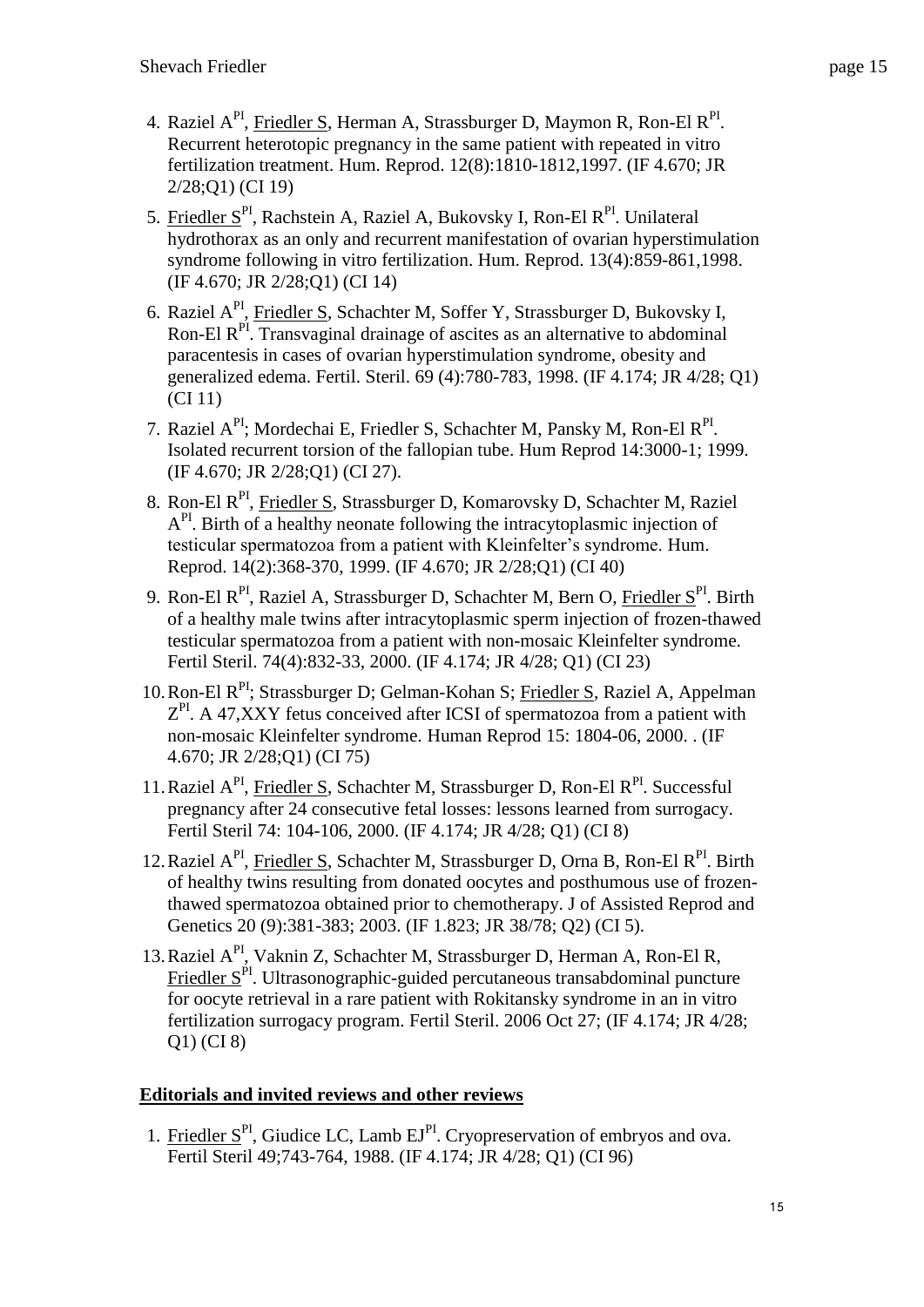- 2. Shulman A<sup>PI</sup>, Maimon R, Friedler S, Ben-Nun Y, Bahari C<sup>PI</sup>. Growth hormone - non multim set multa. Int J of Fertil Steril Sept-Oct. 1993. (IF 0.471; JR 74/78; Q4).
- 3. Friedler  $S<sup>PI</sup>$ . Psychological aspects of in vitro fertilization a review. Isr J Obstet Gynecol 4(3):145-148, 1993.
- 4. Friedler  $S<sup>PI</sup>$ , Lewin A, Schenker JG<sup>PI</sup>. Methodology of human embryo transfer following assisted reproduction. J Assisted Rep and Genetics 10(6):393-404, 1993. (IF 1.823; JR 38/78; Q2) (CI 5).
- 5. Friedler  $S<sup>PI</sup>$ , Schenker GJ, Herman A, Lewin  $A<sup>PI</sup>$ . The role of ultrasonography in the evaluation of endometrial receptivity following assisted reproductive treatments: a critical review. Hum Reprod Update (2);4: 323-335, 1996. (IF 8.847; JR 1/28; Q1) (CI 191).
- 6. Ron-El RPI, Raziel A., Schachter M., Strassburger D., Kasterstein E., Friedler  $S<sup>PI</sup>$ . Induction of ovulation after GnRH antagonists. Hum Reprod Update (6);4: 318-3215, 2000. (IF 8.847; JR 1/28; Q1) (CI 15)
- 7. Schachter M<sup>PI</sup>, Friedler S, Raziel A, Ron-El R<sup>PI</sup>. Complications and side-effects of gonadotropin releasing hormone analogues. Infertil Reprod Medicine Clin NA 12(1) 215-232, 2001.
- 8. Levinsohn-Tavor O<sup>PI</sup>, Friedler S, Schachter M, Raziel A, Strassburger D, Ron-El R<sup>PI</sup>. Coasting-what is the best formula? Hum Reprod. 2003 May;18(5):937-40. (IF 4.670; JR 2/28;Q1) (CI 40).
- 9. \* Raziel A<sup>PI</sup>, Schachter M, Friedler S, Ron- El R<sup>PI</sup>. Symposium: Update on prediction and management of OHSS. [Outcome of IVF pregnancies following](http://www.ncbi.nlm.nih.gov/pubmed/19573292)  [severe OHSS.](http://www.ncbi.nlm.nih.gov/pubmed/19573292) Reprod Biomed Online. 2009 Jul;19(1):61-5. (IF 2.675; JR 12/28; Q2) (CI 9).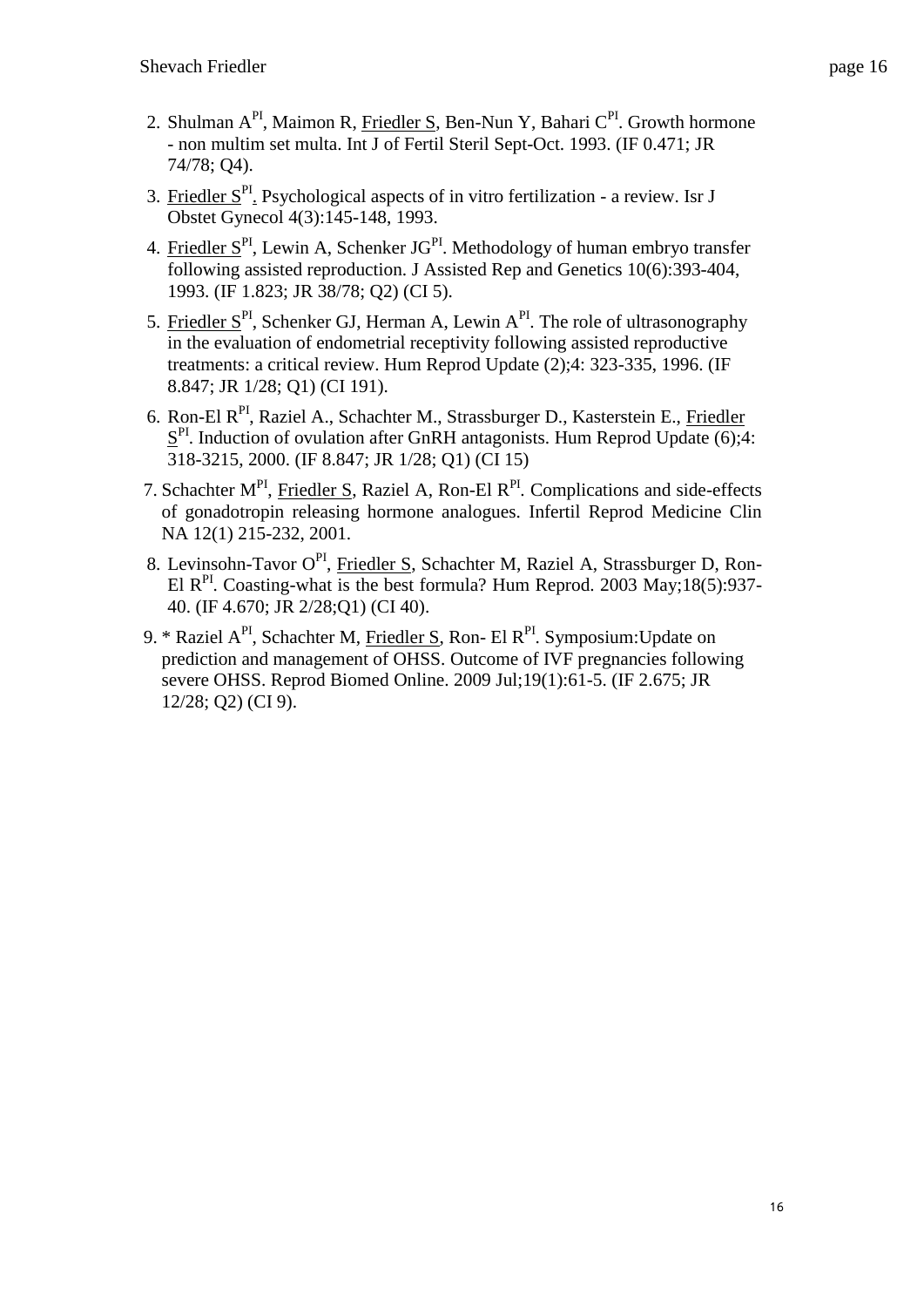# **Letters**

- 1. [Gorgy A](http://www.scopus.com/authid/detail.url?authorId=6701478908&eid=2-s2.0-0031838776)<sup>PI</sup>, [Podsiadly, B.T.,](http://www.scopus.com/authid/detail.url?authorId=6602518760&eid=2-s2.0-0031838776) [Bates, S.,](http://www.scopus.com/authid/detail.url?authorId=7202010462&eid=2-s2.0-0031838776) [Craft, I.L.,](http://www.scopus.com/authid/detail.url?authorId=7102557472&eid=2-s2.0-0031838776) [Friedler S](http://www.scopus.com/authid/detail.url?authorId=7003413385&eid=2-s2.0-0031838776)<sup>PI</sup>. Testicular sperm aspiration (TESA): The appropriate technique (multiple letters) [1] (Letter). Hum Reprod 13:4; 1111-1113, 1998. (IF 4.670; JR 2/28;Q1)
- 2. [Loret de Mola JR](http://www.scopus.com/authid/detail.url?authorId=6603011071&eid=2-s2.0-0032962155)<sup>PI</sup>, Friedler  $S<sup>PI</sup>$ . Pathophysiology of unilateral pleural effusions in the ovarian hyperstimulation syndrome (multiple letters) [5]. Hum Rep 15:2; 493, 2000. (IF 4.670; JR 2/28;Q1) (CI 12).
- 3. Friedler  $S<sup>PI</sup>$ , Raziel A, Ron-El  $R<sup>PI</sup>$ . Luteal support with vaginal or oral micronized progesterone. (multiple letters). Hum Reprod 2000; 15:493. (IF 4.670; JR 2/28;Q1)
- 4. Schachter M<sup>PI</sup>, Friedler S, Raziel A, Ron-El R<sup>PI</sup>. Hyperinsulinemia: not involved in the development of PCO? (multiple letters). Fertil Steril 75(3):642- 4, 2001. (IF 4.174; JR 4/28; Q1) (CI 2).
- 5. \* [Raziel A](http://www.scopus.com/authid/detail.url?authorId=7005896011&eid=2-s2.0-34347236906)<sup>PI</sup>, [Vaknin Z,](http://www.scopus.com/authid/detail.url?authorId=14322827600&eid=2-s2.0-34347236906) [Schachter M,](http://www.scopus.com/authid/detail.url?authorId=7103231411&eid=2-s2.0-34347236906) [Strassburger D,](http://www.scopus.com/authid/detail.url?authorId=36747720500&eid=2-s2.0-34347236906) [Herman](http://www.scopus.com/authid/detail.url?authorId=7202683978&eid=2-s2.0-34347236906) A, [Ron-El R](http://www.scopus.com/authid/detail.url?authorId=7006484548&eid=2-s2.0-34347236906)<sup>PI</sup>, [Friedler S.](http://www.scopus.com/authid/detail.url?authorId=7003413385&eid=2-s2.0-34347236906) Reply of the Authors (Letter). Fertil Steril 88:1; 251-252, 2007 (IF 4174; JR 4/28; Q1) (CI 2).
- 6. \* Ben-Ami  $I<sup>PI</sup>$ , Friedler  $S<sup>PI</sup>$ . ICSI outcome of ejaculated versus extracted testicular spermatozoa in cryptozoospermic men - [Reply of the authors.](http://www.ncbi.nlm.nih.gov.assafh-ez.medlcp.tau.ac.il/pubmed/23622888) Fertil Steril. 2013 Jun;99(7):e20. (IF 4.174; JR 4/28; Q1)

# **Books and chapters in books**

- 1. Paz G<sup>PI</sup>, Friedler S, Yogev L, Shullman A, Yavetz H, Hommonai ZT<sup>PI</sup>. Lessing JB, Amit A, Barak Y, Yovel I. New possible methods for evaluation of sperm quality. Advances in Assisted Reproductive Technologies, Edited by S. Mashiach et al., Plenum Press, New York, pp 483-492, 1990.
- 2. Ron-El R<sup>PI</sup>, Golan A., Herman A., Friedler S., Raziel A<sup>PI</sup>. Ovulation induction monitoring: is ultrasound alone sufficient? In "Ovulation Induction", Update 1998, edited by Fillicori M and Flaigni C. The Parthenon Publishung Group, London, p.201-205, 1998.
- 3. Ron-El R<sup>PI</sup>, Raziel A., <u>Friedler S.</u>, Bukovsky I., Herman A<sup>PI</sup>. Characteristics of very short regimens. In "Ovulation Induction", Update 1998, edited by Fillicori M and Flaigni C. The Parthenon Publishung Group, London, p.91-96, 1998.
- 4. Ron-El R<sup>PI</sup>, Strassburger D, Soffer Y, Friedler S, Komarovsky D, Bern O, Kasterstein E, Schachter M, Raziel  $A<sup>PT</sup>$ . Fertilizing capability of frozenthawed immotile sperm. In "Male Sterility And Motility Disorders – Etiological Factors and Treatment". Edited by Hamamah S., Olivennes F., Mieusset R., Frydman R. Springer-Verlag New York, Inc. p.128-133, 1999.
- 5. \* Schachter M<sup>PI</sup>, Rotem C., Raziel A., Ron-El R., Friedler S<sup>PI</sup>. Nutritional aspects of Polycystic Ovary Syndrome. In "Polycystic Ovary Syndrome", 2 nd edition, edited by Kovacs G.T. and Norman RJ. Cambridge University Press, Churchill Livingstone, London, 2007.
- 6. \* Friedler S<sup>PI</sup>, Raziel A., Schachter M., Strassburger D., Ron-El R<sup>PI</sup>. Management of azoospermia. Infertality and Assistedreproduction, edited by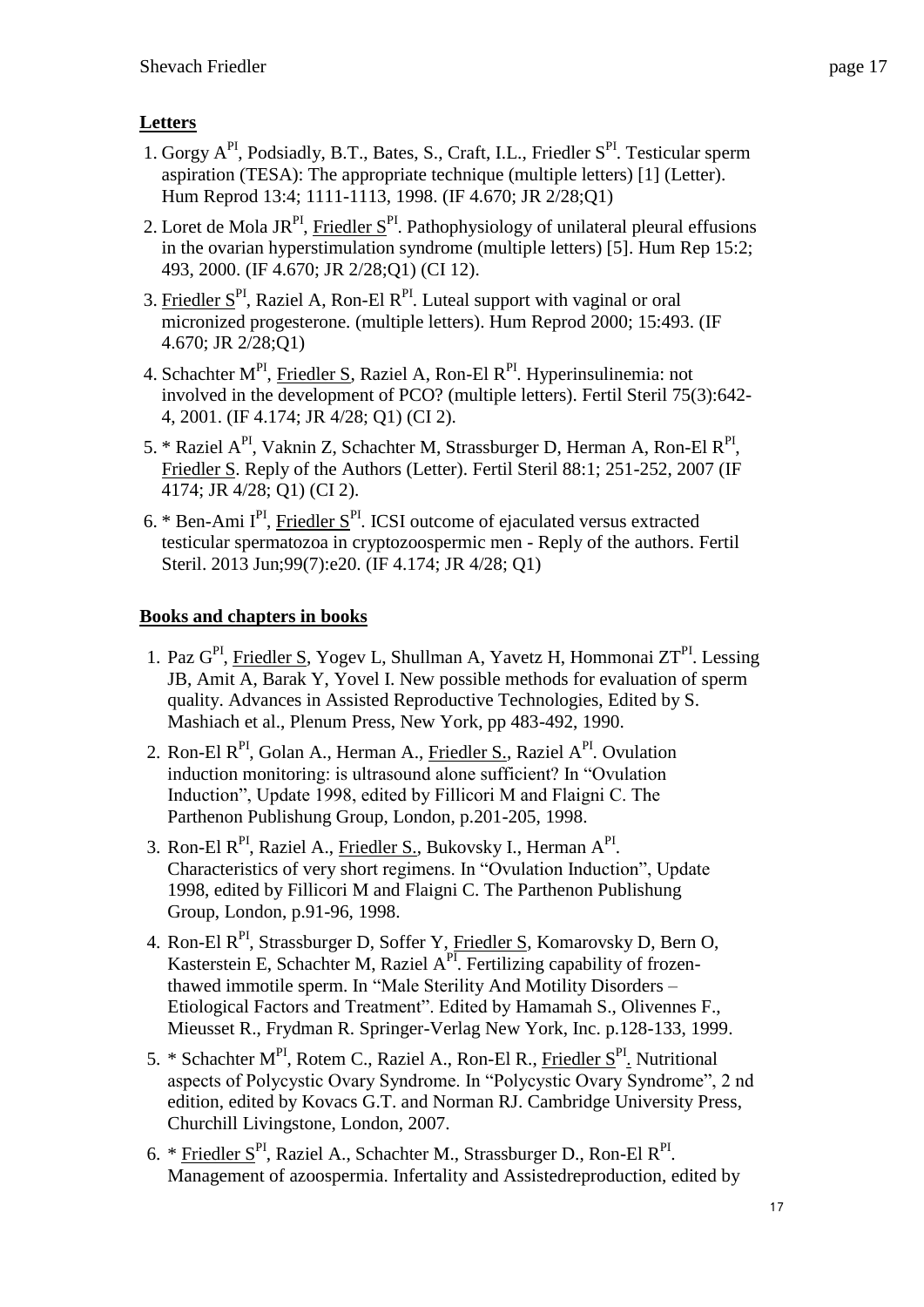Drs. Botros Rizk, Juan A. Garcia-Velasco, Hassan Sallam, and Antonis Makrigiannakis. Cambridge University Press, Churchill Livingstone, London, 2007.

7. \* Friedler  $S<sup>PI</sup>$ . Is there an ideal luteal phase support protocol in ART?. Reproductive Medicine: Challenges, Solutions and Breaktroughs. Editor G.N. Allahbadia, 2014.

# **Chapters in collective volumes – Conference proceedings**

- 1. Friedler  $S<sup>PI</sup>$ , Shaia M, Margalioth EJ, Diamant YZ, Yaffe  $H<sup>PI</sup>$ . The value of routine uterine cavity investigation by hysteroscopy in patients with infertility and pregnancy wastage. Hum Reprod, abstracts of the II Joint ESCO-ESHRE Meeting, Milan, abst.287, pp88, 1990.
- 2. Friedler  $S<sup>PI</sup>$ , Mashiach S, Laufer  $N<sup>PI</sup>$ . Births in Israel resulting from assisted conception, 1982-1989. Presented at the seventh World Congress on In Vitro Fertilization and Assisted Procreations, Paris, 1991. Hum Reprod 6,suppl. 1:221, P-159, 1991.
- 3. Margalioth EJ<sup>PI</sup>, Kafka I, <u>Friedler S</u>, Yechezkel O, Almagor M, Yaffe H<sup>PI</sup>. The incidence of ovarian cysts formation following GNRH analog treatment in IVF cycles is related to serum progesterone on the day of analog traetment initiation. Presented at the seventh meeting of the European Society of Human Reproduction and Embryology, Paris, June 28-30, 1991. Hum Reprod 1991;6:suppl. 1:15, abstract 44. Presented at the seventh World Congress on In Vitro Fertilization and Assisted Procreations, Paris, 1991. Hum Reprod 6,suppl. 1:221, P-135, 1991.
- 4. Kafka I<sup>PI</sup>, Margalioth EJ, <u>Friedler S</u>, Dagan D, Yechezkel O, Yaffe H<sup>PI</sup>. Progesterone rise prior to hCG administration in women treated with GNRH analog and hMG for IVF. Presented at the seventh meeting of the European Society of Human Reproduction and Embryology, Paris, June 28-30, 1991. Hum Reprod 6:suppl. 1:15, abstract 46, 1991.
- 5. Margalioth EJ<sup>PI</sup>, <u>Friedler S</u>, Kafka I, Almagor M, Dagan D, Yaffe H<sup>PI</sup>. A certain correlation between embryonic cleavage rate and peak estradiol levels is important for the success in IVF. Presented at the seventh meeting of the European Society of Human Reproduction and Embryology, Paris, June 28-30, 1991. Hum Reprod 1991;6:suppl. 1:15, abstract 47. Presented at the seventh World Congress on In Vitro Fertilization and Assisted Procreations, Paris, 1991. Hum Reprod 6,suppl. 1:221, P-672, 1991.
- 6. Friedler  $S<sup>PI</sup>$ , Margalioth EJ, HornsteinE, Zilbermann R, Yaffe H<sup>PI</sup>. Value of routine office diagnostic hysteroscopy for investigation of infertility and pregnancy wastage. Presented at the seventh meeting of the European Society of Human Reproduction and Embryology, Paris, June 28-30, 1991. Hum Reprod 6:suppl. 1:15, abstr.68, 1991.
- 7. Friedler  $S<sup>PI</sup>$ , Margalioth EJ, Kafka I, Yaffe H $<sup>PI</sup>$ . ZIFT as efficient alternative</sup> traetment in non-tubal infertility. Presented at the seventh meeting of the European Society of Human Reproduction and Embryology, Paris, June 28-30,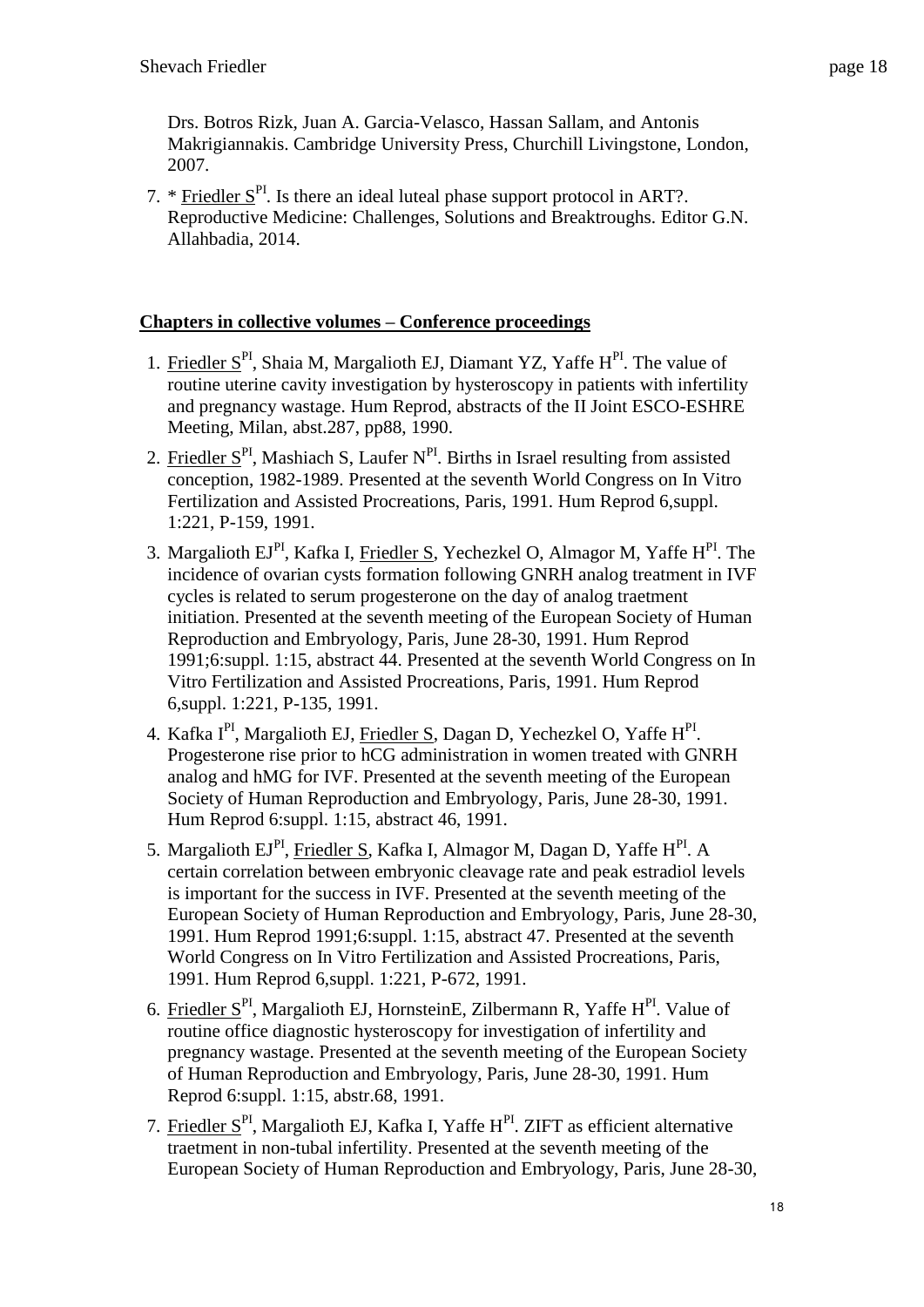1991. Hum Reprod 6:suppl. 1:15, abstract 49, 1991. Presented at the seventh World Congress on In Vitro Fertilization and Assisted Procreations, Paris, 1991. Hum Reprod 6,suppl. 1:221, P-281, 1991.

- 8. Kafka  $I<sup>PI</sup>$ , Margalioth EJ, Elgavish G, Friedler S, Yaffe  $H<sup>PI</sup>$ . Possible causes for IVF failure in elderly women.Presented at the seventh World Congress on In Vitro Fertilization and Assisted Procreations, Paris, 1991. Hum Reprod 6,suppl. 1:221, P-55, 1991.
- 9. Friedler  $S<sup>PI</sup>$ , Tanos V, Reubinoff B, Lewin A, Schenker  $GI<sup>PI</sup>$ . The role of endometrial thickness in cryopreserved-thawed embryo transfer. Presented at the annual ESHRE Meeting, Brussels, Belgium, 25-29 June,1994. Hum Reprod 9 suppl.4:pp 199, abstr. 547, 1994.
- 10. Friedler  $S<sup>P1</sup>$ , Tanos V, Reubinoff B, Schenker GJ, Lewin  $A<sup>P1</sup>$ . Double embryo transfer following IVF: Is the double effort and expense justifiable? Presented at the annual ESHRE Meeting, Brussels, Belgium, 25-29 June,1994. Hum Reprod 9 suppl.4:pp 194, abstr. 529, 1994.
- 11. Friedler S<sup>PI</sup>, Tanos V, Reubinoff B, Schenker GJ, Lewin A<sup>PI</sup>. Embryonal parameters in conception and non conception SUZI and routine IVF cycles:A comparison of morphology and embryo index. Presented at the annual ESHRE Meeting, Brussels, Belgium, 25-29 June,1994. Hum Reprod 9 suppl.4:pp 222, abstr. 625, 1994.
- 12.Lewin API, Safran A, Reubinoff B, Tanos V, Porat A, Neiger M, Schenker GJ , Friedler  $S<sup>PI</sup>$ . Cumulative embryo score in the evaluation of embryo quality after SUZI compared with routine IVF. Presented at the annual ESHRE Meeting, Brussels, Belgium, 25-29 June,1994. Hum Reprod 9 suppl.4:pp 217, abstr. 607, 1994.
- 13.Lewin API, Lavon H, Reubinoff B, Abramov Y, Safran A, Shemesh A, Friedler  $S$ , Schenker JG<sup>PI</sup>. The effect of CO-Q10 on sperm viability in vitro and on hamster egg penetration assay. Presented in the IXth World Congress on In Vitro Fertilization and Alternate Assisted Reproduction, Vienna, Austria, April 3-7, 1995. J Assisted Reprod Genetics 12(3):31S(OC-19), 1995.
- 14. Friedler  $S<sup>P1</sup>$ , Tanos V, Ben-Shachar I, Schenker JG, Lewin  $A<sup>P1</sup>$ . The clinical value of endometrial receptivity evaluation during IVF-ET by ultrasonographic parameters - a critical view. Presented at the 15th World Congress on Fertility and Sterility Montpellier, France, September 17-22, 1995. Contracept. Sex. Spec No.1;Suppl. au No 9-Vol-23 (OC 308,pp S67), 1995.
- 15. Friedler S<sup>PI</sup>, Meirow D. Ben-Shachar I, Schenker JG, Lewin A<sup>PI</sup>. Medical indications for embryo cryopreservation and "self donation" following IVF: presence of severely disturbed very low or very high endogenous estrogen production. Presented at the 15th World Congress on Fertility and Sterility Montpellier, France, September 17-22, 1995. Contracept. Sex. Spec No.1;Suppl. au No 9-Vol-23 (P. 321, pp S143), 1995.
- 16. Ron-El R<sup>PI</sup>, Strassburger D., Raziel A., Friedler S., Komarovsky D., Bern O., Soffer Y., Bukovsky  $I<sup>PI</sup>$ . Extended sperm preparation may prevent testicular sperm extraction from the testis. Presented at the annual ESHRE meeting, Maastricht, The Netherlands. Hum. Reprod., Abst. Book 1, (abstr. 116), 1996.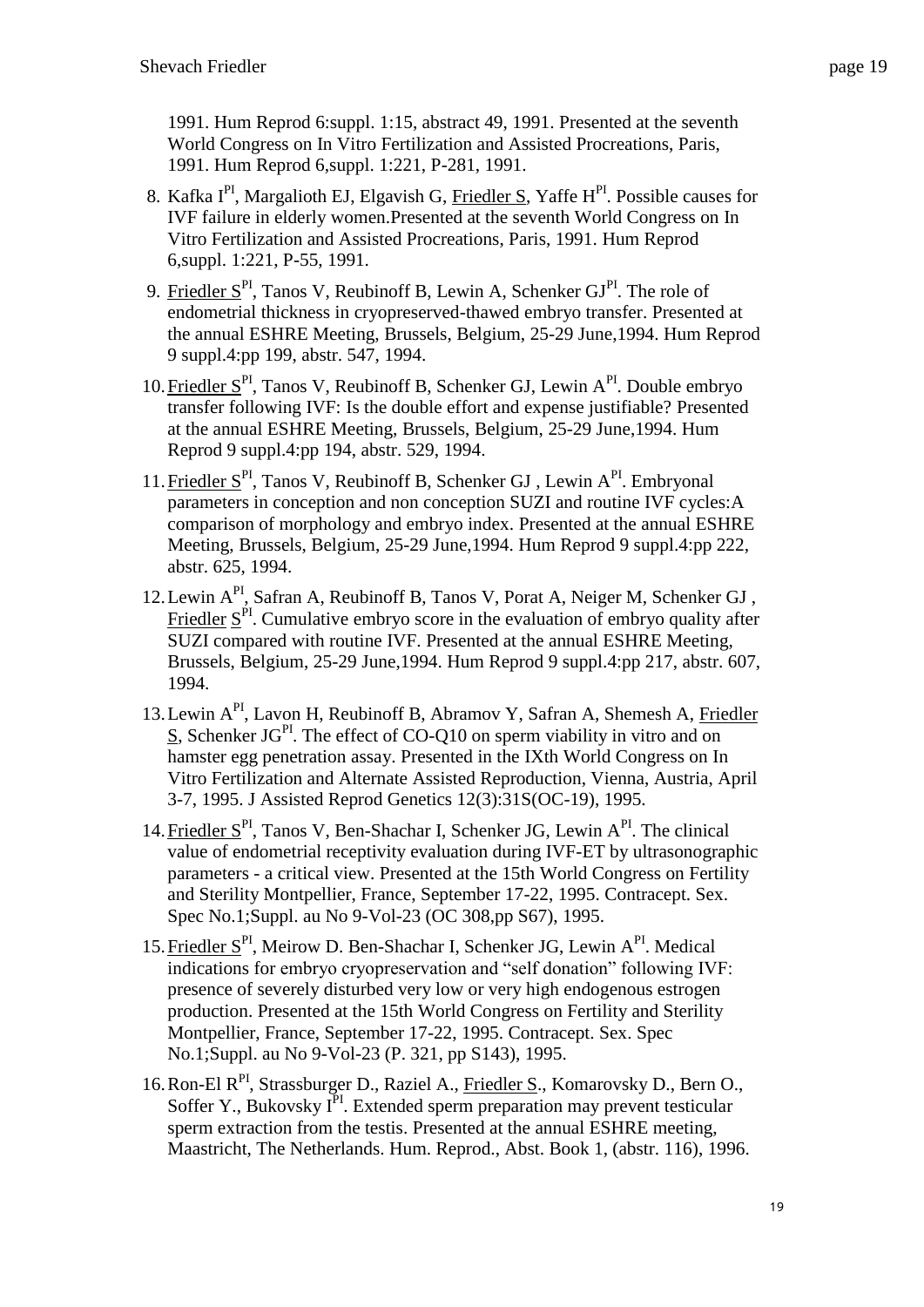- 17.Raziel API, Herman A., Friedler S., Strassburger D., Komarovsky D., Bern O., Soffer Y., Bukovsky I., Ron-El R<sup>PI</sup>. Nafarelin versus Decapeptyl in ovarian stimulation for IVF: a prospective randomized crossover clinical trial. Hum. Reprod. Abst. Book 2, Abst. T119, p.235, 1996.
- 18. Strassburger D<sup>PI</sup>, Raziel A., Friedler S., Komarovsky D., Bern O., Bukovsky I., Ron-El  $R^{PI}$ . The aetiology of multipronucleated oocytes after ICSI. Hum. Reprod. Abst. Book 2, Abst. T088, p.222-223, 1996.
- 19.Komarovsky DPI, Strassburger D., Raziel A., Friedler S., Bern O., Bukovsky I., Ron-El  $R^{PI}$ . Possible aetiologies of oocyte degeneration after ICSI. Hum. Reprod. Abst. Book 2, Abst. P135, p.157, 1996.
- 20.Friedler SPI, Raziel A., Strassburger D., Komarovsky D., Bern O., Soffer  $\overline{Y}$ ., Bukovsky I., Ron-El R<sup>PI</sup>. Percutaneous sperm aspiration in men with non obstructive azoospermia. Hum. Reprod. Abst. Book 2, Abst. 051, p.24, 1996.
- 21. Ron-El R<sup>PI</sup>, Strauss, S., Friedler S., Strassburger D., Komarovsky D., Bern O., Kasterstein E., Soffer Y., Bukovsky I. and Raziel A<sup>PI</sup>. Sonographic and Doppler flow follow-up after testicular sperm extraction and percutaneous sperm aspiration. Hum. Reprod. Abst. Book 1, Abst. O-119, p.57,1997.
- 22. Ron-El  $R<sup>PI</sup>$ , Strassburger D., Friedler S., Komarovsky D., Bern O., Kasterstein E., Soffer Y., bukovsky I. and Raziel  $A^{PI}$ . Repetitive ejaculation before ICSI in patients with 100% immotile spermatozoa. Hum. Reprod. Abst. Book 1, Abst. P-017, p.128, 1997.
- 23. Strassburger D<sup>PI</sup>, Raziel A., Friedler S., Komarovsky D., Bern O., Kasterstein E., Soffer and Ron-El  $R<sup>PI</sup>$ . Very low sperm count affects the result of ICSI. Hum. Reprod. Abst. Book 1, Abst. O-65, p.30, 1997.
- 24. Friedler S<sup>PI</sup>, Raziel A., Soffer Y., Strassburger D., Komarovsky D., Bern  $\overline{O}$ ., Kasterstein, Bukovsky I. and Ron-El R<sup>PI</sup>. ICSI of cryopreserved nonejaculated spermatozoa: a comparative study of outcome in outcome in patients with obstructive azoospermia. Hum. Reprod. Abst. Book 1, Abst. O-64, p.29, 1997.
- 25.Friedler SPI, Raziel A., Soffer Y., Strassburger D., Komarovsky D., Bern  $\overline{O}$ ., Kasterstein, Bukovsky I. and Ron-El R<sup>PI</sup>. A simple cryopreservation protocol is efficient for non-ejaculated sperm preservation in patients with obstructive azoospermia. Hum. Reprod. Abst. Book 1, Abst. O-007, p.3, 1997.
- 26.Friedler SPI, Raziel A., Soffer Y., Strassburger D., Komarovsky D., Bern  $\overline{O}$ ., Kasterstein E., Bukovsky I. and Ron-El  $\overline{R}^{PI}$ . Outcome of intracytoplasmic injection of fresh and cryopreserved testicular spermatozoa in patients with non-obstructive azoospermia: a comparative study. Hum. Reprod. Abst. Book 1, Abst. P-067, p.151, 1997.
- 27. Komarovsky D<sup>PI</sup>, Strassburger D., Tishel Y., Bern O., Kasterstein E., Raziel A., Friedler S., and Ron-El R<sup>PI</sup>. Cytogenetic analysis of mono- and tri-pronucleate zygotes and embryos resulting from ICSI and IVF. Hum. Reprod. Abst. Book 1, Abst. P-139, p.186, 1997.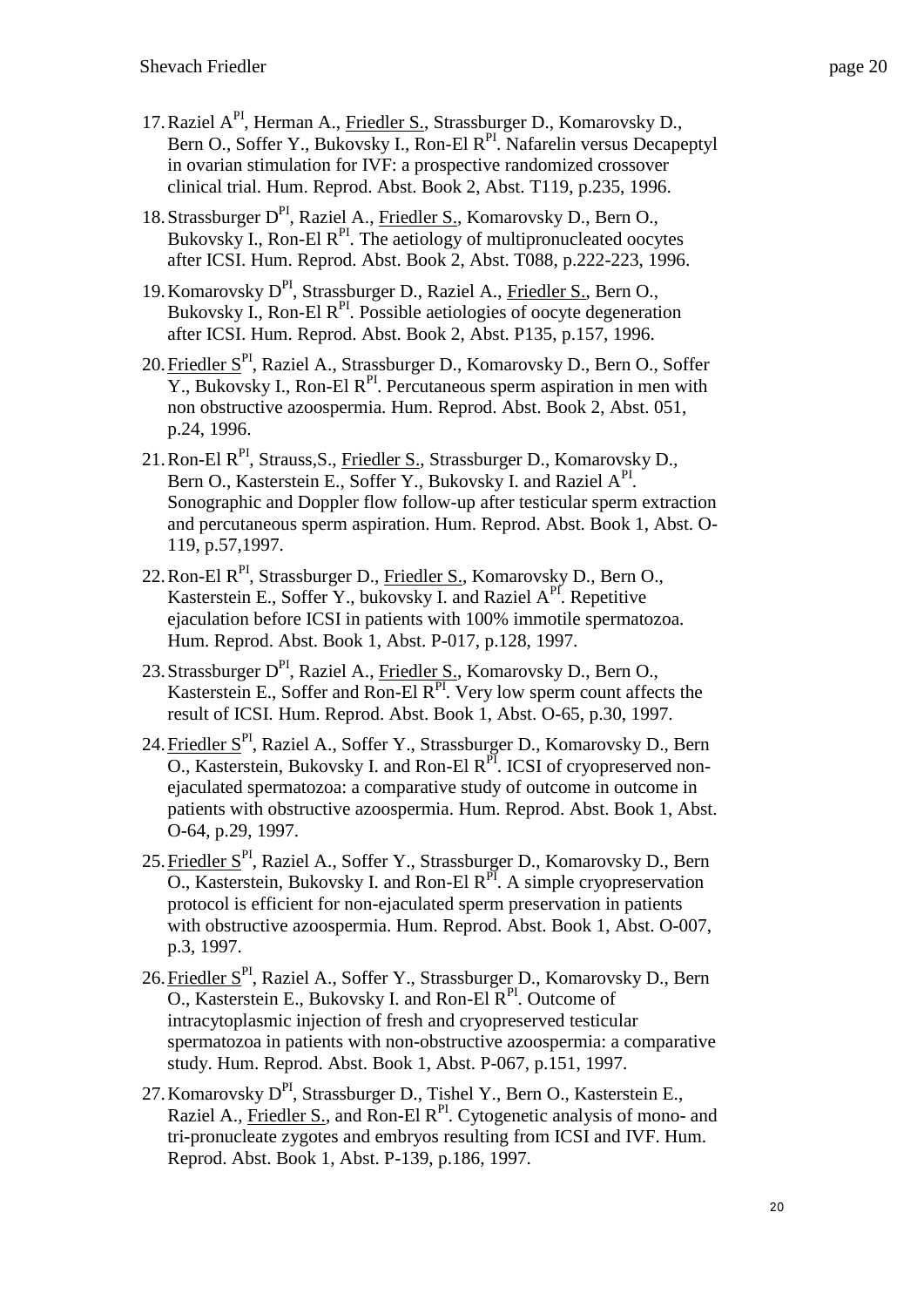- 28. Ron-El R<sup>PI</sup>, Friedler S., Strassburger D., Schachter M., Komarovsky D., Bern O., Kasterstein E. and Raziel R<sup>PI</sup>. Uterine receptivity in older women  $(241 \text{ years})$  undergoing IVF or ICSI treatment cycles. Hum. Reprod. Abst. Book 1, Abst. 0-053, p.26, 1998.
- 29. Ron-El R<sup>PI</sup>, Friedler S., Komarovsky D., Strassburger D., Schachter M., Soffer Y., Bern O., Kasterstein E. and Raziel A<sup>PI</sup>. The fertilizing capability of frozen-thawed motile and immotile testicular spermatozoa in non-obstructive azoospermic patients. Hum. Reprod. Abst. Book 1, Abst. 0-181, p.91, 1998.
- 30.Kasterstein EPI, Strassburger D., Bern O., Schachter M., Raziel A., Friedler S. and Ron-El R<sup>PI</sup>. In-Vitro maturation of immature oocytes: a comparison of the outcome of ICSI after spontaneous versus gonadotrophin-augmented maturation. Hum. Reprod. Abst. Book 1, Abst. P-172, p.215, 1998.
- 31. Strassburger D<sup>PI</sup>, Fisher-Fischbein J., Komarovsky D., Hegar-Maslanski B., Bern O., Friedler S., Raziel A. and Ron-El R<sup>PI</sup>. The outcome of intracytoplasmic sperm injection with elongated spermatids and mature spermatozoa in patients with cryptozoospermia. Hum. Reprod. Abst. Book 1, Abst. O-098, p.48, 1998.
- 32.Friedler SPI, Raziel A., Schachter M., Cohen O., Yaron M., Tartakovsky  $\overline{L}$ , Bukovsky I., and Ron-El R<sup>PI</sup>. Characteristics of conceptual and nonconceptual cycles after IVF using micronized progesterone for luteal support: a comparative study of vaginal or oral administration. Hum. Reprod. Abst. Book 1, Abst. P-063, p.161, 1998.
- 33. Friedler S<sup>PI</sup>, Raziel A., Schachter M., Soffer Y., Strassburger D., Komarovsky D., Bern O., Kasterstein E., Bukovsky I. and Ron-El R<sup>PI</sup>. ICSI of fresh and cryopreserved non-ejaculated spermatozoa: a comparative study of factors influencing cumulative pregnancy and implantation rates in patients with obstructive and non-obstructive azoospermia. Hum. Reprod. Abst. Book 1, Abst. P-079, p.169, 1998.
- 34. Raziel A<sup>PI</sup>, Friedler S., Schachter M., Strassburger D., Komarovsky D., Bern O., Kasterstein E., Soffer Y. and Ron-El  $R^{PI}$ . Characteristics and reproductive performance of ICSI patients with 100% implantation rate. Hum. Reprod. Abst. Book 1, Abst. P-078, p.168, 1998.
- 35. Raziel API, KorenbergY., Friedler S., Schachter M., Sela B.A., Bukovski I. and Ron-El R<sup>PI</sup>. Thrombophilia in patients suffering from recurrent pregnancy loss. Hum. Reprod. Abst. Book 1, Abst. P-189, p.224, 1998.
- 36. Friedler S<sup>PI</sup>., Soffer Y., Raziel A., Umansky A., Kaufman S., Strassburger D., Yogev L., Ron-El  $R<sup>PI</sup>$ . Antisperm antibodies affect sperm zona binding and not sperm oolema fusion. Fertil Steril 72 (3) Suppl 1, S 182, P-286, 1999.
- 37. Ron-El R<sup>PI</sup>, Lahat E., Raziel A., Strassburger D., Schachter M., Friedler S<sup>PI</sup>. Long term follow-up of children born after inadvertent administration of a gonadotropin-releasinf hormone agonist in early pregnancy. Fertil Steril 72 (3) Suppl 1, S 184, P-293, 1999.
- 38. Raziel A<sup>PI</sup>, Soffer Y., Friedler S., Kaufman S., Umanski A., Ron-El R<sup>PI</sup>. The influence of a short or long abstinence period on semen parameters in the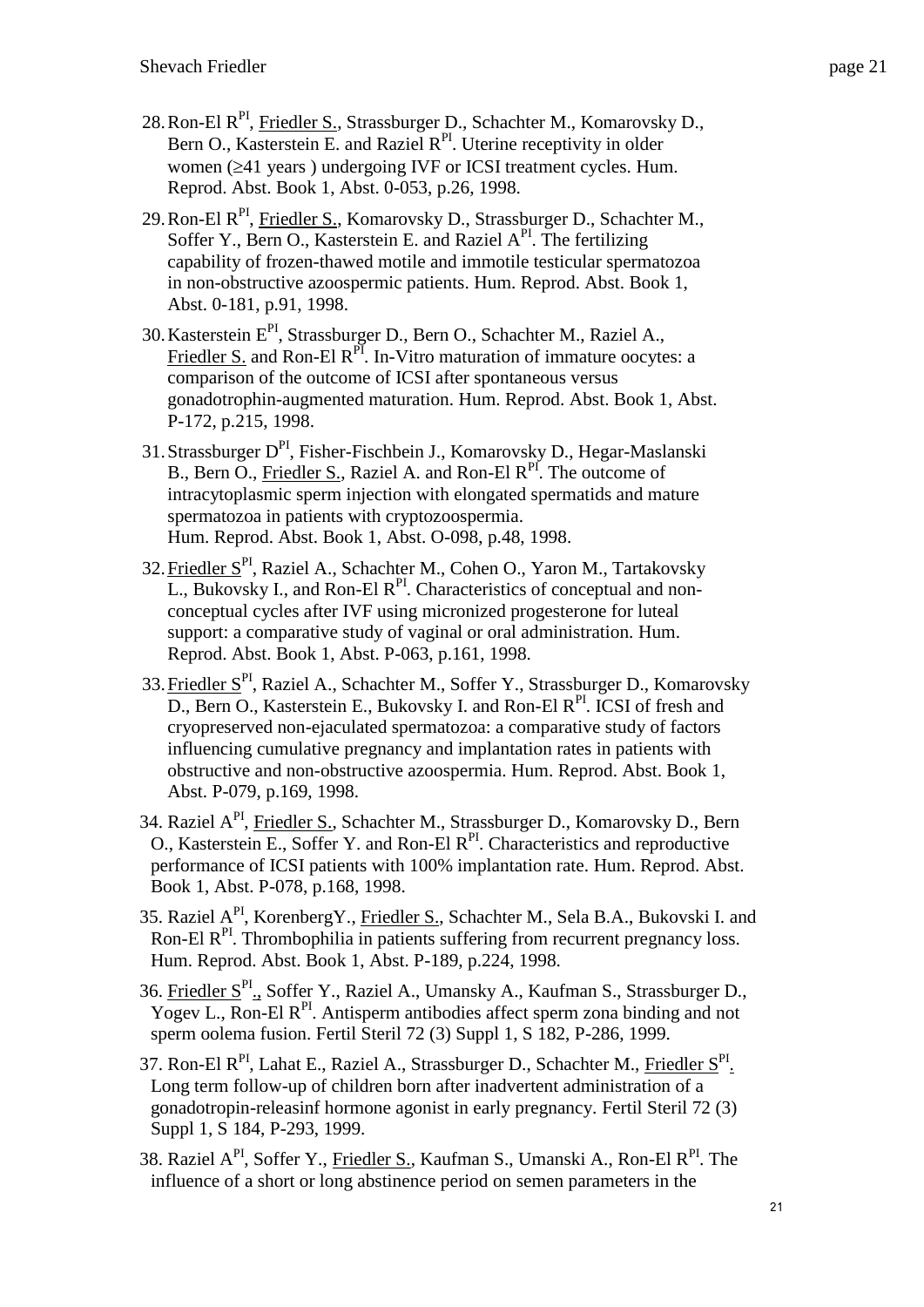ejaculate of "non-obstructive azoospermic" patients. Fertil Steril 74 (3) Suppl 1, S 165, P-221, 2000.

- 39. Friedler S<sup>PI</sup>, Raziel A., Schahter M., Strassburger D., Bern O., Komarovsky D., Kasterstein E, and Ron-El R<sup>PI</sup>. Outcome of repested TESE-ICSI in patients with non-obstrcutive azoospermia. Hum Reprod 15. Abstract Book 1, p-5, Abst O-012, 2000.
- 40.Raziel A<sup>PI</sup>, Friedler S, Schachter M, Strassburger D, Bern O, Komarovsky D, Kasterstein E, and Ron-El  $R<sup>PI</sup>$ . Increased early pregnancy loss in IVF patients with severe ovarian hyperstimulation syndrome (OHSS). Hum. Reprod 15. Abst. Book 1, , p.96, Abst. O-238, 2000.
- 41.Soffer YPI, Raziel A, Mittelman L, Strassburger D, Kaufman A, Umanski A, Friedler S, Ron-El R, and Lewin  $LM<sup>PI</sup>$ . Observation of human sperm in human and hamster eggs using confocal Microscopy and propidium iodide chromatin staining.Hum. Reprod 15. Abst. Book 1, Abst. P-141, p.154, 2000.
- 42. Strassburger D<sup>PI</sup>, Rozensaft G, Komarovsky D, Bern O, Kasterstein E, Raziel A., Schachter M, Friedler S., and Ron-El R<sup>PI</sup>. Metaphase I oocytes do not exhibit a higher rate of chromosomal abnormalities. Hum. Reprod 15. Abst. Book 1, p.58, Abst. O-145, 2000.
- 43. Ron-El R<sup>PI</sup>, Kasterstein E, Strassburger D, Raziel A, Schachter M, Bern O., Komarovsky D and Friedler  $S<sup>P1</sup>$ . Procedures to improve outcome in patients with repeated failures in assisted reproduction techniques (ART). Hum. Reprod 15. Abst. Book 1, Abst. P055, p.121, 2000.
- 44. Friedler S<sup>PI</sup>, Raziel A, Strassburger D, Schahter M, Komarovsky D, Kasterstein  $\overline{E}$ , Bern O, and Ron-El R<sup>PI</sup>. Predictive factors for clinical success of ICSI using non-ejaculated spermatozoa in azoospermic patiets by multiple regression analysis. Hum Reprod 16, Abst Book 1, p 114, P-032. 2001.
- 45.Schachter M<sup>PI</sup>, Friedler S, Raziel A, Strassburger D, Bern O, Komarovsky D, Kasterstein E, Ron-El  $R<sup>PI</sup>$ . Insulin resistance is associated with elevated plasma homocysteine in patients with polycystic ovary syndrome – a novel aspect of PCOS-associated infertility. Hum Reprod 16, Abst. Book O-120, p 49., 2001.
- 46.Bern OPI, Strassburger D, Komarovsky D, Kasterstein E, Raziel A, Friedler S, Schachter M, Ron-El  $\mathbb{R}^{\text{PI}}$ . Typical morphological aspects of thawed blastocysts along the thawing process and their predictive importance. Hum Reprod. 16, Abst. Book O-056, p 24, 2001.
- 47.Raziel A<sup>PI</sup>, Friedler S, Schachter M, Strassburger D, Kasterstein E, Komarovsky D, Bern O, Ron-El R<sup>PI</sup>. Frequency and impact of female partner chromosomal changes in ART patients with high-order implantation failure. Hum Reprod 16, Abst. Book O-192, p 78, 2001.
- 48.Strassburger DPI, Raziel A, Friedler S, Schachter M, Bern O, Komarovsky D, Kasterstein E, Ron-El  $R<sup>PI</sup>$ . Should ICSI be the treatment of choice in isolated teratozoospermia? Hum Reprod 16, Abst. Book, P-101, p 141, 2001.
- 49. Komarovsky  $D^{PI}$ , Strassburger D, Kasterstein E, Bern O, Raziel A, Friedler S, Schachter M, Ron-El  $R<sup>PI</sup>$ . Does zygote morphology improve prediction of pregnancy and implantation rates? Hum Reprod 16, Abst. Book, P-174, p168, 2001.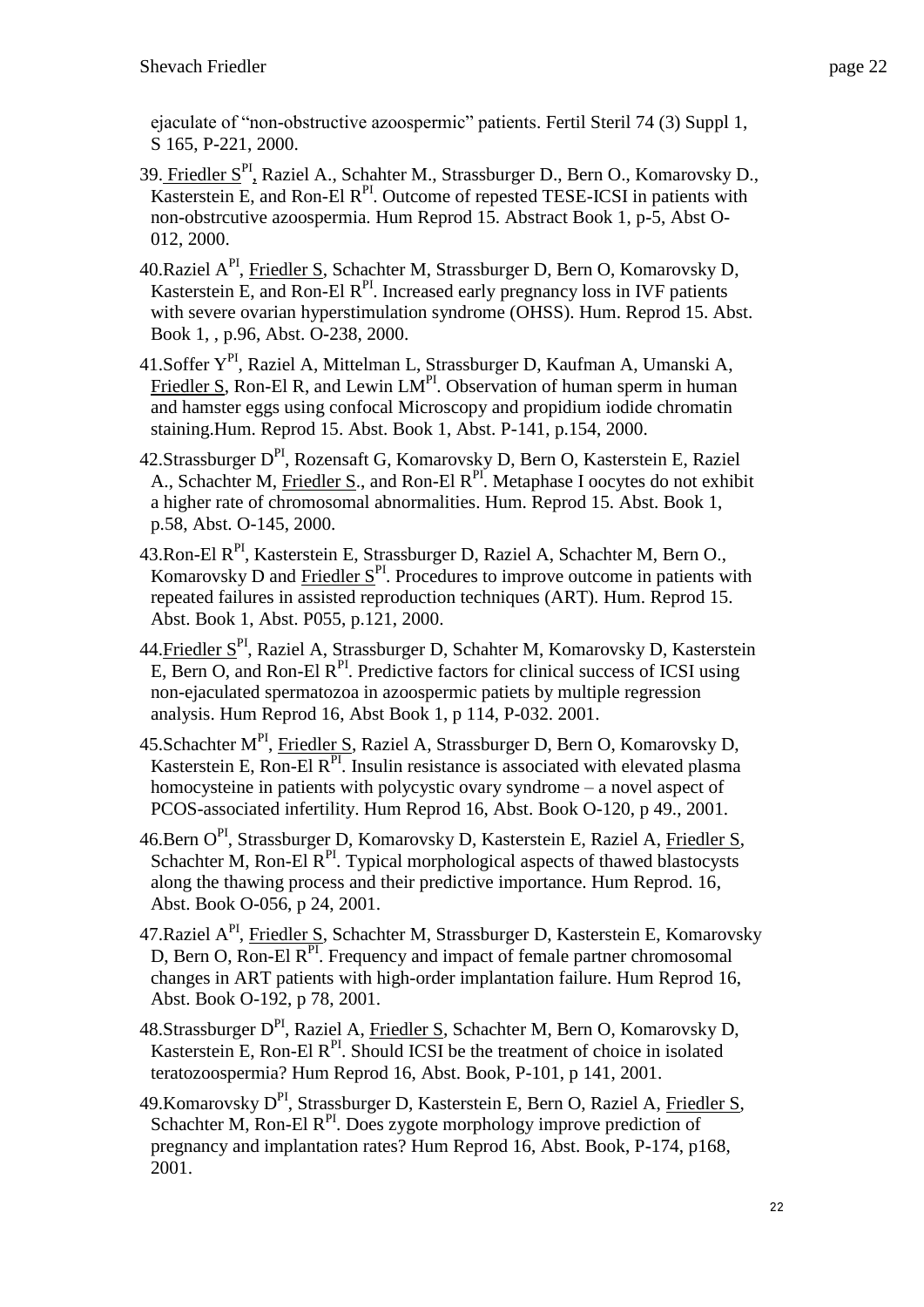- 50.Kasterstein EPI, Strassburger D, Komarovsky D, Bern O, Friedler S, Raziel A, Schachter M, Ron-El  $R^{PI}$ . The predicive value of 4-cell stage (day 2) embryo morphology on development of embryos after an additional 24 H. Hum Reprod 16, Abst. Book, P-175, p169, 2001.
- 51. Komarovsky D<sup>PI</sup>, Strassburger D., Raziel A., Kasterstein E., Schachter M., Friedler S., Bern O., Mu L. and Ron-El  $R^{PI}$ . A prospective randomized trial of assisted hatching in cryopreserved embryo transfer. Hum. Reprod. Volume17 Abst. Book 1, Abst.O-218, p.76, 2002.
- 52.Schachter M<sup>PI</sup>, Friedler S., Raziel A., Rom E., Strassburger D., Komarovsky D., Kasterstein E., Bern O. and Ron-El  $R^{PI}$ . Long-term longitudinal follow-up of adolescent polycystic ovarian syndrome (PCOS)- is PCOS being over-diagnosed? Hum. Reprod. Volume17 Abst. Book 1, Abst.O-241, p.83, 2002.
- 53. Kasterstein E<sup>PI</sup>, Raziel A., Kaufman S., Umansky A., Strassburger D., Komarovsky D., Bern O., Friedler S., Schachter M. and Ron-El  $R^{PI}$ . Fertilizing potential of frozen donor sperm tested in IVF cycles compared with fresh husband sperm. Hum. Reprod. Volume17 Abst. Book 1, Abst.P-308, p.107, 2002.
- 54.Raziel A<sup>PI</sup>, Friedler S, Schachter M, Strassburger D, Soffer Y, Ron-El R<sup>PI</sup>. Early intervention with ICSI is justified in male patients with hypogonadotrophic hypogonadism after a sub-optimal response to gonadotrophins. American Society of Reproductive Medicine – Abstract Supplement: Fertility and Sterility, 78:1001 : S258, 2002.
- 55.Friedler SPI, Gilboa S, Schachter M, Raziel R, Strassburger D, Kasterstein E,  $\overline{\text{Bern 0}}$ , Ron-El R<sup>PI</sup>. Luteal phase characteristics following GnRH antagonist or agonist treatment: a randomized comparative study. Human Reproduction Abstract Book -073, p.26. 2003.
- 56.Bern OPI, Strassburger D, Komarovsly D, Kasterstein E, Schachter M, Raziel A, Friedler S, Liu M, Ron-El  $R<sup>PI</sup>$ . The outcome of thawed blastocysts originated from embryos of intermediate and poor quality. Hum Reprod Abstract Book, P-415, p.140, 2003.
- 57. Kasterstein E<sup>PI</sup>, Strassburger D, Komarovsky D, Bern O, Schachter M, Raziel A, Friedler S, Liu M, Ron-El-R<sup>PI</sup>. The effect of extremely poor sperm morphology on intracytoplasmic sperm injection (ICSI) outcome. Hum Reprod Abstract Book, P-373, p.127, 2003.
- 58.Raziel A<sup>PI</sup>, Friedler S, Schachter M, Strassburger D, Komarovsky D, Bern O, Kasterstein E, Ron El  $R^{PI}$ . In vivo maturation of oocytes by prolongation of the interval between HCG administration and oocyte retrieval. Hum Reprod Abtract Book O-257, p.88, 2003.
- 59. Schachter M<sup>PI</sup>, Raziel A, Friedler S, Komarovsky D, Kasterstein E, Bern O, Strassburger D, Ron- El  $R^{PI}$ . Correlation between ultrasonographic ovarian morphology parameters and insulin resistanve in patients with polycystic ovaries. Hum Reprod Abstact Book, P-517, p.173, 2003.
- 60.Komarovsky DPI, Bern O, Kasterstein E, Strassburger D, Raziel A, Friedler S, Liu M, Ron-El  $R<sup>PI</sup>$ . A prospective randomized comparison between laser and chemically-assisted hatching in thawed embryo transfers. Hum Reprod Abstract Book, O-224, p.77, 2003.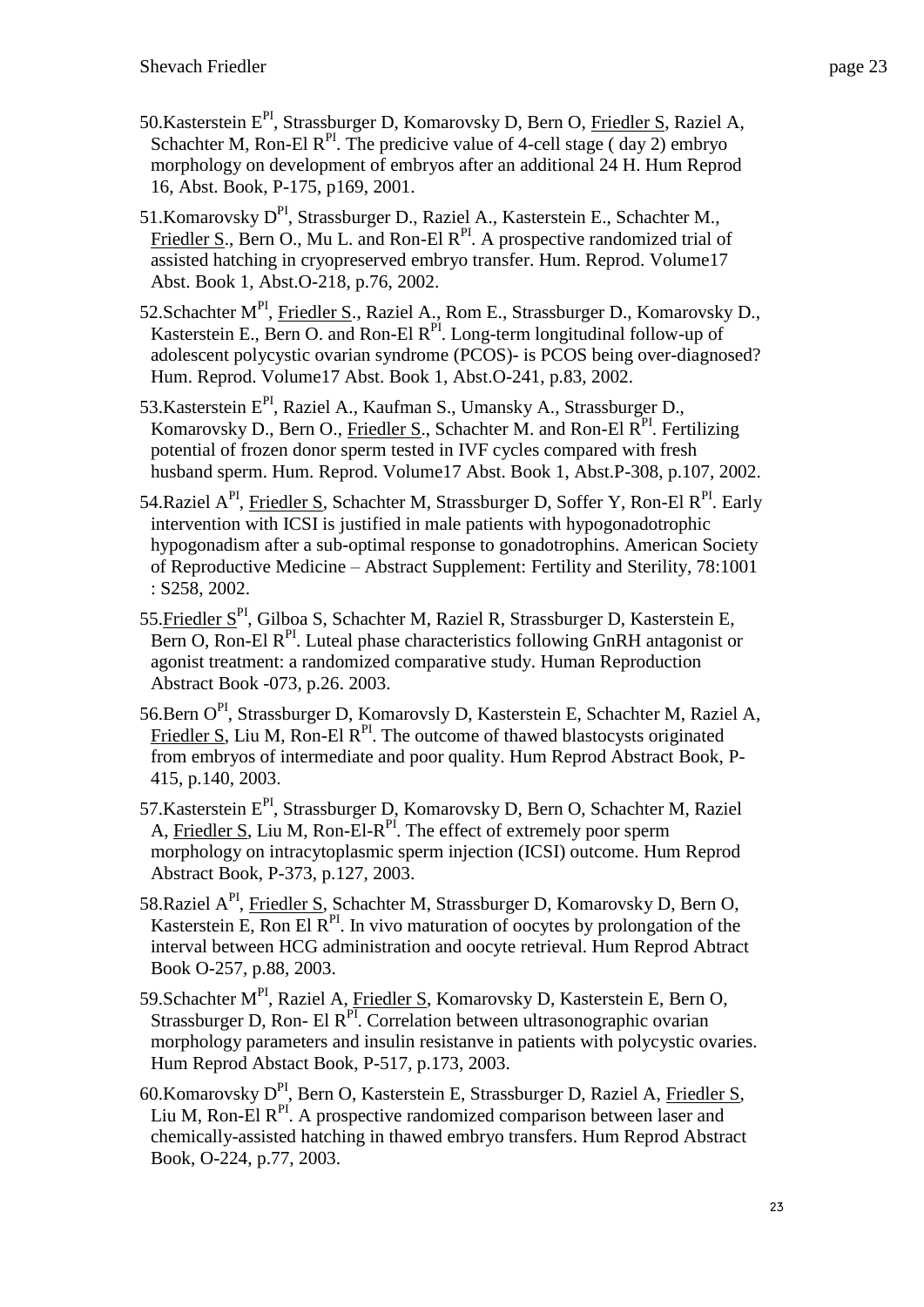- 61.Bern OPI, Strassburger D, Komarovsky D, Kasterstein E, Schachter M, Raziel A, Friedler S, Ron-El  $R^{PI}$ . The management of supernumerary embryos of intermediate-poor morphology- a prospective study. Annual meeting of Israeli Fertility Association, Tel Aviv, 2004. Abstr # 35. Hum Reprod 19, suppl 1, P-401, pp i137, 2004.
- 62.Nogueira DPI, Ron-El R., Raziel A, Schachter M, Friedler S, Cortvrindt R, Smitz J<sup>PI</sup>. Nuclear ad cytoplasmic maturity of human oocytes after prolonged prophase I arrest in vitro by phosphodiesterase type 3 inhibitor. Annual meeting of Israeli Fertility Association, Tel Aviv, 2004. Abstr # 39. Hum Reprod 19, suppl 1, P-290, pp i101, 2004.
- 63.Schachter MPI, Duksin H., Friedler S, Raziel A, Strassburger D, Komarovsky D, Bern O, Kasterstein E, Ron-El  $R<sup>PI</sup>$ . Can implantation be improved in GnRH antagonist cycles by administering GnRH agonist before oocyt \e retrieval?- a prospective randomized study. Annual meeting of Israeli Fertility Association, Tel Aviv, 2004. Abstr # 45. Hum Reprod 19, suppl 1, P-296, pp i103, 2004.
- 64. Friedler S<sup>PI</sup>, Nogueira D., Kasterstein E, Schachter M, Raziel A, Strassburger  $D$ , Cortvrindt R, Smitz J., Ron-El  $R<sup>PI</sup>$ . Oocyte maturity and preimplanation development related to follicle diameter in GnRH agonist or antagonist treatments. Annual meeting of Israeli Fertility Association, Tel Aviv, 2004. Abstr # 60. Hum Reprod 19, suppl 1, O-011, pp i4, 2004.
- 65.Komarovsky DPI, Strassburger D, Kasterstein E, Bern O, Raziel A, Schachter M, Friedler S, Ron-El R<sup>PI</sup>. The contribution of spindle birefringent imaging by PolScope to th eoutcome of ICSI. Annual meeting of Israeli Fertility Association, Tel Aviv, 2004. Abstr # 62. Hum Reprod 19, suppl 1, O-250, pp i87, 2004.
- 66.Kasterstein EPI, Strassburger D, Komarovsky D, Bern O, Schachter M, Raziel A, Friedler S, Ron-El  $R<sup>P1</sup>$ . Does poor sperm morphology effect the outcome of ICSI cycles? Annual meeting of Israeli Fertility Association, Tel Aviv, 2004. Abstr # 74. Hum Reprod 19, suppl 1, P-381, pp i131, 2004.
- 67. Raziel A<sup>PI</sup>, Friedler S, Schachter M, Strassburger D, Komarovsky D, Bern O, Kasterstein E, Ron-El  $R^{PI}$ . Seven years of experience with in-vitro fertilization surrogate gestational pregnancy programme. Annual meeting of Israeli Fertility Association, Tel Aviv, 2004. Abstr # 90.
- 68. Friedler  $S<sup>PI</sup>$ . How should we consult candidates for fertility preservation due to a malignant disease regarding their expected ovarian response to COH? 16th World congress on in vitro fertilization 6th World congress on in vitro maturation, Tokyo, Japan , 2012 September 10-13.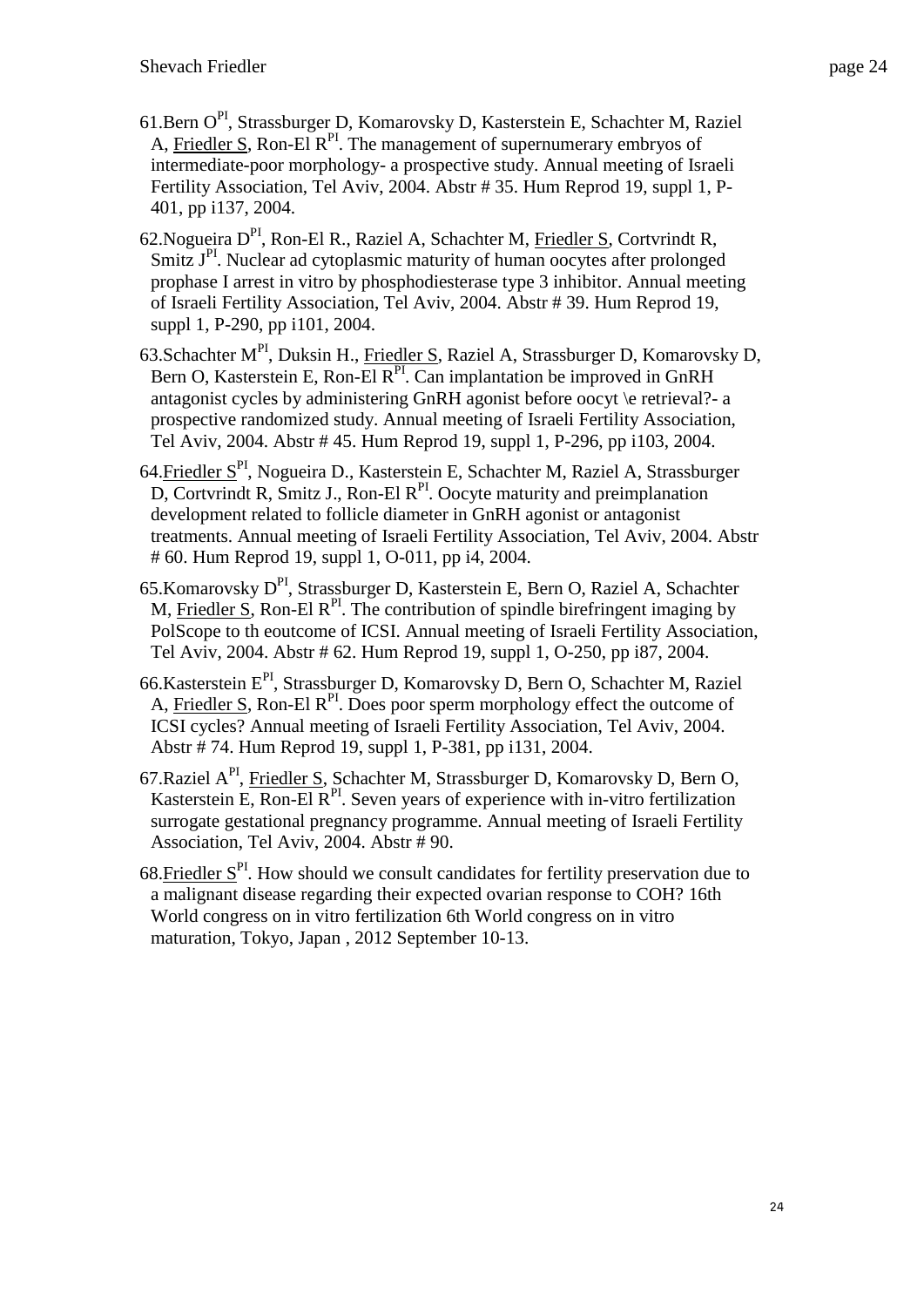# **14. Lecture and Presentations at National and International Meetings**

- 1. Friedler S, Diamant YZ, Shiklosh J, Yaffe H.The prognostic value of oligohydramnios in high risk pregnancies. The 15th Congeress of the Society for the study of Pathophysiology of pregnancy, Jerusalem, Israel, 1983.
- 2. Friedler S, Barr I, Lederer R, Bazel D, Diamant YZ. The value of ultrasonic three dimentional measurement of total ovarian volume for predictionof ovarian overstimulation syndrome during hMG-hCG therapy. The 8th Congress of the Israel Association of Obstetrics and Gynecology, Haifa, Israel, 1984.
- 3. Yaffe H, Zilberman R, Kreisberg GA, Gaulayev B, Friedler S, Diamant YZ. The value of rollover test and change of form of life in prevention of PIH. The 8th Congress of the Israel Association of Obstetrics and Gynecology, Haifa, Israel, 1984.
- 4. Lederer R, Barr I, Bazel D, Friedler S, Diamant YZ. Monitoring of hMG-hCG treatment by ultrasonic measurement of follicular growth and changes of total ovarian volume. The 8th Congress of the Israel Association of Obstetrics and Gynecology, Haifa, Israel, 1984.
- 5. Friedler S, Diamant YZ. Induction of ovulation by subcutaneous pulsatile human menopausal gonadotropin administration. Congress of the Israel Fertility Association, Zichron Yaakov, Israel 1985.
- 6. Friedler S, Voss E, Diamant YZ. Hormonal profile of spontaneous gestational cycles. Congress of the Israel Fertility Association, Zichron Yaakov, Israel 1985.
- 7. Friedler S, Lamb EJ. Vitrification of mouse ova and embryos for cryopreservation. Presented at the Fifth World Congress on In Vitro Fertilization and Embryo Transfer, Norfolk , VA, April 5-10, 1987. Published by the American Fertility Society, pp78,abstract PP-134, 1987.
- 8. Paz G, Friedler S, Yogev L, Shullman A, Yavetz H, Hommonai ZT, Lessing JB, Amit A, Barak Y, Yovel I. New possible methods for evaluation of sperm quality. Presented at the Sixth World Congress of IVF-ET, Jerusalem, 1989.
- 9. Margalioth EJ, Almagor M, Friedler S, Kafka I, Elgavish G, Yechezkel O, Yaffe H. Reduction of occurrence of follicular cysts in IVF cycles by progesterone administration prior to treatment with GNRH analog. Presented at the 10th Congress of the Israel Society of Obstetrics and Gynecology. Jerusalem, 1990.
- 10.Friedler S, Margalioth EJ, Kafka I, Yechezkel O, Dagan D, Yaffe H. The advantage of ZIFT in IVF cycles due to male factor infertility. Presented at the 10th Congress of the Israel Society of Obstetrics and Gynecology. Jerusalem, 1990.
- 11.Kafka I, Margalioth EJ, Friedler S, Dagan D, Yechezkel O, Yaffe H. Rise in serum progesterone prior to hCG administeration in women treated by Decapeptyl and hMG during IVF cycles. Presented at the 10th Congress of the Israel Society of Obstetrics and Gynecology. Jerusalem, 1990.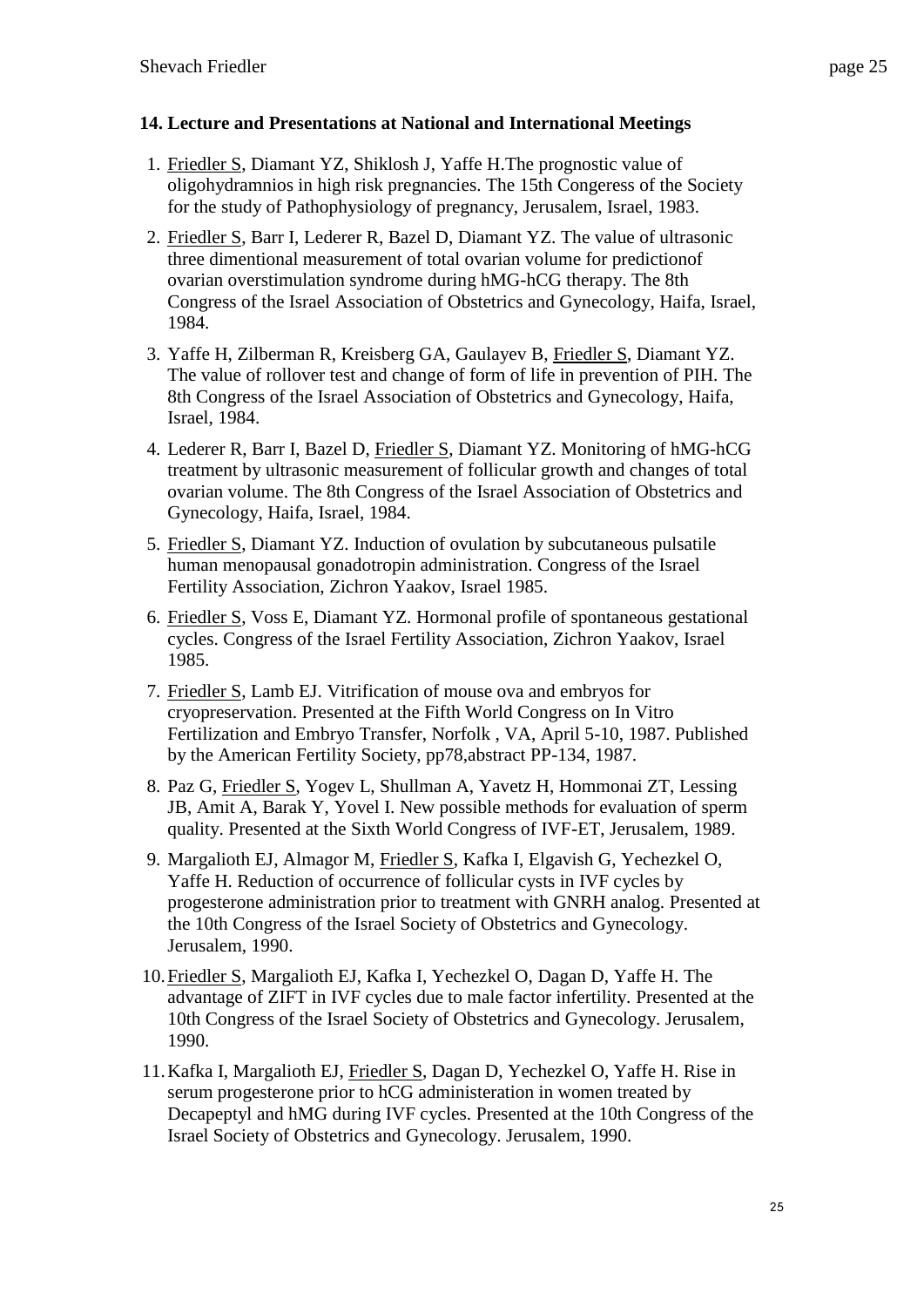- 12.Amran H, Margalioth EJ, Almagor M, Kafka I, Friedler S, Yaffe H. Occurance of antisperm antibodies against moving spermatozoa in couples treated by IVF. Presented at the 10th Congress of the Israel Society of Obstetrics and Gynecology. Jerusalem, 1990.
- 13.Friedler S, Shaia M, Margalioth EJ, Kafka I, Yaffe H. True incidence of post abortion intrauterine adhesions - a prospective study. Presented at the Annual Congress of the Israeli Society of Fertility Investigation, Tel-Aviv, 1990.
- 14.Friedler S, Margalioth EJ, Shaia M, Kafka I, Voss E, Yaffe H. True incidence of post abortion intrauterine adhesions (IUA's) formation - a prospective study. Presented at the 46th annual meeting of the American Fertility Society, October 15-18, 1990. Program supplement, P-176. Poster awarded second prize.
- 15.Friedler S, Mashiach S, Laufer N. Preliminary results of the Registry of IVF pregnancies of the Israel Association for Fertility Investigation. Presented at the Annual Congress of the Israeli Society of Fertility Investigation, Tel-Aviv, May 22-24, 1991.
- 16.Friedler S. Psychological aspects of assisted reproductive technologies. Presented at the third international congress on psychiatry, law and ethics. Jerusalem, 4 - 7 November 1991.
- 17.Friedler S, Margalioth EJ, HornsteinE, Zilbermann R, Yaffe H. The diagnostic value of office hysteroscopy for investigation of infertility and reccurent abortions. Presented at the Annual Congress of the Israeli Society of Fertility Investigation, Tel-Aviv, May 22-24, 1991.
- 18.Margalioth EJ, Kafka I, Friedler S, Elgavish G, Dagan D, Yaffe H. Serum estradiol levels on the day of hCG administration and rapid growth of embryos have prognostic value on the success of in vitro fertilization. Presented at the Annual Congress of the Israeli Society of Fertility Investigation, Tel-Aviv, May 22-24, 1991.
- 19.Margalioth EJ, Elgavish G, Kafka I, Friedler S, Simon R, Yaffe H. Possible factors explaining failureof in vitro fertilization in elderly women. Presented at the Annual Congress of the Israeli Society of Fertility Investigation, Tel-Aviv, May 22-24, 1991.
- 20.Friedler S, Margalioth EJ, Kafka I, Almagor M, Yaffe H. Evidence of a uterine factor responsible for multiple repeated failures of in vitro fertilization and embryo transfer, by a novel and effective treatment. Presented at the 8th Annual meeting of ESHRE, The Hague, The Netherlands, 5-8 July, 1992. (Abstr 314).
- 21.Rozenak D, Yaffe H, Margalioth EJ, Almagor M, Friedler S. Human sperm preservation in natural media. Presented at the the annual meeting of the Israel Association for Fertility Reasearch, Tel-Aviv, 3-4 March, 1992.
- 22.Kafka I, Margalioth EJ, Friedler S, Almagor M, Noilmann D, Yaffe H. Preliminary evaluation of intratubal sperm insemination. Presented at the the annual meeting of the Israel Association for Fertility Reasearch, Tel-Aviv, 3-4 March, 1992.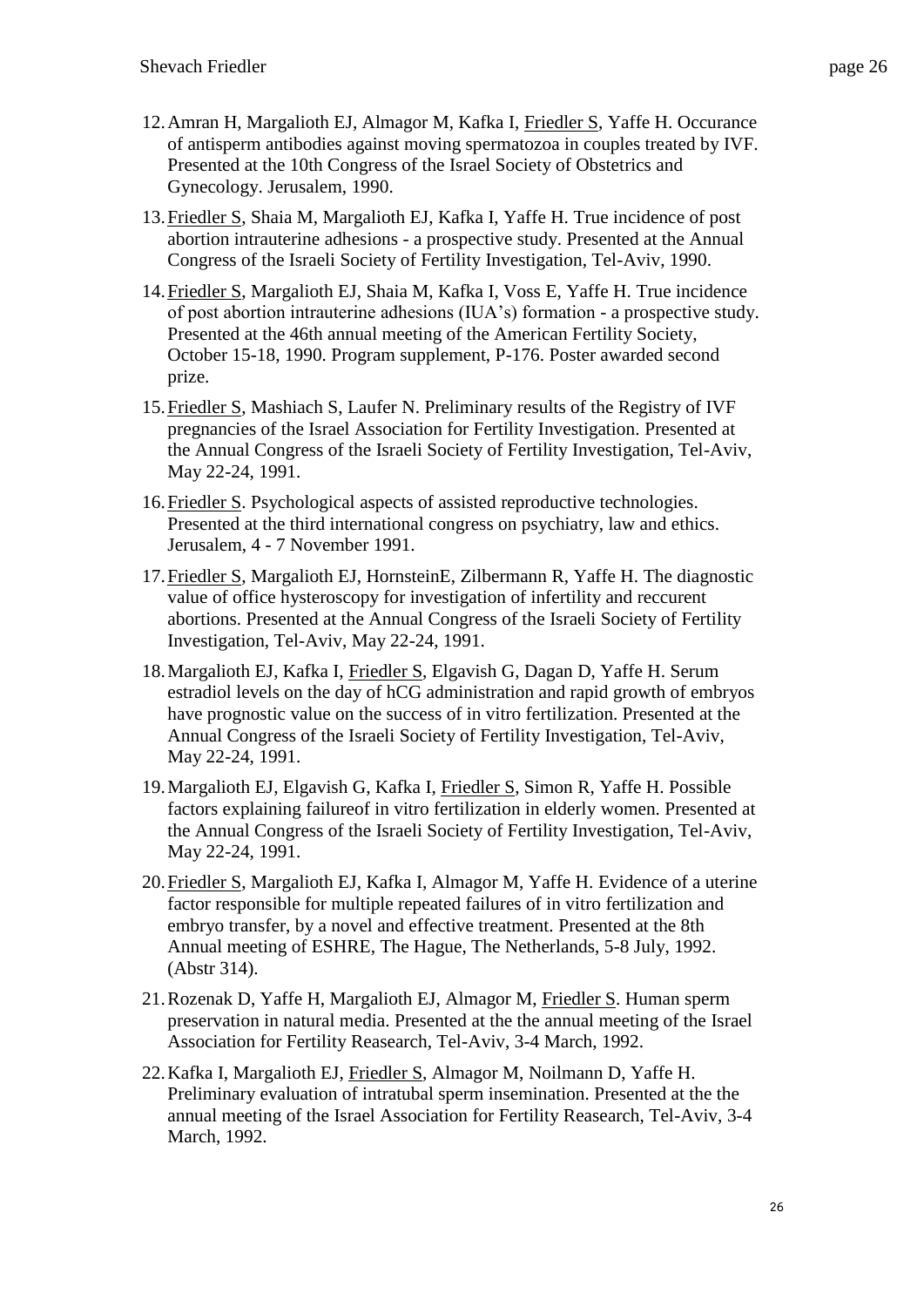- 23.Margalioth EJ, Friedler S, Kafka I, Almagor M, Yechezkel O, Yaffe H. Parameters for success in natural in vitro fertilization cycle. Presented at the the annual meeting of the Israel Association for Fertility Reasearch, Tel-Aviv, 3-4 March, 1992.
- 24.Friedler S, Mordel N, Mor-Josef S, Mashiach S, Glezermann M, Laufer N. Triplets following in vitro fertilization - a national survey 1982-1989. Presented at the the annual meeting of the Israel Association for Fertility Reasearch, Tel-Aviv, 3-4 March, 1992.
- 25.Friedler S, Mordel N, Lipitz S, Mashiach S, Glezermann M, Laufer N. Perinatal outcome of triplet pregnancies following assisted reproduction. Presented at The four trimesters: Controversies and clinical management in high risk pregnancies. Jerusalem, October 26-30, 1992.
- 26.Friedler S, Margalioth EJ, Kafka I, Almagor M, Yechezkel O, Yaffe H. A novel and effective treatment for cases with reccurent failure of in vitro fertilization. Presented at the the annual meeting of the Israel Association for Fertility Reasearch, Tel-Aviv, 3-4 March, 1992.
- 27.Margalioth EJ, Kafka I, Friedler S, Almagor M, Yaffe H, London M. The use of a single epidural anesthesia for zygote intrafallopian transfer (ZIFT). Presented at the conjoint meeting of the American Fertility Society and the Canadian Fertility and Andrology Society, October 11-14, 1993, Montrael, Quebec, Canada.(Program supplement, P-003, pp S81).
- 28.Friedler S. Methodology of ET following ART: Transcervical intratubal embryo transfer - high hopes and sober reality. Presented at the ESHRE Workshop On Regulation Of Fertility, Jerusalem, Israel, April 17-21, 1994. Presented at the annual meeting of the Israel Association for Fertility Reasearch, Tel-Aviv, 1-3 May, 1994.
- 29.Friedler S, Tanos V, Reubinoff B, Lewin A, Schenker GJ. The role of endometrial thickness in cryopreserved-thawed embryo transfer. Presented at the ESHRE Workshop On Regulation Of Fertility, Jerusalem, Israel, April 17- 21, 1994. Presented at the annual meeting of the Israel Association for Fertility Reasearch, Tel-Aviv, 1-3 May, 1994.
- 30.Friedler S, Tanos V, Reubinoff B, Schenker GJ , Lewin A. Double embryo transfer following IVF: Is the double effort and expense justifiable? Presented at the annual meeting of the Israel Association for Fertility Reasearch, Tel-Aviv, 1-3 May, 1994.
- 31.Lewin A, Friedler S, Shapira S, Reubinof B, Benshusan B, Simon A, Anteby S, Shenker JG. Safety and pharmacodynamics of Lidocaine in patients undergoing office hysteroscopy using a viscous local anesthetic gel as distention media. Presented at the World Congress of Gynecological Endoscopy, Jerusalem, Israel, February 26 - March 3, 1995.
- 32.Meirow D, Lavy Y, Lewin A, Horowitz A, Friedler S, Simon S, BenShachar I, Schenker JG, Laufer N, Rosler A. Familial late onset partial 17,20-desmolase deficiency, clinical presentation, evaluation and treatment. Presented at the Annual Meeting of the Israel Fertility Association, Tel Aviv, 30 March-2 May, 1995.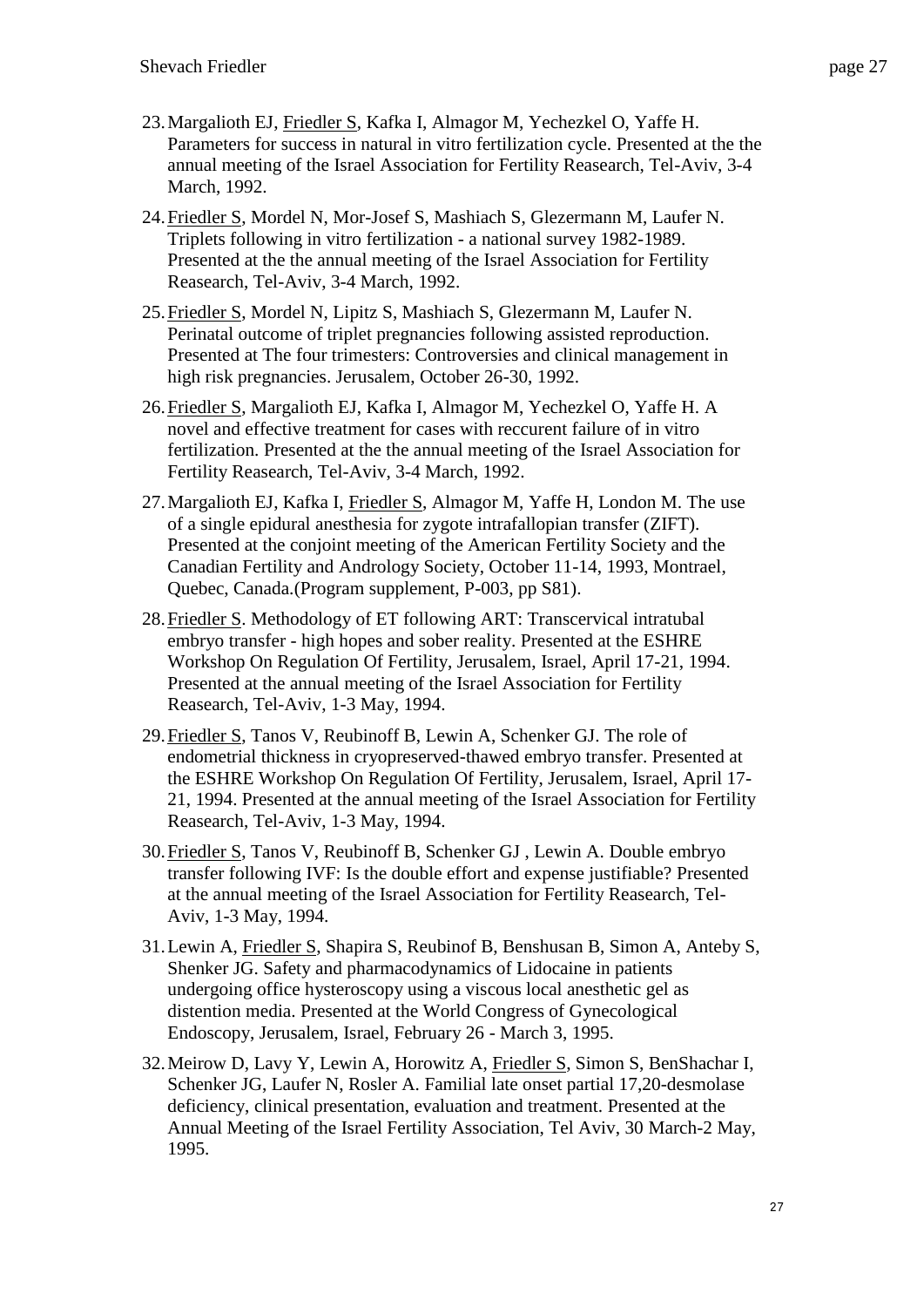- 33.Lewin A, Weiss DB, Friedler S, Ben Shachar I, Porat Katz A, Bar El H, Meirow D, Schenker JG, Safran A. FNAS (Fine Needle Aspiration of Sperm): a new alternative for hypergonadotropic azzospermia. Presented at the Annual Meeting of the Israel Fertility Association, Tel Aviv, 30 March-2 May, 1995.
- 34.Friedler S, Safran A, Reubinoff BE, Schenker JG, Lewin A. Micromanipulation has no deleterious effect upon embryonal characteristics as compared with routine IVF and conception is correlated with a faster growing leading embryo and higher cumulative embryo score at transfer. Presented at the Annual Meeting of the Israel Fertility Association, Tel Aviv, 30 March-2 May, 1995.
- 35.Friedler S, Tanos V, Ben Shachar I, Schenker JG, Lewin A. Ultrasonographic predictors for implantation following IVF-ET: high expectations, unfulfilled yet. Presented at the Annual Meeting of the Israel Fertility Association, Tel Aviv, 30 March-2 May, 1995.
- 36.Abramov Y, Friedler S, Ben Shachar I, Cotter Y, Schenker JG, Safran A, Lewin A. Is there a benefit in employing GNRHa-free protocols for poor responders? Presented at the Annual Meeting of the Israel Fertility Association, Tel Aviv, 30 March-2 May, 1995.
- 37.Meirow D, Ben Yehuda D, Goldberg I, Friedler S, BenShachar I, Schenker JG, Safran A, Lewin A. Preservation of fertility potential in cancerous patients: the advantage of ICSI. Presented at the Annual Meeting of the Israel Fertility Association, Tel Aviv, 30 March-2 May, 1995.
- 38.Safran A, Friedler S, Neiger M, Ben Shachar I, Lewin A. Predictive value of sperm characteristics on the outcome of human assisted fertilization by subzonal insemination. Presented at the Annual Meeting of the Israel Fertility Association, Tel Aviv, 30 March-2 May, 1995.
- 39.Safran A, Friedler S, Porat A, Ben Shachar I, Schenker JG, Lewin A. Fertilization by ICSI and embryonal development in a binovular zona pellucida retrieved from a single follicle- a unique biological phenomenon. Presented at the Annual Meeting of the Israel Fertility Association, Tel Aviv, 30 March-2 May, 1995.
- 40.Meirow D, Lavy Y, Lewin A, Horowitz A, Friedler S, Simon S, BenShachar I, Schenker JG, Laufer N, Rosler A. Familial late onset partial 17,20-desmolase deficiency, it's clinical presentation and modalities to overcome the enzymatic defect and infertility. Presented at the Fifty-first Annual Meeting of the American Society for Reproductive Medicine, Seattle, Washington, October 7- 12, 1995 (Abstract P-057,pp S120).
- 41.Ron-El R., Strassburger D., Raziel A., Friedler S., Komarovski D., Bern O., Soffer Y., Bukovsky I. Extended sperm preparation (ESP) may save testicular sperm extraction (TESE) from the testis. Presented at the Annual Meeting of the Israel Fertility Society, Tel Aviv, 6-7 May, 1996.
- 42.Friedler S., Raziel A., Strassburger D., Komarovsky D., Bern O., Soffer Y., Bukovsky I., Ron-El R. Percutaneous sperm aspiration (PESA) in men with non-obstructive azoospermia. Presented at the Annual Meeting of the Israel Fertility Society, Tel Aviv, 6-7 May, 1996.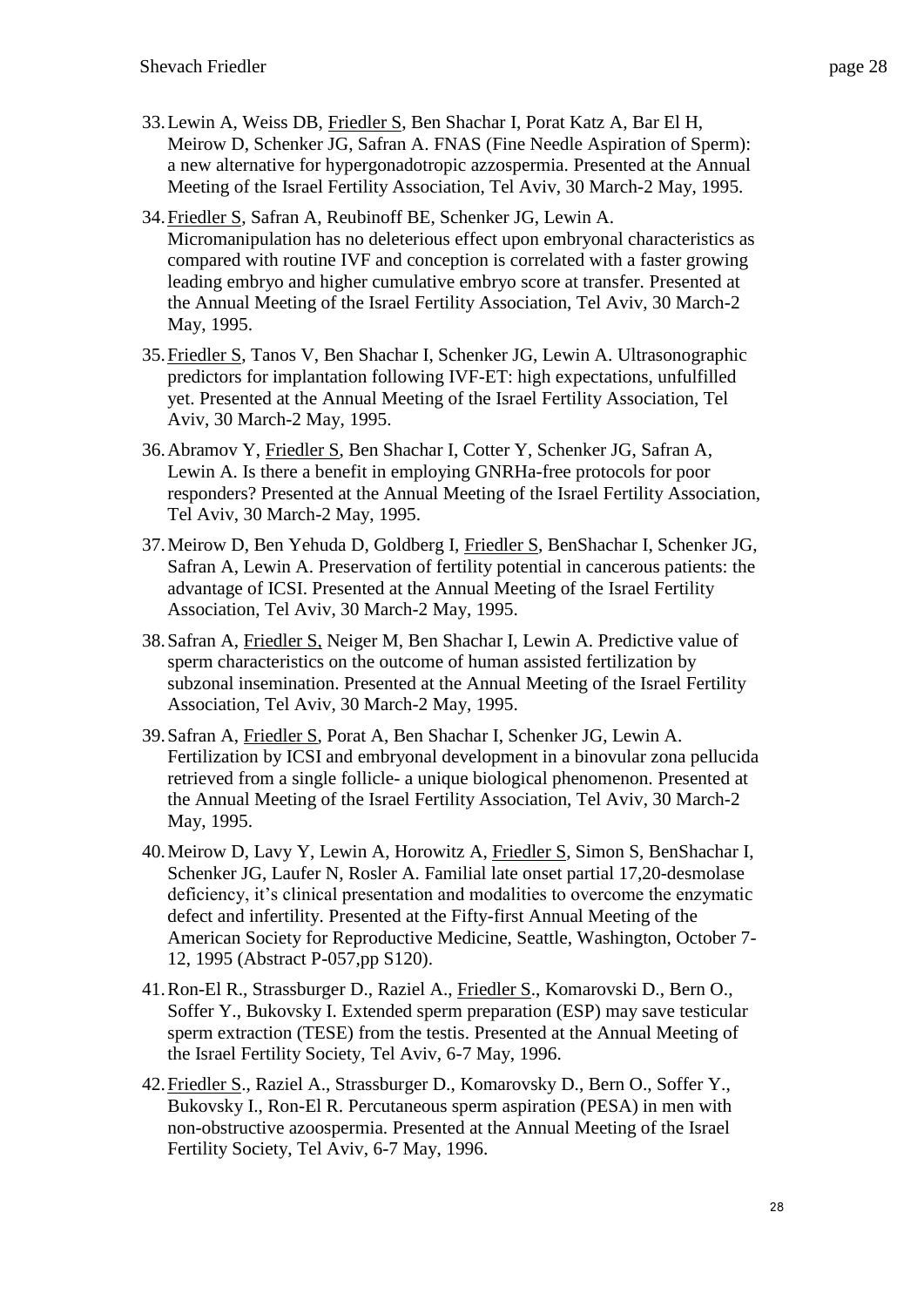- 43.Raziel A., Herman A., Friedler S., Strassburger D., Bern O., Komarovsky D., Soffer Y., Bukovsky I., Ron-El R. Adverse outcome of intracytoplasmic sperm injection (ICSI) pregnancies. Presented at the Annual Meeting of the Israel Fertility Society, Tel Aviv, 6-7 May, 1996.
- 44.Komarovsky D., Strassburger D., Raziel A., Friedler S., Bern O., Bukovsky I., Ron-El R. The possible etiologies of oocyte degeneration after intracytoplasmic sperm injection (ICSI). Presented at the Annual Meeting of the Israel Fertility Society, Tel Aviv, 6-7 May, 1996.
- 45.Ron-El R., Strassburger D., Friedler S., Raziel A., Fischbein Y., Komarovsky D., Bern O., Soffer Y., Bukovsky I., Schlegel P. The inconsistency in the presence of sperm cells in non obstructive azoospermia patients. Presented at the Annual Meeting of the Israel Fertility Society, Tel Aviv, 6-7 May, 1996.
- 46. Raziel A., Herman A., Friedler S., Strassburger D., Bern O., Komarovsky D., Soffer Y., Bukovsky I., Ron-El R. Nafarelin versus Decapeptyl in controlled ovarian hyperstimulation (COH) for in vitro fertilization.A prospective randomized cross over clinical trial. Presented at the Annual Meeting of the Israel Fertility Society, Tel Aviv, 6-7 May, 1996.
- 47.Strassburger D., Raziel A., Friedler S., Komarovsky D., Bern O., Soffer Y., Bukovsky I., Ron-El R. The fertilizing capacity of frozen thawed sperm cells achieved from azoospermic patients by PESA-MESA-TESE. Presented at the Annual Meeting of the Israel Fertility Society, Tel Aviv, 6-7 May, 1996.
- 48.Strassburger D., Raziel A., Friedler S., Komarovsky D., Bern O., Bukovsky I., Ron-El R. The etiology of multipronucleated oocytes after intracytoplasmic sperm injection. Presented at the Annual Meeting of the Israel Fertility Society, Tel Aviv, 6-7 May, 1996.
- 49.Friedler S., Raziel A., Soffer Y., Strassburger D., Komarovsky D., Bern O., Kasterstein E., Bukovsky I., Ron-El R. Intracytoplasmic injection of fresh and cryopreserved non- ejaculated spermatozoa: a comparative study of the outcome in patients with obstructive and non-obstructive azoospermia. The Annual Meeting of the Israel Fertility association. Herzliya, 14-15 April, 1997.
- 50.Raziel A., Friedler S., Strassburger D., Komarovsky D., Bern O., Kastersrein E., Bukovsky I., Ron-El R. Comparison of ovarian hyperstimulation with the combined use of Gn-RH agonist (Decapeptyl)/hMG and Gn-RH antagonist (Cetrorelix)/hMG in the same IVF patient. The Annual Meeting of the Israel Fertility association. Herzliya, 14-15 April, 1997.
- 51.Ron-El R., Strauss S., Friedler S., Strassburger D., Komarovsky D., Bern O., Kasterstein E., Soffer Y., Bukovsky I., Raziel A. Sonographic and Doppler flow follow-up after testicular sperm extraction (TESE) and percutaneous sperm aspiration (PESA). The Annual Meeting of the Israel Fertility association. Herzliya, 14-15 April, 1997.
- 52.Soffer Y., Yogev L., Raziel A., Friedler S., Kaufman S., Strassburger D., Gamzu R., Paz G., Yavetz H., Ron-El R. Value of a new sperm functional classification based on sperm penetration (SPA) and hemizona (HZA) assays in male infertility investigation before ART. The Annual Meeting of the Israel Fertility association. Herzliya, 14-15 April, 1997.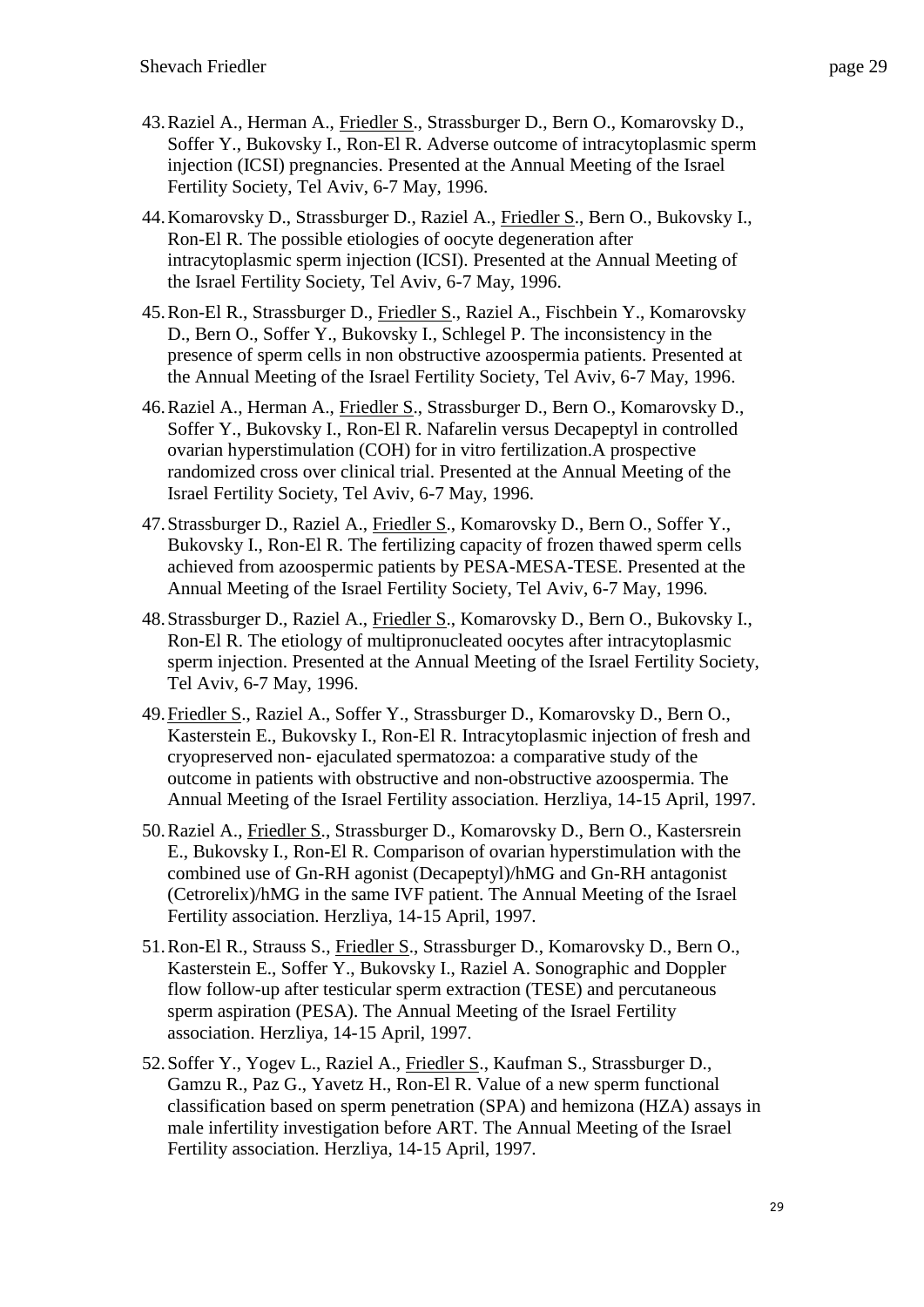- 53.Ron-El R., Friedler S., Strassburger D., Schachter M., Cohen O., Yaron M., Komarovsky D., Bern O., Kasterstein E., Raziel A. Uterine receptivity in older women  $(241)$  undergoing IVF or ICSI treatment cycles. The Annual Meeting of the Israel Fertility Society, Tel Aviv, 27-28 April, 1998.
- 54. Kasterstein E., Strassburger D., Bern O., Schachter M., Raziel A., Friedler S., Ron-El R. In Vitro maturation of immature oocytes: A comparison of the outcome of ICSI after spontaneous vs gonadotropin-augmented maturation. The Annual Meeting of the Israel Fertility Society, Tel Aviv, 27-28 April, 1998.
- 55. Soffer Y., Raziel A., Friedler S., Kaufman S., Strassburger D., Komarovski D., Ron-El R. The validity of routine and special male examination and its significance. The Annual Meeting of the Israel Fertility Society, Tel Aviv, 27-28 April, 1998.
- 56.Bern O., Strassburger D., Raziel A., Friedler S., Schachter M., Komarovsky D.,Kasterstein E., Ron-EL R. Outcome of human frozen-thawed embryos after intracytoplasmic sperm injection with DMSO or Propanediol protocols -a prospective study. The Annual Meeting of the Israel Fertility Society, Netania, 14 -15 April, 1999.
- 57.Kasterstein E., Strassburger D., Komarovsky D., Bern O., Schachter M., Raziel A., Friedler S., Ron-El R. The benefit of blastocyst transfer in patients with repeated failure. The Annual Meeting of the Israel Fertility Society, Netania, 14 -15 April, 1999.
- 58. Friedler S., Raziel A., Schachter M., Strassburger D., Komarovsky D., Bern O., Soffer Y., Kasterstein E., Ron-El R. Fresh and cryopreserved-thawed testicular spermatozoa of kleinfelter's Syndrome patients used for ICSI. The Annual Meeting of the Israel Fertility Society, Netania, 14 -15 April, 1999.
- 59. Schachter M., Raziel A., Friedler S., Strassburger D., Bern O., Komarovsky D., Kasterstein E., Ron-El R. Improvement of IVF outcome in poor responders by discontinuing the GnRH agonist during the gonadotrophin stimulation phase. The Annual Meeting of the Israel Fertility Society, Netania, 14 -15 April, 1999.
- 60. Omanski A., Kaufman S., Yogev L., Raziel A., Friedler S., Strassburger D., Soffer Y. Sperm bound antibodies affect sperm-egg interaction by impairing zona binding and not sperm oolema fusion. The Annual Meeting of the Israel Fertility Society, Netania, 14 -15 April, 1999.
- 61. Strassburger D., Friedler S., Raziel A., Komarovsky D., Gelman-Kohan Z., Rosensaft O., Bern O., Kasterstein E., Schachter M., and Ron-El R. Fish analysis of sperm derived from 46,XX/46,XY male chimera. The Annual Meeting of the Israel Fertility Society, Netania, 14 -15 April, 1999.
- 62. Schachter M., Yaron M., Friedler S., Raziel A., Bern O., Strassburger D., Komarovsky D., Kasterstein E., Ron-El R. Increased incidence of monozygotic twinning after assisted reproductive techniques – a phenomenon independent of micromanipulation. The Annual Meeting of the Israel Fertility Society, Netania, 14 -15 April, 1999.
- 63. Bern O., Strassburger D., Raziel A., Friedler S., Schachter M., Komarovsky D., Kasterstein E. and Ron-El R. Outcome of human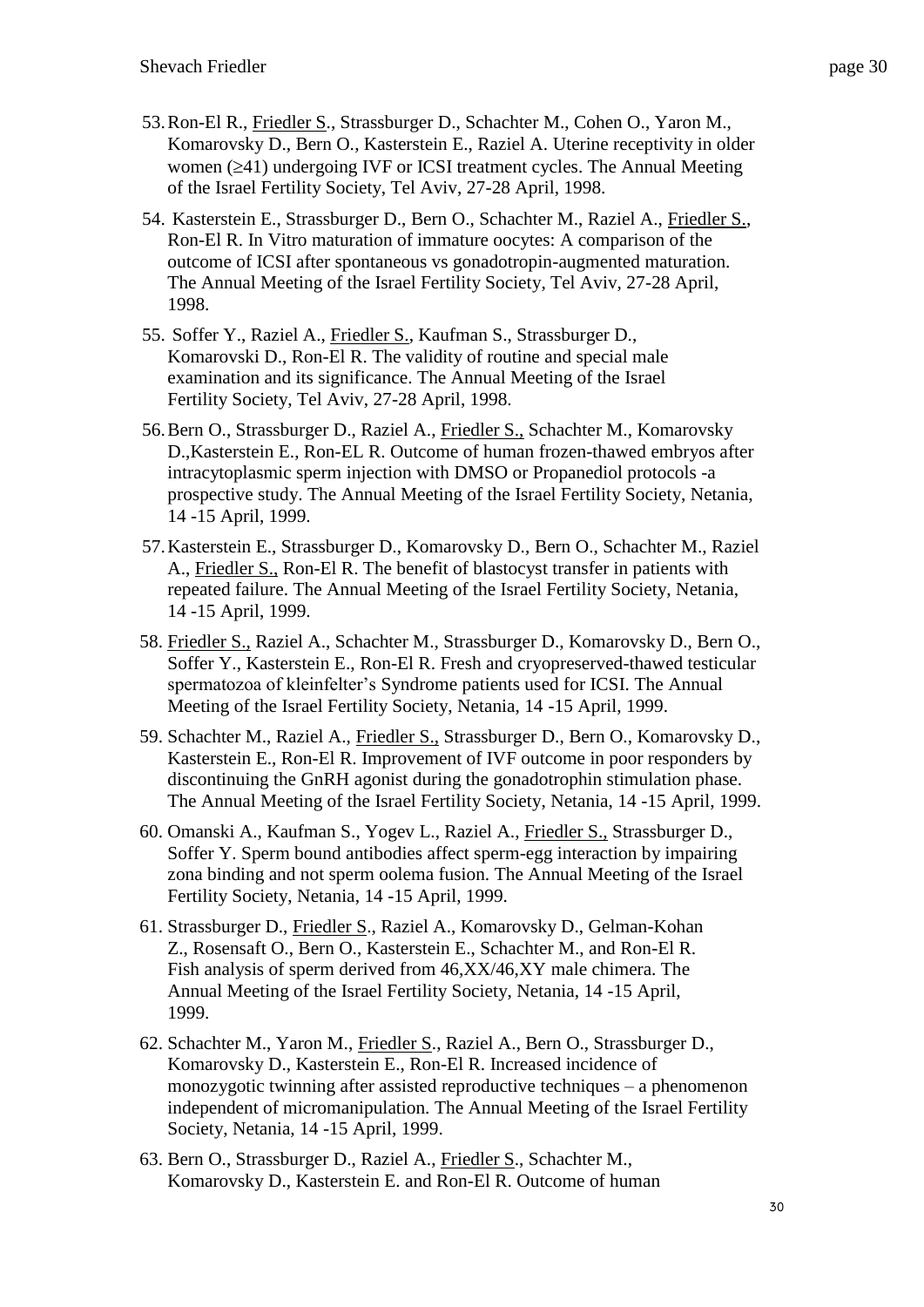frozen-thawed embryos after intracytoplasmic sperm injection with dimethylsulphoxide or 1,2 propandiol protocols: a prospective study. Hum. Reprod. Abst. Book 1, Abst. O-009, p.5, 1999.

- 64. Raziel A., Friedler S., Schachter M., Strassburger D., Komarovsky D., Bern O.,Kasterstein E., and Ron-El R. The efficacy of a single available transferred embryo after ICSI. Hum. Reprod. Abst. Book 1, Abst. O-010, p.5, 1999.
- 65. Strassburger D., Komarovsky D., Bern O., Kasterstein E., Raziel A., Friedler S., chachter M., and Ron-El R. The outcome of intracytoplasmic sperm injection in immature oocytes with or without in-vitro maturation. Hum. Reprod. Abst. Book 1, Abst. O-011, p.6, 1999.
- 66. Ron-El R., Strassburger D., Friedler S., Schachter M., Komarovsky D., Kasterstein E., Soffer Y., Bern O. and Raziel A. Sperm from repeated ejaculation for intracytoplasmic sperm injection – an Efficient mode of treatment for males with Kartagener's syndrome. Hum. Reprod. Abst. Book 1, Abst. O-140, p.77, 1999.
- 67. Friedler S., Raziel A., Schachter M., Strassburger D., Komarovsky D., Bern O. Soffer Y., Kasterstein E. and Ron-El R. Fresh and cryopreserved-thawed testicular spermatozoa of Klinefelter's syndrome patients used for ICSI. Hum. Reprod. Abst. Book 1, Abst. O-182, p.101, 1999.
- 68. Kasterstein E., Strassburger D., Komarovsky D., Bern O., Schachter M., Raziel A., Friedler S. and Ron-El R. The benefit of blastocyst transfer in patients with repeated failure. Hum. Reprod. Abst. Book 1, Abst. P-113, p.198, 1999.
- 69. Kasterstein E, Strassburger D, Komarovsky D, Bern O, Friedler S, Raziel A Schachter M and Ron-El R. Blastocyst formation and development in different culture media. Hum. Reprod. Abst. Book 1, Abst. P-114, p.198, 1999.
- 70. Ron-El R, Kasterstein E, Strassburger D, Raziel A, Schachter M, Bern O, Komarovsky D and Friedler S. Procedures to improve outcome in patients with repeated failures in assisted reproduction techniques (ART). The Annual Meeting of the Israel Fertility Society, Tel-Aviv, 11-14 April, 2000.
- 71. Schachter M, Friedler S, Raziel A, Wiener Y, Strassburger D, Komarovsky D, BernO, Kasterstein E, Ron-El R. Lower ongoing pregnancy rates in patients with ultrasound diagnosis of polycystic ovaries undergoing IVF-ET – possibly due to an endometrial factor. The Annual Meeting of the Israel Fertility Society, Tel-Aviv, 11-14 April, 2000
- 72. Schachter M, Friedler S, Raziel A, Rom D, Strassburger D, Komarovsky D, Kasterstein E, BernO, Ron-El R. Long-term longitudinal follow up of adolescent polycystic ovary syndrome – is PCOs being over-diagnosed ? The Annual Meeting of the Israel Fertility Society, Tel-Aviv, 10-11 April, 2002.
- 73. Ron-El R, Strassburger D, Raziel A, Schachter M, Bern O, Kasterstein E, Komarovsky D, Friedler S. The fertilizing capability of immotile fresh and thawed testicular spermatozoa in cases with non-obstructive azoospermia. The Annual Meeting of the Israel Fertility Society, Tel-Aviv, 10-11 April, 2002.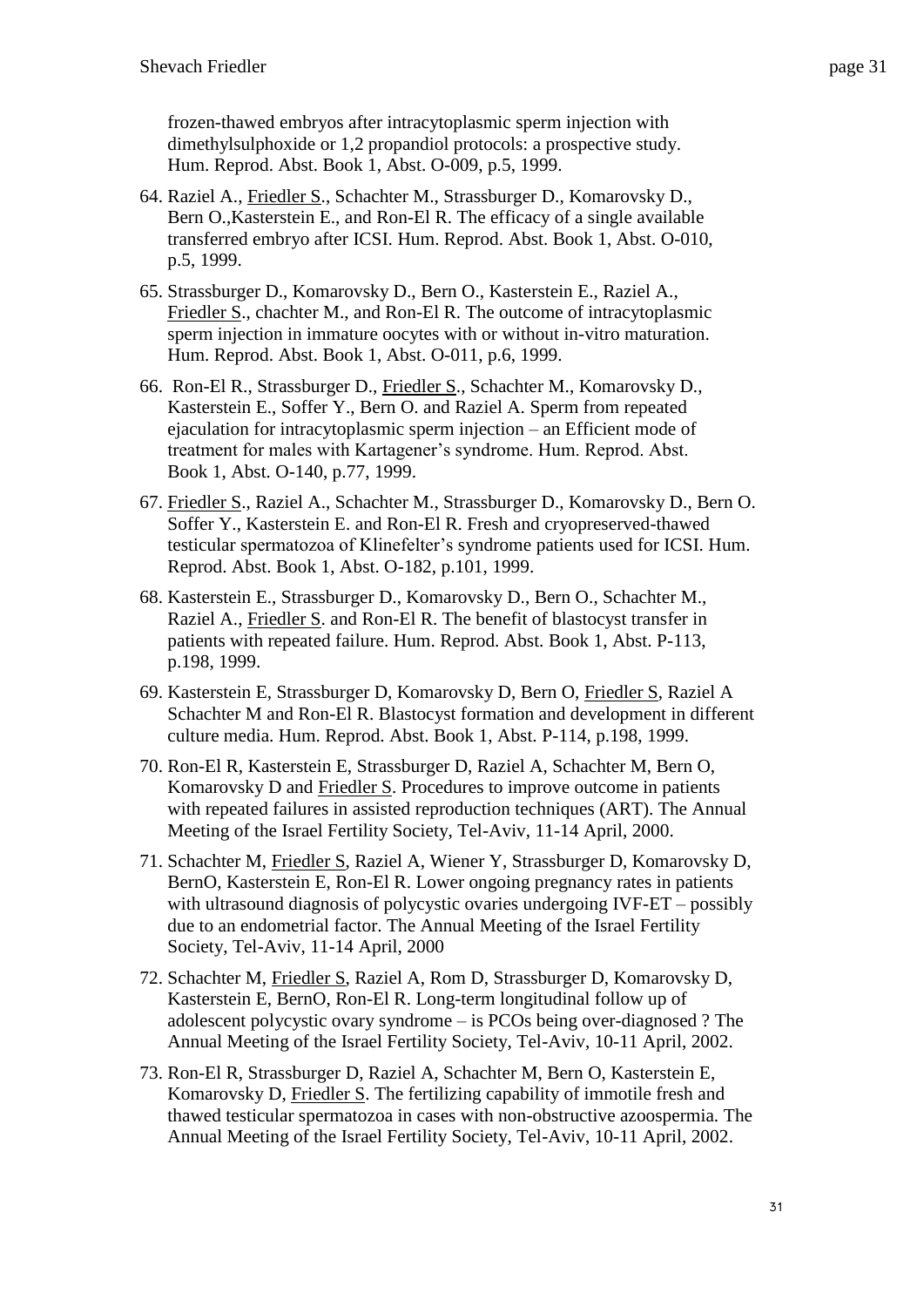- 74. Komarovsky D, Strassburger D, Raziel A, Kasterstein E, Schachter M, Bern O, Friedler S, LMu, Ron-El R. A prospective randomized trial of assisted hatching in cryopreserved embryo transfer. The Annual Meeting of the Israel Fertility Society, Tel-Aviv, 10-11 April, 2002.
- 75. Kasterstein E, Raziel A, Kaufman A., Umansky D., Komarovsky D, Strassburger D, Schachter M, Bern O, Friedler S.,L Mu, L.Mu, Ron-El R. The fertilizing potential of frozen donor sperm tested in in-vitro fertilization cycles. The Annual Meeting of the Israel Fertility Society, Tel-Aviv, 10-11 April, 2002.
- 76. Raziel A, Friedler S, Schachter M, Strassburger D, BernO, Komarovsky D, Kasterstein E, Soffer Y., Ron-El R. Early intervention with ICSI is justified in male patients with hypogonadotrophic hypogonadism after a sub-optimal response to gonadotrophins. The Annual Meeting of the Israel Fertility Society, Tel-Aviv, 10-11 April, 2002.
- 77. Friedler S, Gilboa S, Schachter M, Raziel R, Strassburger D, Kasterstein E, Bern O, Ron-El R. Luteal phase characteristics following GnRH antagonist or agonist treatment: a randomized comparative study. Human Reproduction Abstract Book -073, p.26. 2003.
- 78. Bern O, Strassburger D, Komarovsly D, Kasterstein E, Schachter M, Raziel A, Friedler S, Liu M, Ron-El R. The outcome of thawed blastocysts originated from embryos of intermediate and poor quality. Hum Reprod Abstract Book, P-415, p.140, 2003.
- 79. Kasterstein E, Strassburger D, Komarovsky D, Bern O, Schachter M, Raziel A, Friedler S, Liu M, Ron-El-R. The effect of extremely poor sperm morphology on intracytoplasmic sperm injection (ICSI) outcome. Hum Reprod Abstract Book, P-373, p.127, 2003.
- 80. Raziel A, Friedler S, Schachter M, Strassburger D, Komarovsky D, Bern O, Kasterstein E, Ron El R. In vivo maturation of oocytes by prolongation of the interval between HCG administration and oocyte retrieval. Hum Reprod Abtract Book O-257, p.88, 2003.
- 81. Schachter M, Raziel A, Friedler S, Komarovsky D, Kasterstein E, Bern O, Strassburger D, Ron-El R. Correlation between ultrasonographic ovarian morphology parameters and insulin resistanve in patients with polycystic ovaries. Hum Reprod Abstact Book, P-517, p.173, 2003.
- 82. Komarovsky D, Bern O, Kasterstein E, Strassburger D, Raziel A, Friedler S, Liu M, Ron-El R. A prospective randomized comparison between laser and chemically-assisted hatching in thawed embryo transfers. Hum Reprod Abstract Book, O-224, p.77, 2003.
- 83. Bern O, Strassburger D, Komarovsky D, Kasterstein E, Schachter M, Raziel A, Friedler S, Ron-El R. The management of supernumerary embryos of intermediate-poor morphology- a prospective study. Annual meeting of Israeli Fertility Association, Tel Aviv, 2004. Abstr # 35. Hum Reprod 19, suppl 1, P-401, pp i137, 2004.
- 84. Nogueira D., Ron-El R., Raziel A, Schachter M, Friedler S, Cortvrindt R, Smitz J. Nuclear ad cytoplasmic maturity of human oocytes after prolonged prophase I arrest in vitro by phosphodiesterase type 3 inhibitor. Annual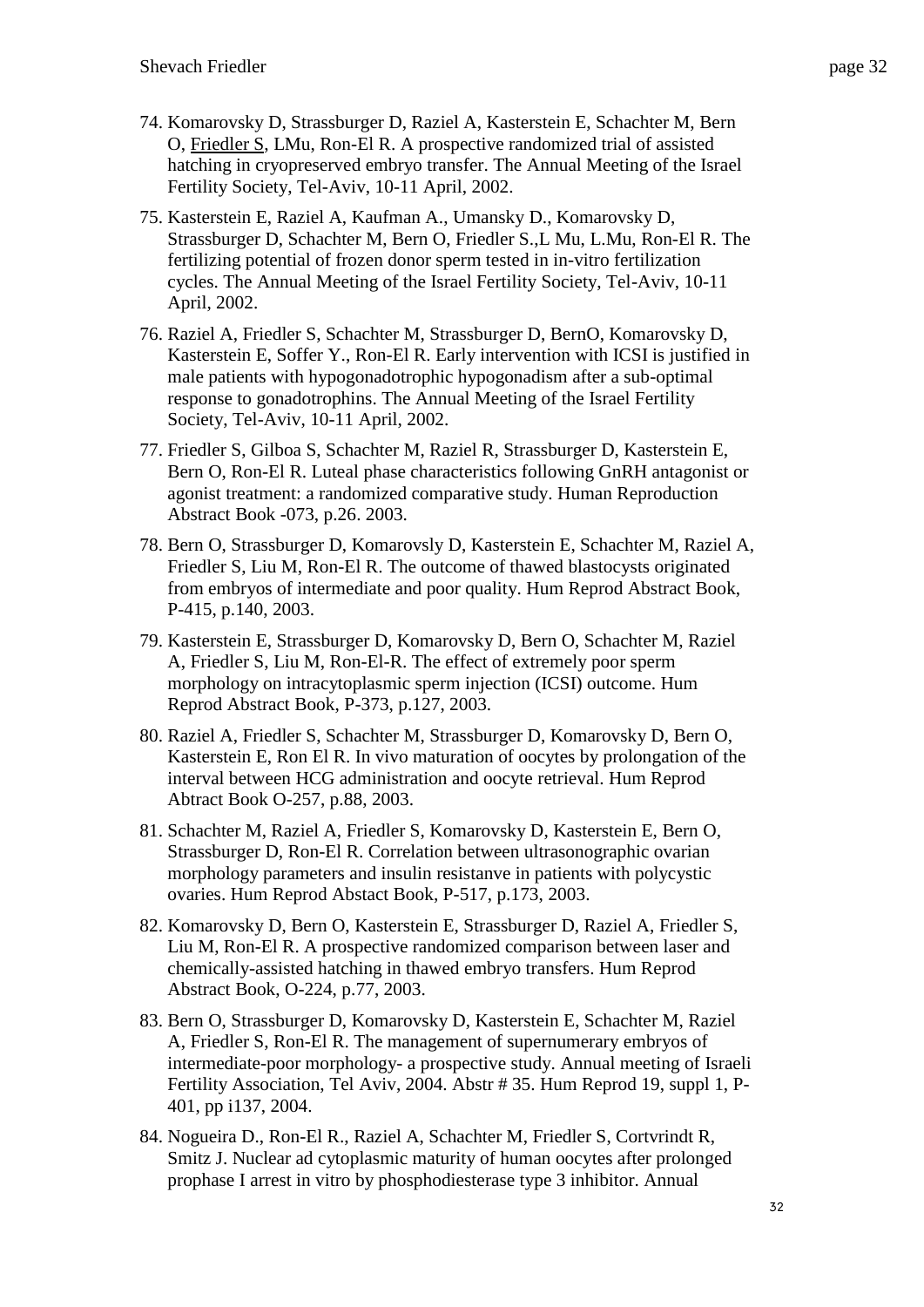meeting of Israeli Fertility Association, Tel Aviv, 2004. Abstr # 39. Hum Reprod 19, suppl 1, P-290, pp i101, 2004.

- 85. Schachter M, Duksin H., Friedler S, Raziel A, Strassburger D, Komarovsky D, Bern O, Kasterstein E, Ron-El R.Can implantation be improved in GnRH antagonist cycles by administering GnRH agonist before oocyt \e retrieval?- a prospective randomized study. Annual meeting of Israeli Fertility Association, Tel Aviv, 2004. Abstr # 45. Hum Reprod 19, suppl 1, P-296, pp i103, 2004.
- 86. Friedler S, Nogueira D., Kasterstein E, Schachter M, Raziel A, Strassburger D, Cortvrindt R, Smitz J., Ron-El R. Oocyte maturity and preimplanation development related to follicle diameter in GnRH agonist or antagonist treatments. Annual meeting of Israeli Fertility Association, Tel Aviv, 2004. Abstr # 60. Hum Reprod 19, suppl 1, O-011, pp i4, 2004.
- 87. Komarovsky D, Strassburger D, Kasterstein E, Bern O, Raziel A, Schachter M, Friedler S, Ron-El R. The contribution of spindle birefringent imaging by PolScope to th eoutcome of ICSI. Annual meeting of Israeli Fertility Association, Tel Aviv, 2004. Abstr # 62. Hum Reprod 19, suppl 1, O-250, pp i87, 2004.
- 88. Kasterstein E, Strassburger D, Komarovsky D, Bern O, Schachter M, Raziel A, Friedler S, Ron-El R. Does poor sperm morphology effect the outcome of ICSI cycles? Annual meeting of Israeli Fertility Association, Tel Aviv, 2004. Abstr # 74. Hum Reprod 19, suppl 1, P-381, pp i131, 2004.
- 89. Raziel A, Friedler S, Schachter M, Strassburger D, Komarovsky D, Bern O, Kasterstein E, Ron-El R. Seven years of experience with in-vitro fertilization surrogate gestational pregnancy programme. Annual meeting of Israeli Fertility Association, Tel Aviv, 2004. Abstr # 90.
- 90. Komarovsky D, Bern O, Strassburger D, Kasterstein E, Raziel A, Schachter M , Friedler S, Ron-El R. The contribution of spindle birefringent imaging by polscope in chrarcterizing oocyte morphology. Annual meeting of Israeli Fertility Association, Tel Aviv, 2005. Abstr # 3.
- 91. Schachter M , Bern O, Raziel A, Friedler S, Strassburger D, Komarovsky D, Kasterstein E, Ron-El R. Higher initial beta-hCG activity after frizen-thawed IVF cycles- does cryopreservation affect trophoblast biology? Annual meeting of Israeli Fertility Association, Tel Aviv, 2005. Abstr # 10.
- 92. Strassburger D, Reichart M, Bern O, Komarovsky D, Kasterstein E, Friedler S, Raziel A, Schachter M , Ron-El R. Computerized cell csanning in the classification of testicular germ cells in non-obstructive azoospermic patients. Annual meeting of Israeli Fertility Association, Tel Aviv, 2005. Abstr # 25.
- 93. Raziel A, Friedler S, Schachter M, Strassburger D, Komarovsky D, Bern O, Kasterstein E, Ron-El R. Endometrial sampling before controlled ovarian stimulation or addition of hyaluronan to the transfer medium in patients with high order implantation failure. Annual meeting of Israeli Fertility Association, Tel Aviv, 2005. Abstr # 47.
- 94. Friedler S, Raziel A, Schachter M, Strassburger D, Kasterstein E, Komarovsky D, Bern O, Ron-El R. Efficacy of hyaluronan-enriched embryotransfer medium in patients with repeated IVF-ET failures. Annual meeting of Israeli Fertility Association, Tel Aviv, 2005. Abstr # 49.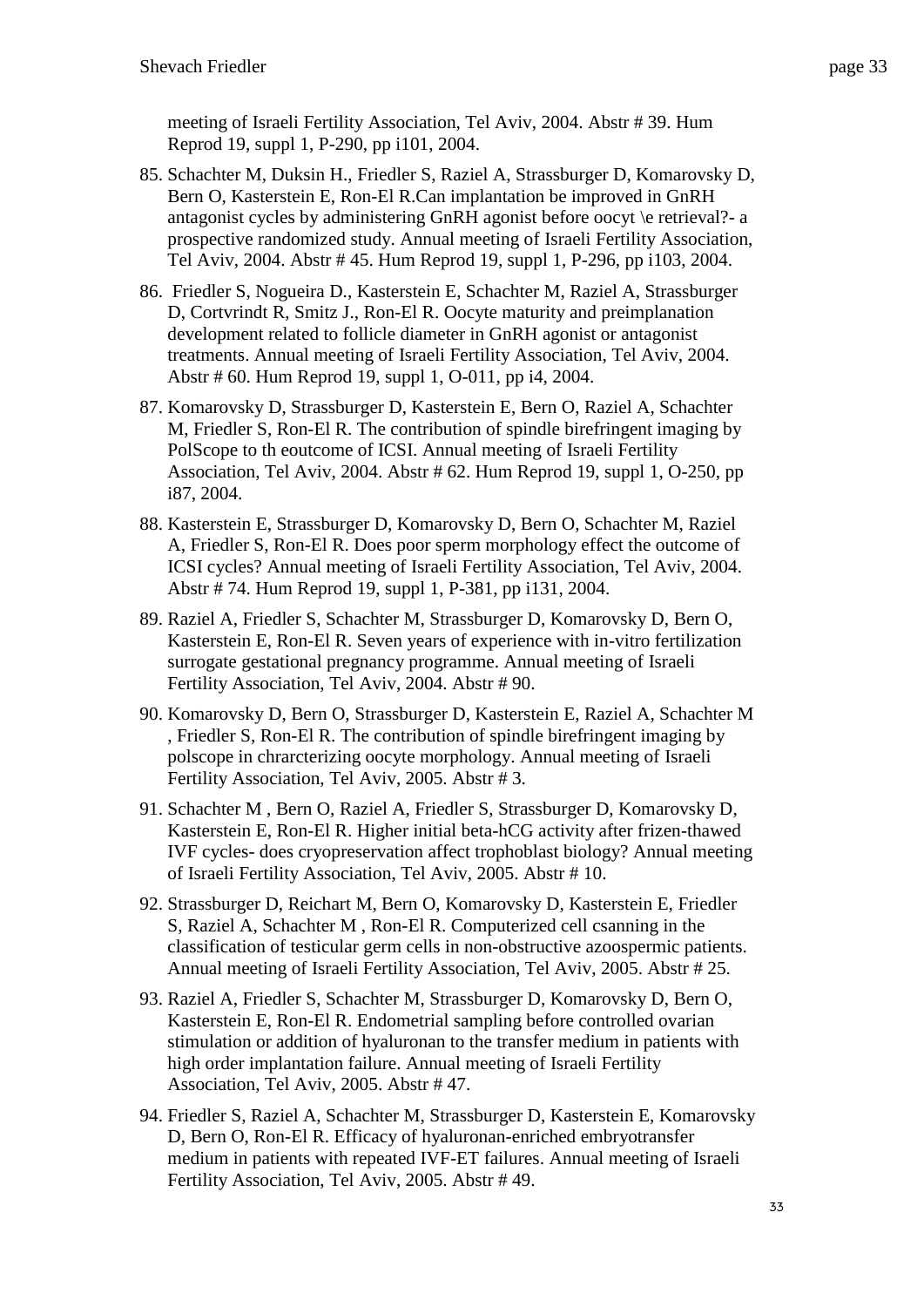- 95. Kasterstein E, Schachter M, Raziel A, Friedler S, Strassburger D, Komarovsky D, Bern O, Ron-El R. Does the finding of a high fraction of immature oocytes (>50%) retrieved in stimulated cycles have any impact on ICSI outcome? Annual meeting of Israeli Fertility Association, Tel Aviv, 2005. Abstr # 70.
- 96. Bern O, Strassburger D, Komarovsky D,Kasterstein E, Schachter M, Raziel A, Friedler S, Ron-El R. Higher implantation and pregnancy rates with transfers of thawed day 2 as opposed to day 3 cryopreserved embryos. Annual meeting of Israeli Fertility Association, Tel Aviv, 2005. Abstr # 72.
- 97. Schachter M , Danenberg H, Friedler S, Raziel A, Mendelovic S, Ron-El R , Strassburger D, Bern O, Golomb G. Peritoneal macrophage depletion by liposomal bisphosphonate in a rat model of endometriosis affects both cytoline levels and macrophage infiltration in implants. . Annual meeting of Israeli Fertility Association, Tel Aviv, 2006. Abstr # 27.
- 98. Bern O, Strassburger D, Komarovsky D,Kasterstein E, Schachter M, Raziel A, Friedler S, Ron-El R. The effect of different freeze-thaw intervals on outcome in cryopreservation cycles. Annual meeting of Israeli Fertility Association, Tel Aviv, 2006. Abstr # 33.
- 99. Strassburger D, Goldshtein A, Mashevich M, Komarovsky D, Kasterstein E, Friedler S, Raziel A, Schachter M, Ron-El R, Reish O. The chromosomal constitution of embryos originating from immature MI and rescued in vitro MI oocytes. Annual meeting of Israeli Fertility Association, Tel Aviv, 2006. Abstr  $# 50.$
- 100.Komarovsky D, Kasterstein E, Strassburger D, Bern O, , Goldshtein A, Schachter M, Raziel A, Friedler S, Ron-El R. Does early cleavage evaluation contribute to the outcome of ICSI? Tel Aviv, 2006. Abstr # 60.
- 101.Kasterstein E, Strassburger D, Komarovsky D, Bern O, Schachter M, Raziel A, Friedler S, Ron-El R. The optimal concentration for embryo development. Annual meeting of Israeli. Fertility Association, Tel Aviv, 2006. Abstr # 63.
- 102. Friedler S, Algussi S, Azani L, Glasser S, Kaplan G, Lerner-Geva L, Raziel A, Schachter M, Strassburger D, Ron-El R. The effect of medical clowning on in vitro fertlization and embryo transfer treatment. Annual meeting of Israeli Fertility Association, Tel Aviv, 2006. Abstr # 72.
- 103.Lerner-Geva L, Pappo I, Halevy A, Olmar L, Friedler S, Raziel A, Schachter M, Ron-El R. The possible association between IVF and Breast cancer development. Annual meeting of Israeli Fertility Association, Tel Aviv, 2006. Abstr # 91.
- 104.Ben Ami I, Freimann S, Armon L, Dantes A, Friedler S, Strassburger D, Bern O, Seger R, Amsterdam A, Ron-El R. Cyclooxygenase-2 inhibitors downregulate EGF-like factors: new insights of PGE2 role in ovulation. Annual meeting of Israeli Fertility Association, Tel Aviv, 2006. Abstr # 101.
- 105.Raziel A, Friedler S, Schachter M, Vaknin Z, Strassburger D, Komarovsky D, Bern O, Kasterstein E, Ron-El R. Mayer-Rokitansky-Kuster-Hauser syndrome (MRKHs) – distinction between two forms considering oocyte/embryo quality. Annual meeting of Israeli Fertility Association, Tel Aviv, 2006. Abstr # 109.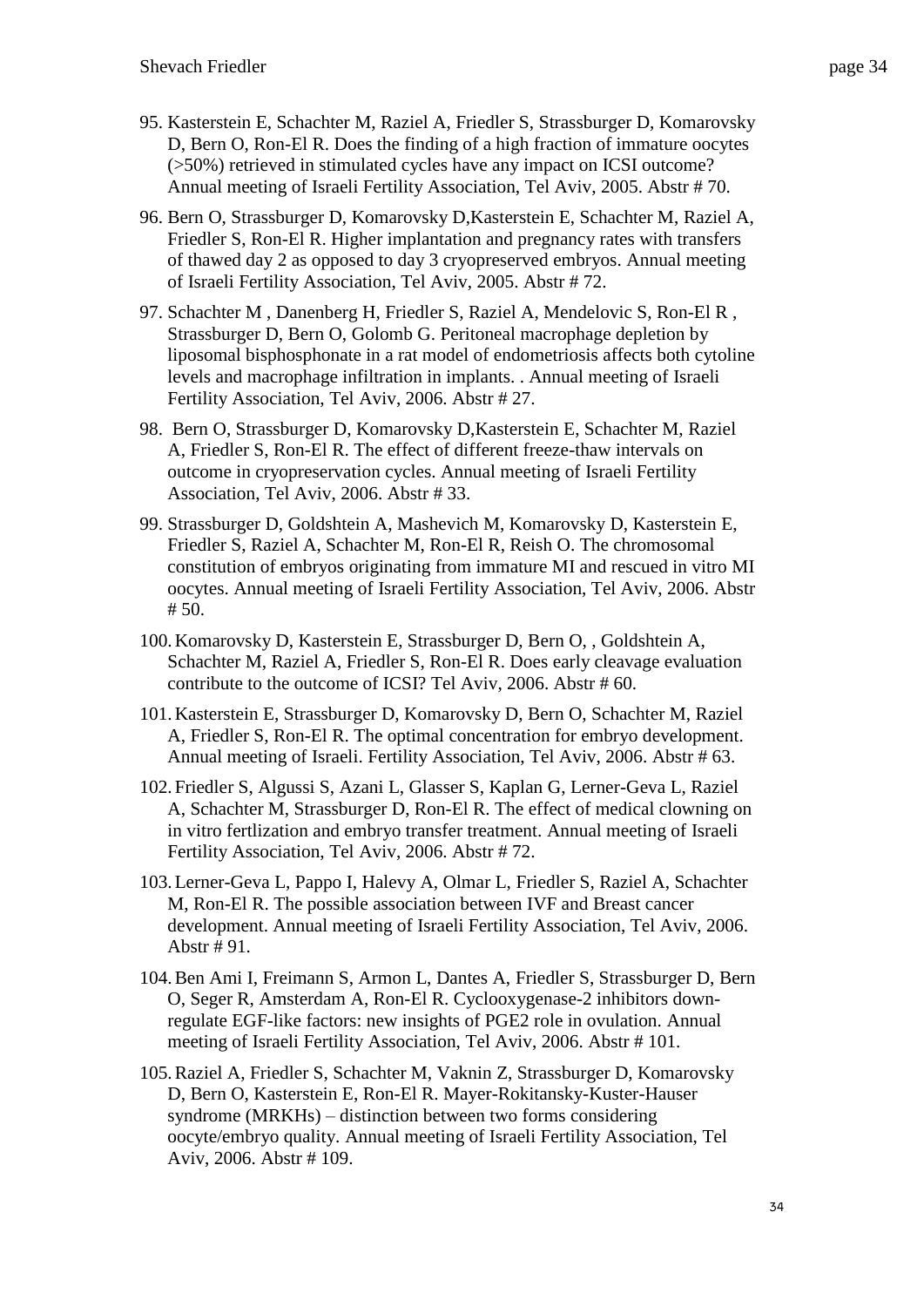- 106.Chuderland D, Ben-Ami I, Friedler S, Hasky N, Grossman H, Shalgi R. Pigment-epithelium-derived-factor (PEDF) is dynamically expressed in the human endometrium. Annual meeting of Israeli Fertility Association, Tel Aviv, 2013. Abstr # 58.
- 107.Bern O, Strasssburger D, Kasterstein E, Maslansky B, Komarovsky S, Hadari D, Raziel A, Friedler S, Gidoni I, Ben-Ami I, Ron-El R. The fate of long term cryopreserved embryos and patients decision. Annual meeting of Israeli Fertility Association, Tel Aviv, 2013. Abstr # 47.
- 108.Zeligson S, Zeevi DA, Eldar geva T, Ron-El R, Sconberger O, Renbaum P, Friedler S, Rubinsten E, Strasssburger D, Altarescu G.Practical application of comparative genomic hybridization arrays (ACGH) for aneuploidy screening and chromosomal translocation diagnosis in primplnatation genetic diagnosis (PGD). . Annual meeting of Israeli Fertility Association, Tel Aviv, 2013. Abstr # 29.
- 109.Gidoni I, Raziel A, Friedler S, Strasssburger D, Hadari D, Kasterstein E, Ben-Ami I, Komarovsky S, Maslansky B, Bern O, Ron-El R. GnRH agonist for triggering final oocyte maturation versus IVM in patients at risk for OHSS. Annual meeting of Israeli Fertility Association, Tel Aviv, 2013. Abstr # 22. Hum. Reprod. Abst. Book 1, Abst. P-533, p.178, 2013.
- 110. Friedler S, Cohen O, Liberty G, Lazer T, Saar-Ryss B, Rabinson Y, Marchak E, Meltzer S. The influence of sperm concebtration used for ICSI in the laboratory on the outcome of ART cycles. Annual meeting of Israeli Fertility Association, Tel Aviv, 2015. Abstr book pg # 11.
- 111.Liberty G, Meltzer S, Saar-Ryss B, Rabinson Y, Girsh E, Lazer T, Nahum R, Friedler S. The efficacy using very high doses of gonadotropins for COH in patients with diminished ovarian reserve undergoing IVF-ET. Annual meeting of Israeli Fertility Association, Tel Aviv, 2015. Abstr book P-6 pg # 45
- 112.Namazov A, Liberty G, Meltzer S, Saar-Ryss B, Rabinson Y, Girsh E, Friedler S. Tuboovarian abscess after controlled ovarian hyperstimulation but before OPU. Annual meeting of Israeli Fertility Association, Tel Aviv, 2015. Abstr book P-7 pg # 45
- 113.Girsh E, Makovsky Lev Tov E, Umansky N, Liberty G, Meltzer S, Saar-Ryss B, Rabinson Y, Lazer T, Pesachoviich N, Friedler S. Empty follicle syndrome- is it a developmental mishap? Annual meeting of Israeli Fertility Association, Tel Aviv, 2015. Abstr book P-17 pg # 47.
- 114.Lazer T, Meltzer S, Saar-Ryss B, Liberty G, Rabinson Y, Friedler S. The pace of selective hysterosalpingography and tubal canalization among sub fertile patients diagnosed with proximal tubal occlusion (PTO). Annual meeting of Israeli Fertility Association, Tel Aviv, 2015. Abstr book P-18 pg # 47.
- 115. Friedler S, Meltzer S, Saar-Ryss B, Liberty G, Rabinson Y, Lazer T. How to overcome accumulation of significant amount of endometrial cavity fluid (ECF) during COH for IVF. ). Annual meeting of Israeli Fertility Association, Tel Aviv, 2015.Abstr book P-10 pg # 46.
- 116.Grin L, Liberty G, Meltzer S, Saar-Ryss B, Rabinson Y, Girsh E, Lazer T, Friedler S. Evidence based counseling of patients with Mayer-Rokitansky-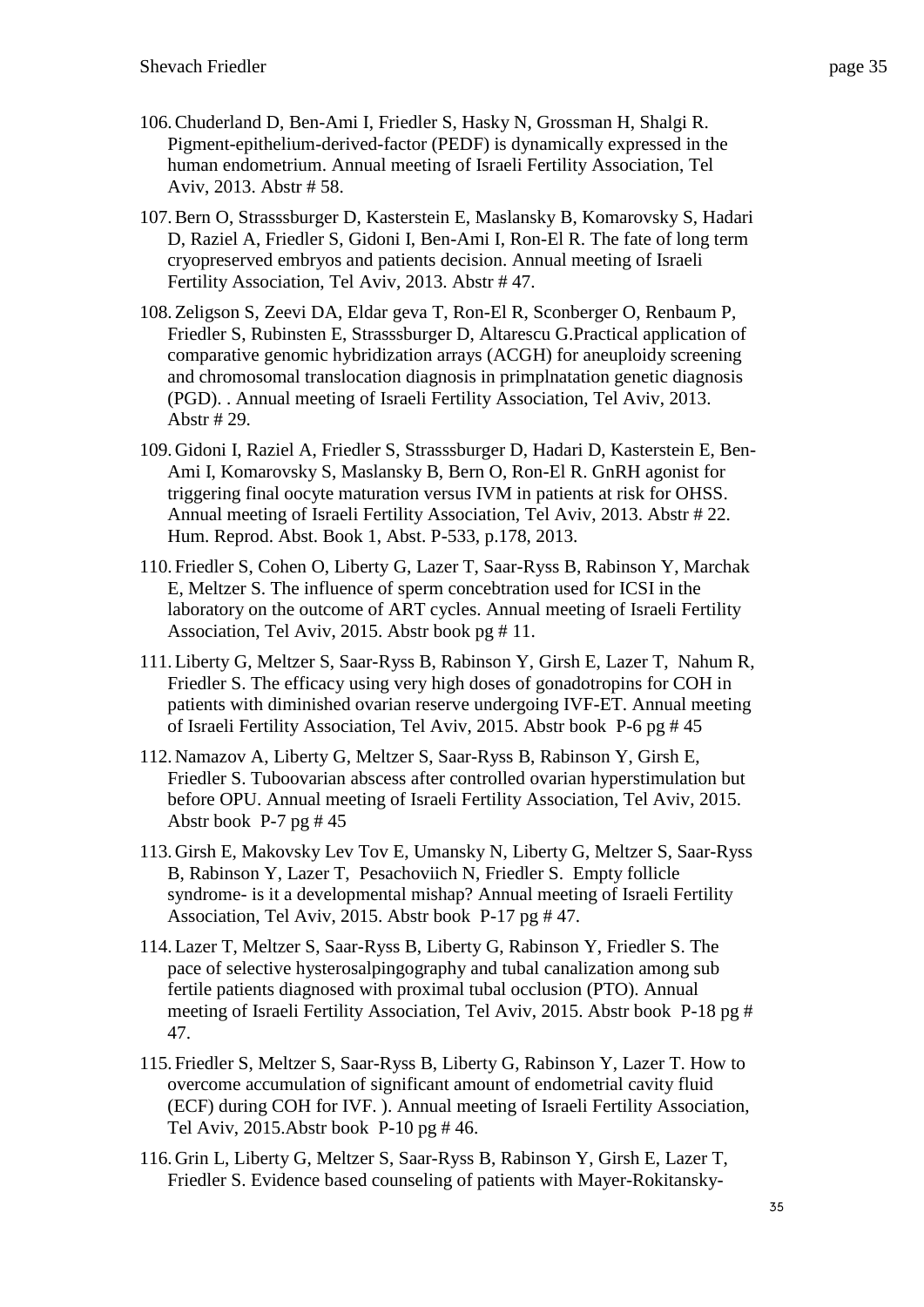Kuster-Hauser Syndrome regarding their reproductive potential with gestational surrogacy. Annual meeting of Israeli Fertility Association, Tel Aviv, 2015.Abstr book P-11 pg # 46.

- 117.Indursky A, Meltzer S, Liberty G, Saar-Ryss B, Rabinson Y, Girsh E, Lazer T, Friedler S. Early serom beta-hCG levels in pregnancies conceived after fresh or frozen thawed embryo transfer. . Annual meeting of Israeli Fertility Association, Tel Aviv, 2015.Abstr book P-23 pg # 48.
- 118. Saar-Ryss B, Meltzer S, Liberty G, Rabinson Y, Girsh E, Lazer T, Friedler S. Should high BMI be areason for IVF treatment denial. Annual meeting of Israeli Fertility Association, Tel Aviv, 2015.Abstr book P-30 pg # 49.
- 119. Friedler S. Refuting the mith: Do women undergoing IVF gain weight? Annual meeting of Israeli Fertility Association, Tel Aviv, 2016.

# **Invited lectures**

| 2003      | "Medico-Legal aspects of malpractice in IVF". Ninth semi-yearly<br>meeting of the members of Unit of Disciplinary procedures,<br>Ministry of Health, Jerusalem. Kibbutz Maale Hachamisa, 11 <sup>th</sup> Dec.<br>2003.                 |
|-----------|-----------------------------------------------------------------------------------------------------------------------------------------------------------------------------------------------------------------------------------------|
| 2003      | "Humor and Laughter in Medicine". Third meeting of Medicine in<br>the Community, 17 <sup>th</sup> September, 2003, David Intercontinental Hotel,<br>Tel-Aviv.                                                                           |
| 2006-2015 | Course "Hope for parenthood", Sackler Faculty of Medicine, School<br>of health professions, Nursing department, Continuing Nursing<br>Education Unit, Tel Aviv University. "Approach to the infertile<br>couple". "Humor and Medicine". |
| 2006      | "Medical Clowning in the service of medicine". The Annual<br>meeting of the Israeli association for promoting nursing in IVF, 18 <sup>th</sup><br>September, 2006, Sheraton City Tower, Ramat-Gan.                                      |
| 2008      | Management of OHSS, Middle East Society of Reproductive<br>Medicine (MSRM) annual meeting, Crete.                                                                                                                                       |
| 2011      | The effect of medical clowning on pregnancy rates after in vitro<br>fertilization and embryo transfer (IVF-ET). International Conference<br>on Medicine and Medical Clowning, Jerusalem, October 2011.                                  |
| 2011      | 16th World congress on in vitro fertilization 6th World congress on in<br>vitro maturation, Tokyo, Japan, September 10-13.                                                                                                              |
| 2011      | Seeking the Optimized Treatment in Fertility, 9-11, June, Holyday<br>Inn Crown Plaza Hotel, Jerusalem.                                                                                                                                  |
| 2012      | New trends on controlled ovarian stimulation and ovulation<br>induction", MSRM annual meeting, Heraklion, Crete, 3-4, may,<br>2008.                                                                                                     |
| 2012      | The emergence of post-modern ART, Israeli Fertility Association<br>(IFA) meeting, 22-24 November, 2012, Metzudat-David Hotel,<br>Jerusalem.                                                                                             |
| 2013      | New trends in ART, Israeli Fertility Association (IFA) meeting, 21-<br>22 June, Harrods Hotel, Tel-Aviv.                                                                                                                                |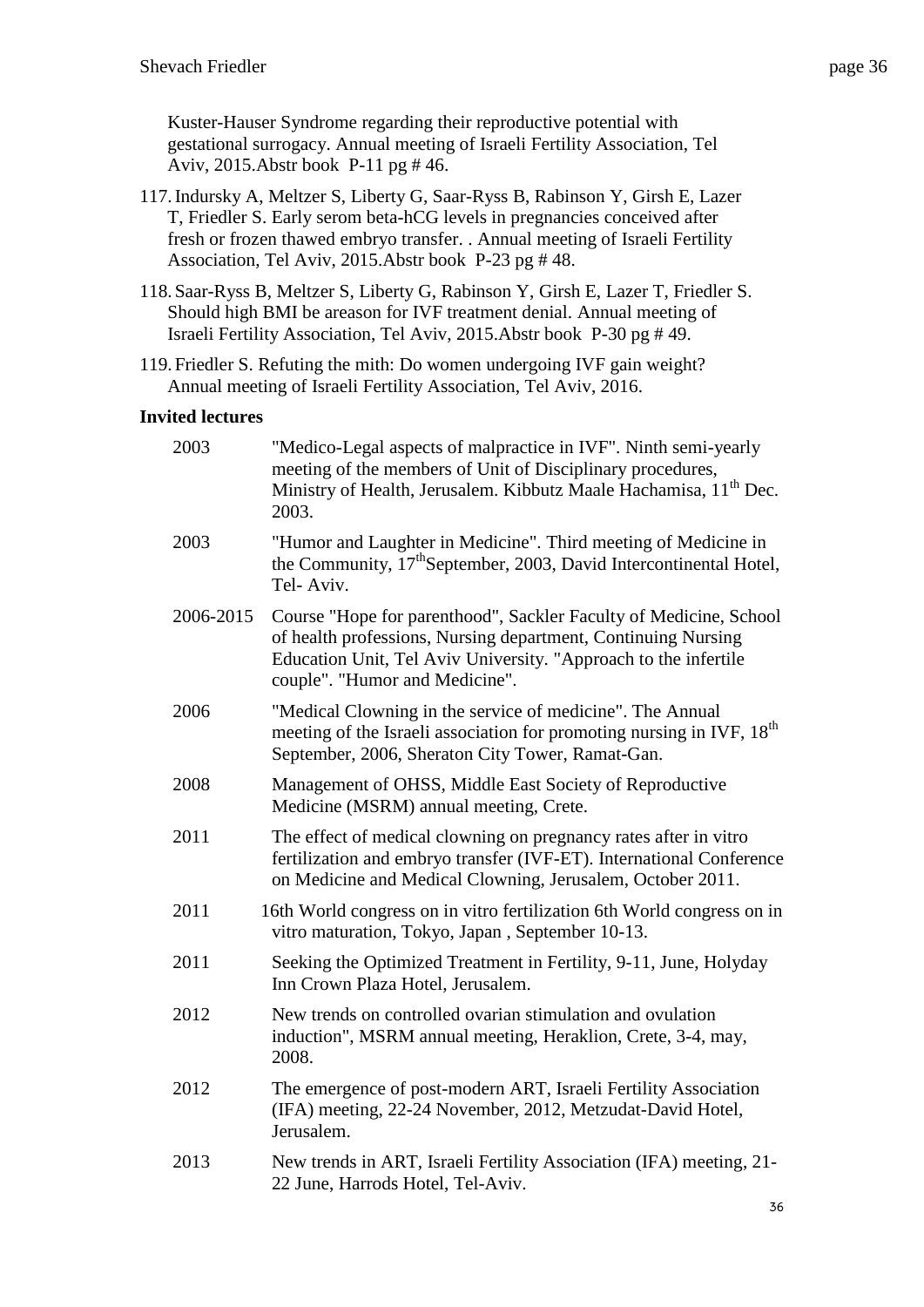| 2013 | Assessment of the ovarian reserve, Assuta-Rotunda Advanced<br>Reproductive Care Certificate Course, 25 June, Assuta Medical<br>Center, Tel-Aviv. |
|------|--------------------------------------------------------------------------------------------------------------------------------------------------|
| 2014 | Assessment of the ovarian reserve, Assuta Clinical Observation                                                                                   |

Program For Fertility, 15 May, Assuta Medical Center, Tel-Aviv.

# **15. Competitive and Non-competitive Research Grants**

2013 Magli foundation, Friedler  $S<sup>PI</sup>$  and Lerner-Geva L. The effect of medical clowning on the outcome of IVF-ET.  $(-23,500\$ <sub>5</sub>, is for a period of one year).

# **16. Present Academic Activities**

Research in progress

- 1. Mayer-Rokitansky-Kaspar-Hauser syndrome, a current review from the aspect of reproduction, the end of 2014 (submitted for publication).
- 2. Clinical aspects of intrauterine insemination (submitted for publication).
- 3. Influence of sperm concentration on the oucome of ICSI, with Marchek E et al, the end of 20154 (expected).
- 4. Comparison of teeth development in conceptions after in vitro fertilization versus natural conceptions, with Gera A., et al, the end of 2015 (expected).
- 5. The efficacy of COH using high doses of gonadotropins in patients undergoing IVF-ET, with Liberty G, et al, the end of 2015 (expected).
- 6. Demystifying the mith: Is COH for IVF really causing increase in bodyweight? with Saar-Ryss B, et al, the end of 2015 (expected).
- 7. The influence of medical clowning or a humorous video on the success of IVF, a comparative randomized prospective study, with Lerner- Geva L, et al, the end of 2015 (expected).
- 8. The influence of BMI on the outcome of IVF-ICSI, with Saar-Ryss B, et al, the end of 2015 (expected).
- 9. Reproductive outcome of patients with Mayer-Rokitansky-Kaspar-Hauser syndrome using IVF and surrogacy, a retrospective multicenter study , the end of 2016 (expected).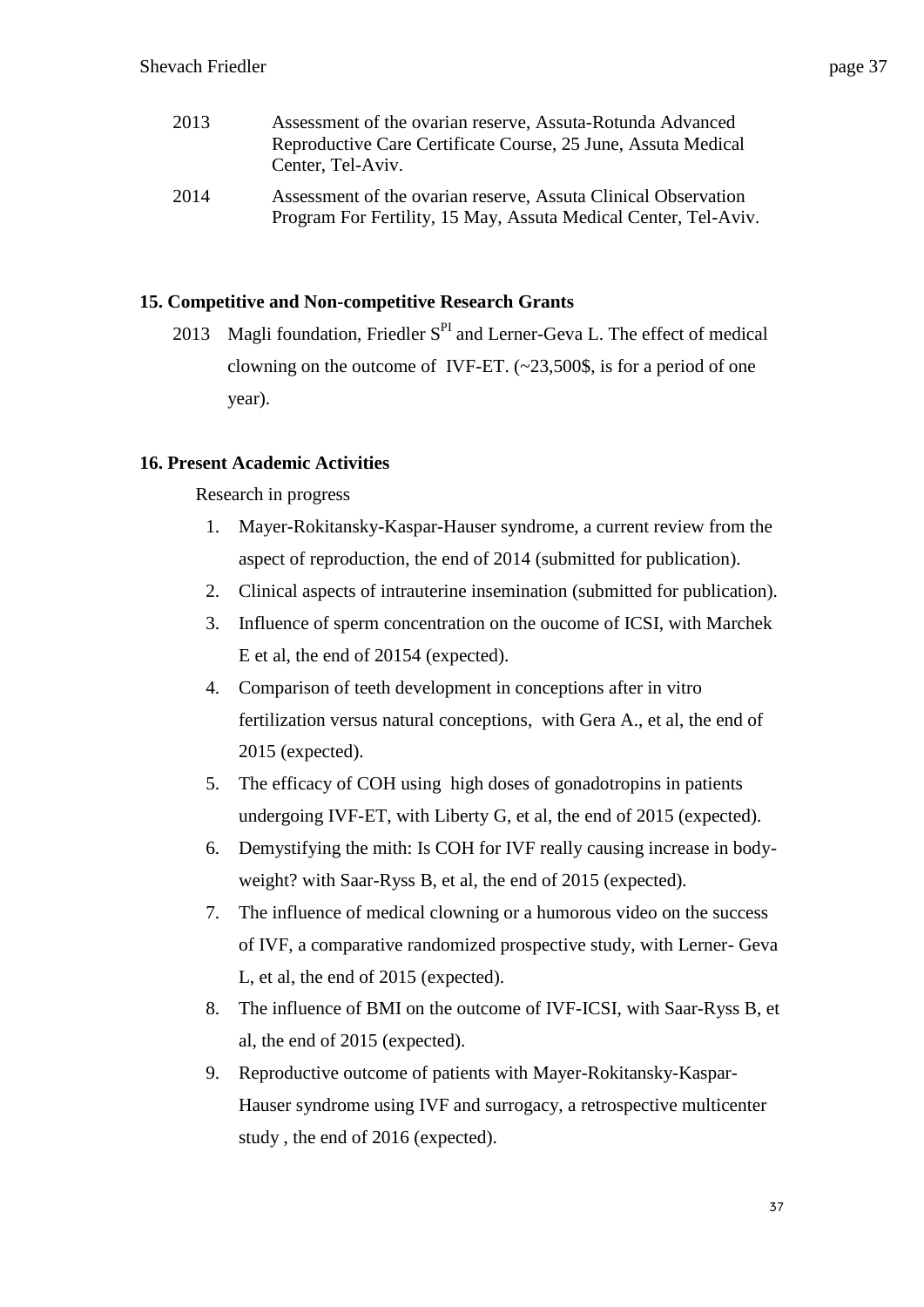- 10. Characteristics of endometrial biopsy after hCG or GnRH triggering in patients at high risk for OHSS , the end of 2016 (expected).
- **11.** The place of selective hysterosalpingography and tubal canalization among sub fertile patients diagnosed with proximal tubal occlusion, the end of 2015 (expected).
- **12.** Tubo-ovarian abscess after controlled ovarian hyperstimulation: a case report , the end of 2015 (expected).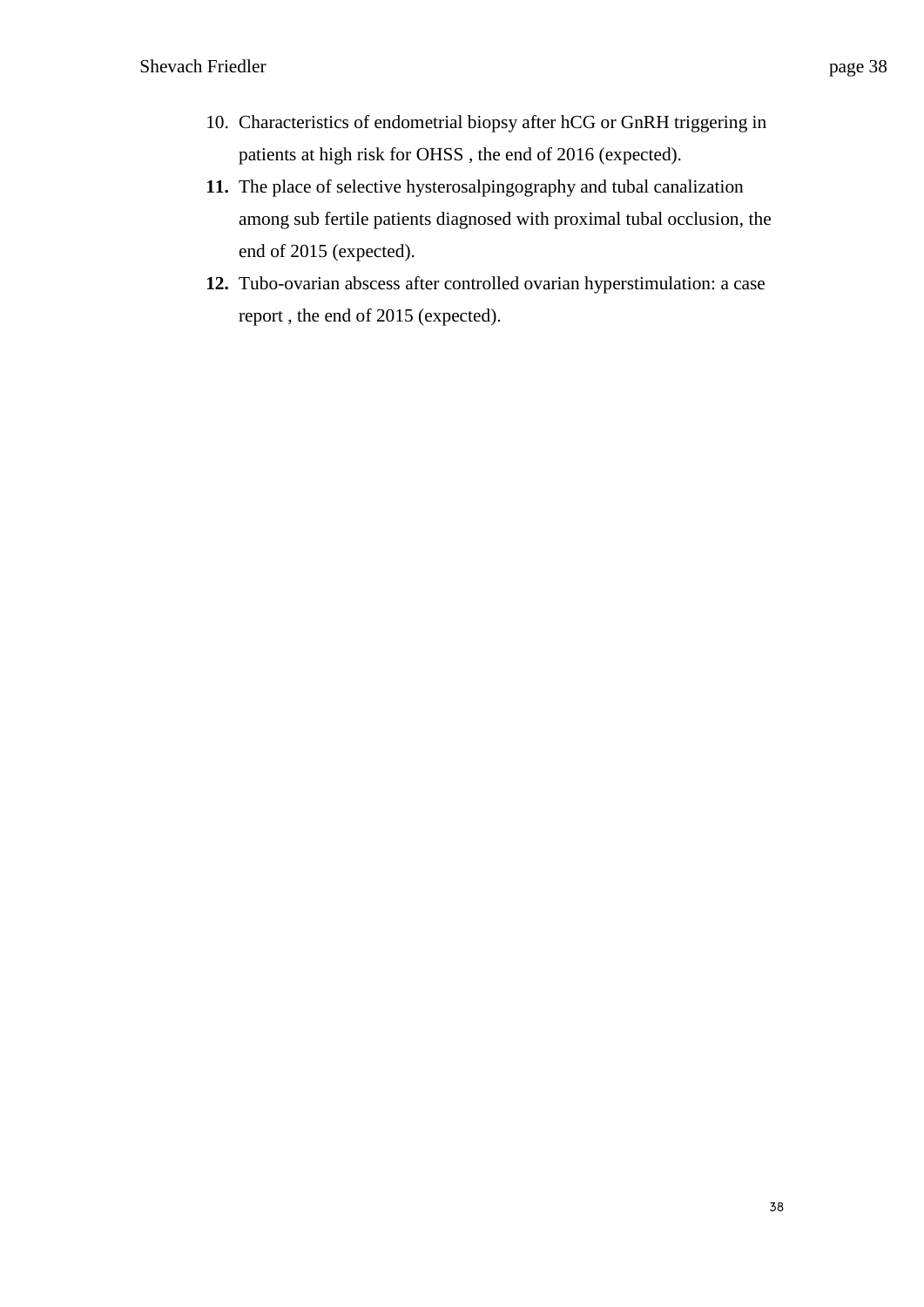# **13. 18. Additional Information**

### **a. Chairman of Sessions in Scientific Meetings**

- 1. The Annual Meeting of the Israel Fertility Association, 2006 2015 Tel-Aviv, Israel.
- 2. Ovarian club II: Oocytes and embryos: Clinical relevance. Dorint Hotel, Prague, Czeh Republic, Nov 8-11, 2012
- 3. Toward friendly stimulation in ART- A conjoint meeting of IFS and ISMAAR, Hillel Yaffe medical Center, 3 March, 2014.
- 4. Ovarian club IV: Blastocysts development and the process of implantation. Novotel Tour Eiffel Hotel, Paris, France, Nov 15-15, 2014

# **b. Participation in multicentric studies**

| 1996-1997 | Co-investigator in a multicentre study investigating the efficacy<br>and safety of the LH-RH antagonist Cetrorelix, ASTA Medica,<br>Germany use for controlled ovarian superovulation for ART.                                                                                          |
|-----------|-----------------------------------------------------------------------------------------------------------------------------------------------------------------------------------------------------------------------------------------------------------------------------------------|
| 1997      | Israeli coordinator of a randomized, group-comparative, double<br>blinded, multicentre study to investigate efficiency of a fixed daily<br>treatment regimen of 100IU or 200IU of Puregon, Organon,<br>Holland, in ovarian hyperstimulation prior to ICSI.                              |
| 2000-2001 | Co-investigator in multicentric study of Cetrorelix (Cetrotide) in<br>IVF as a single dose (Asta Medica).                                                                                                                                                                               |
| 2003-2004 | Co-investigator in multicentric study of LIF and implantation<br>failure in IVF (Serono-Switzerland).                                                                                                                                                                                   |
| 2004      | Co-investigator in multicentric study comparing higjly purified<br>Menotropin (Menopur) to recombinant FSH (Gonal-F) for COH in<br>IVF cycles (Ferring, Coppenhagen, Denmark).                                                                                                          |
| 2013-2014 | Co-investigator in multicentric study comparing patients<br>satisfaction and complains using Elonya versus standard<br>gonadotropins for COH during IVF treatment- Corifllitropin<br>evaluation in practice (CREATE) study. (Merck &Co., Inc.,<br>Whitehouse Station, New Jersey, USA). |

# **c. Active Participation in Scientific Meetings**

- 1983 The 15th Congress of the Society of the study of Pathophysiology of pregnancy, Jerusalem, Israel.
- 1984 The 8th Congress of the Israel Association of Obstetrics and Gynecology, Haifa, Israel.
- 1985 The Annual Meeting of the Israel Fertility Association, Zichron Yaakov, Israel.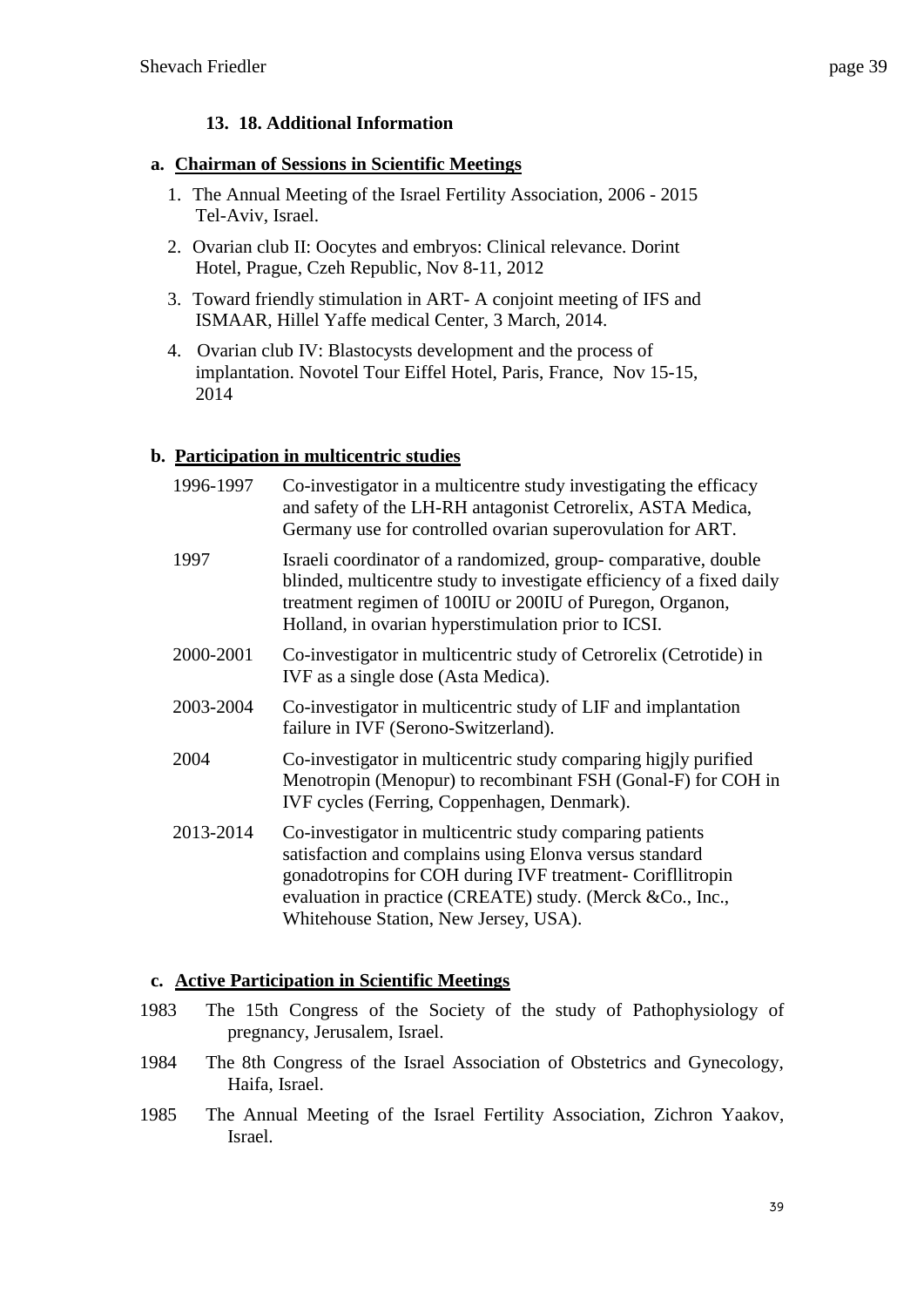- The Fifth World Congress on In Vitro Fertilization and Embryo Transfer, Norfolk, Virginia, USA.
- The Sixth World Congress on In Vitro Fertilization and Embryo Transfer, Jerusalem.
- The Annual Meeting of the American Fertility Society, San Francisco, USA.
- The 10th Congress of the Israel Society of Obstetrics and Gynecology. Jerusalem.
- The Annual Meeting of the Israel Fertility Association, Tel-Aviv, Israel.
- The II-nd Joint ESCO-ESHRE Meeting, 6-th Annual Meeting of the European Society of Human Reproduction and Embryology, Milan, Italy.
- The 46th Annual meeting of the American Fertility Society, October 15-18.
- The Annual Meeting of the Israel Fertility Association, Tel-Aviv, Israel.
- The Third International Congress on Psychiatry, Law and Ethics. Jerusalem, Israel.
- The Seventh World Congress on In Vitro Fertilization and Assisted Procreations, Paris, France.
- The 7th meeting of the European Society of Human Reproduction and Embryology, Paris, France.
- The 8th Annual Meeting of the European Society of Human Reproduction and Embryology, The Hague, The Netherlands.
- The Annual Meeting of the Israel Fertility Association, Tel-Aviv, Israel.
- The Four Trimesters: Controversies and Clinical Management in High Risk Pregnancies. Jerusalem, October 26-30, 1992.
- The Conjoint Meeting of the American Fertility Society and the Canadian Fertility and Andrology Society, Montrael, Quebec, Canada.
- The Annual Meeting of the Israel Fertility Association, Tel-Aviv, Israel.
- The ESHRE Workshop on Regulation of Fertility, Jerusalem, Israel.
- The Annual Meeting of the Israel Fertility Association, Tel-Aviv, Israel.
- The Annual Meeting of the European Society of Human Reproduction and Embryology, Brussels, Belgium.
- The World Congress of Gynecological Endoscopy, Jerusalem, Israel.
- The IXth World Congress on In Vitro Fertilization and Alternate Assisted Reproduction, Vienna, Austria.
- The Annual Meeting of the Israel Fertility Association, Tel-Aviv, Israel.
- The Fifty-first Annual Meeting of the American Society for Reproductive Medicine, Seattle, Washington, USA.
- The 15th World Congress on Fertility and Sterility Montpellier, France.
- The 11th Congress of the Israeli Society of Obstetrics and Gynecology, Jerusalem, Israel.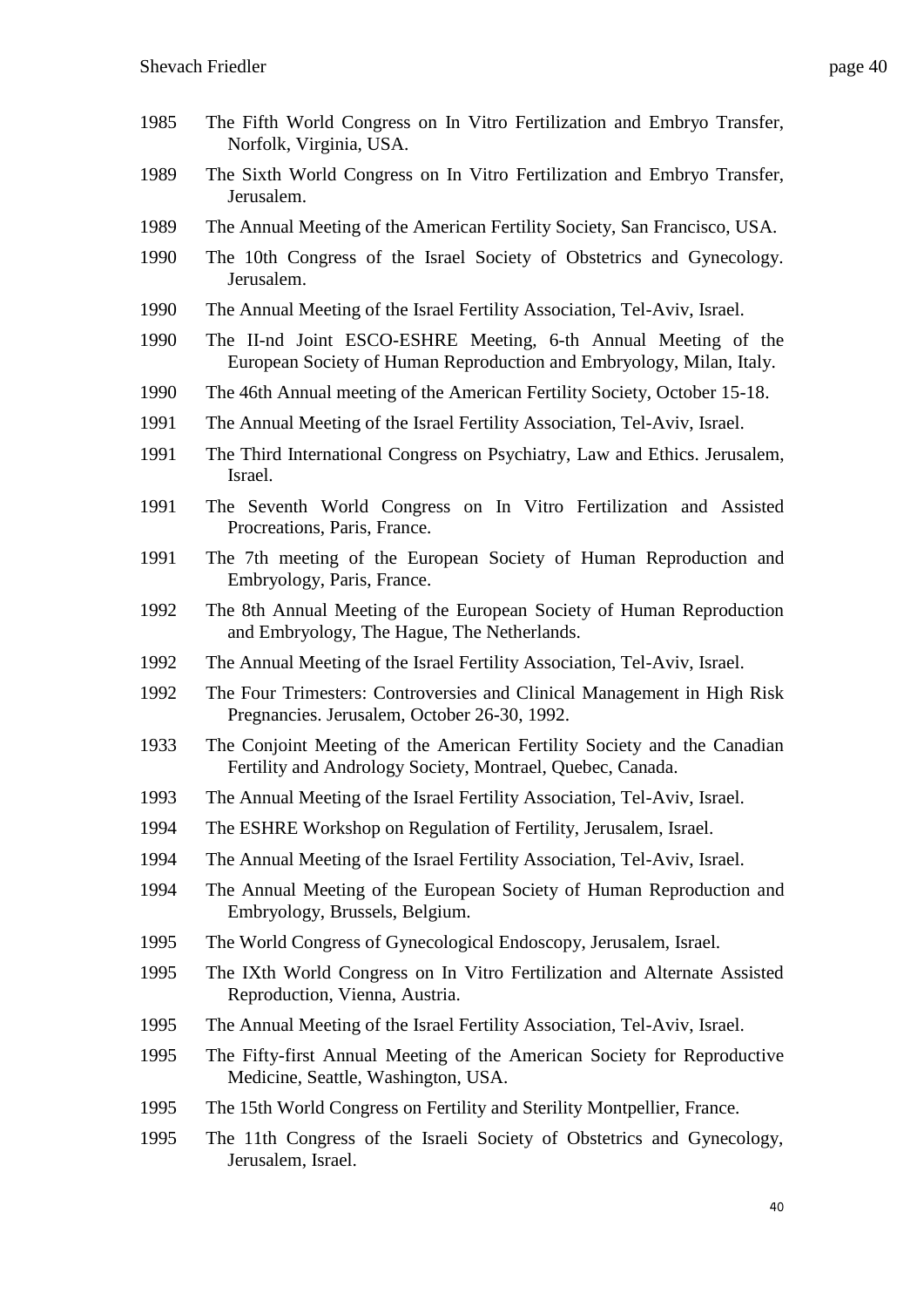- The Annual Meeting of the Israel Fertility Association, Tel-Aviv, Israel.
- ESHRE Campus Symposium, Tel Aviv, Israel.
- Annual Meeting of the European Society of Human Reproduction and Embryology, Maastricht, The Netherlands.
- The Fifty-second Annual Meeting of the American Society for Reproductive Medicine, Boston, Massachusetts, USA.
- The Annual Meeting of the Israel Fertility Association, Tel-Aviv, Israel.
- Annual Meeting of the European Society of Human Reproduction and Embryology, Edinburgh, Ireland.
- The Annual Meeting of the Israel Fertility Association, Tel-Aviv, Israel.
- Annual Meeting of the European Society of Human Reproduction and Embryology, Goteburg, Sweden.
- ESHRE Campus Symposium, Tel Aviv, Israel.
- The 16th World Congress on Fertility and Sterility and The Fifty-fourth Annual Meeting of the American Society for Reproductive Medicine, San Francisco, California, USA.
- The Annual Meeting of the Israel Fertility Association, Tel-Aviv, Israel.
- Annual Meeting of the European Society of Human Reproduction and Embryology, Tours, France.
- The 17th World Congress on Fertility and Sterility and The Fifty-fifth Annual Meeting of the American Society for Reproductive Medicine, Toronto, Canada.
- The Annual Meeting of the Israel Fertility Association, Tel-Aviv, Israel.
- Annual Meeting of the European Society of Human Reproduction and Embryology, Bologna, Italy.
- The Fifty-sixth Annual Meeting of the American Society for Reproductive Medicine, San-Diego, California, USA
- The Annual Meeting of the Israel Fertility Association, Tel-Aviv, Israel.
- Annual Meeting of the European Society of Human Reproduction and Embryology, Lausanne, Switzerland.
- The Annual Meeting of the Israel Fertility Association, Tel-Aviv, Israel.
- Annual Meeting of the European Society of Human Reproduction and Embryology, Wien, Austria.
- The Annual Meeting of the Israel Fertility Association, Tel-Aviv, Israel.
- Annual Meeting of the European Society of Human Reproduction and Embryology, Madrid, Spain.
- The Annual Meeting of the Israel Fertility Association, Tel-Aviv, Israel.
- Annual Meeting of the European Society of Human Reproduction and Embryology, Berlin, Germany.
- The Annual Meeting of the Israel Fertility Association, Tel-Aviv, Israel.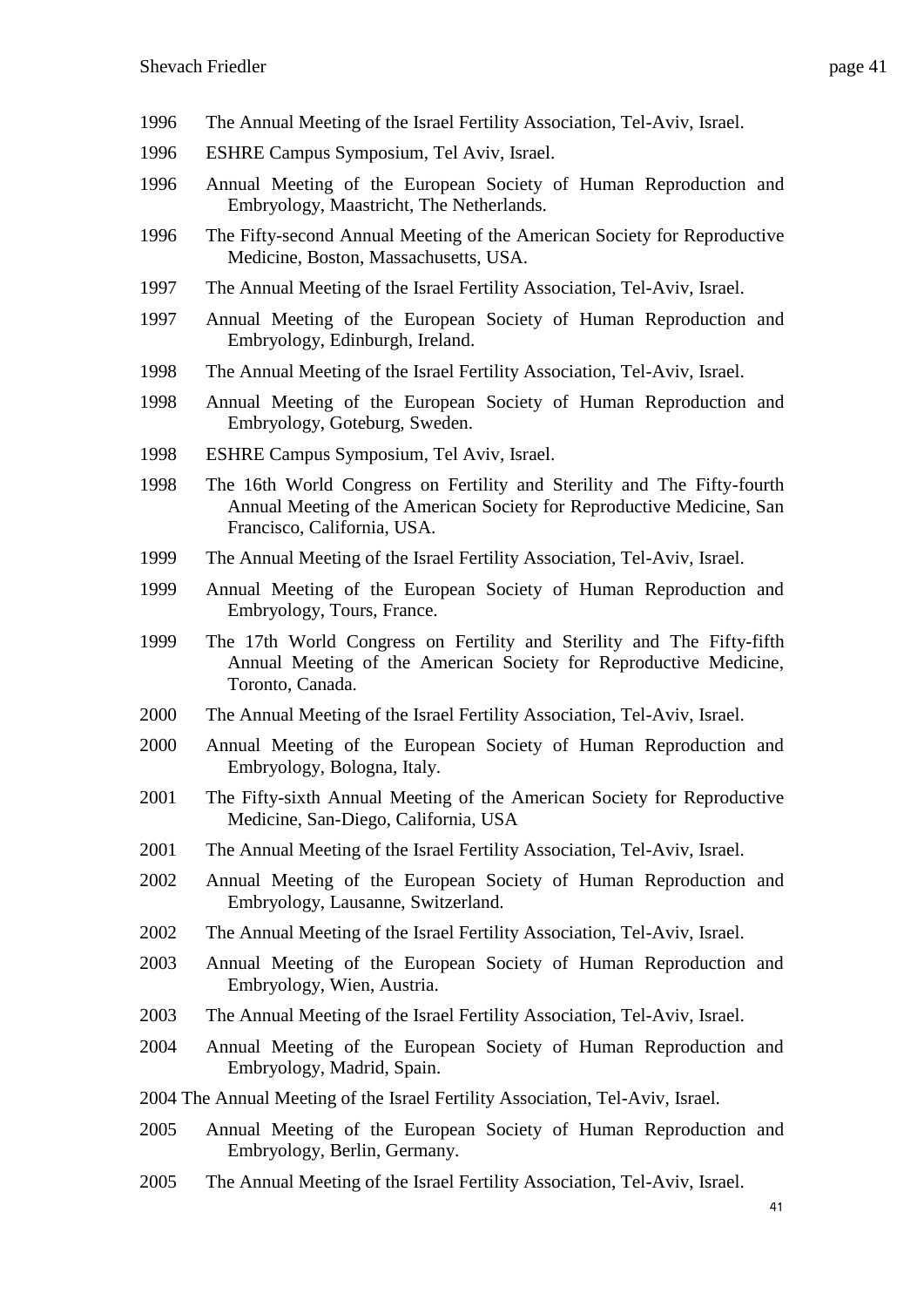2006 Annual Meeting of the European Society of Human Reproduction and Embryology, Copenhagen, Danemark. 2005 The Annual Meeting of the Israel Fertility Association, Tel-Aviv, Israel. 2005 The Conjoint Annual Meeting of the American Society for Reproductive Medicine and the Canadian Fertility Association, Montreal, Canada. 2005 Serono Symposia International conference on "ART in the 21<sup>st</sup> Century: A time for Reflection and New Horizons Nice, (France), November 11-12, 2005 2006 5<sup>th</sup> MSRM Annual Meeting Heraklion, Crete, Greece, April 27-29. 2006 The Annual Meeting of the Israel Fertility Association, Tel-Aviv, Israel. 2006 The Sixty-second Annual Meeting of the American Society for Reproductive Medicine, New Orleans, Luisiana, USA 2007 Annual Meeting of the Israel Fertility Society, Airport City, 9-10 May, Israel. 2007 The Annual Meeting of the European Society of Human Reproduction and Embryology, Lyon, France, July 1-4. 2007 The Annual Meeting of The American Society for Reproductive Medicine . Washington DC, USA, November 8-12. 2008 Annual Meeting of the Israel Fertility Society, David Intercontinental, Tel-Aviv, 9- 10 May, Israel. 2008 The Annual Meeting of the European Society of Human Reproduction and Embryology, Barcelona, Spain, July 1-4. 2008 The Annual Meeting of The American Society for Reproductive Medicine. San-Francisco, USA, November 8-12. 2009 Annual Meeting of the Israel Fertility Society, Dan Panorama, Tel-Aviv, 9-10 May, Israel. 2009 The Annual Meeting of the European Society of Human Reproduction and Embryology, Amsterdam, Holand, June 28-July 1. 2009 Reproductive health and endocrine disrupting chemicals . Bet Hatfuzot , Tel-Aviv November 23. 2010 Ferring Symposia "Updates in infertility treatmemt" Seville, Spain January 27-29. 2010 Annual Meeting of the Israel Fertility Society, Dan Panorama, Tel-Aviv, May, Israel. 2010 The Annual Meeting of the European Society of Human Reproduction and Embryology, Rome, Italy June 28-July 1. 2010 "Endometrium and embryo implantation: the hidden frontier, Lyon (France), September  $24th-25<sup>th</sup>$ . 2011 Ninth Middle East Society of Reproductive Medicine (MSRM) annual meeting. Paris, France March 31-April 2.